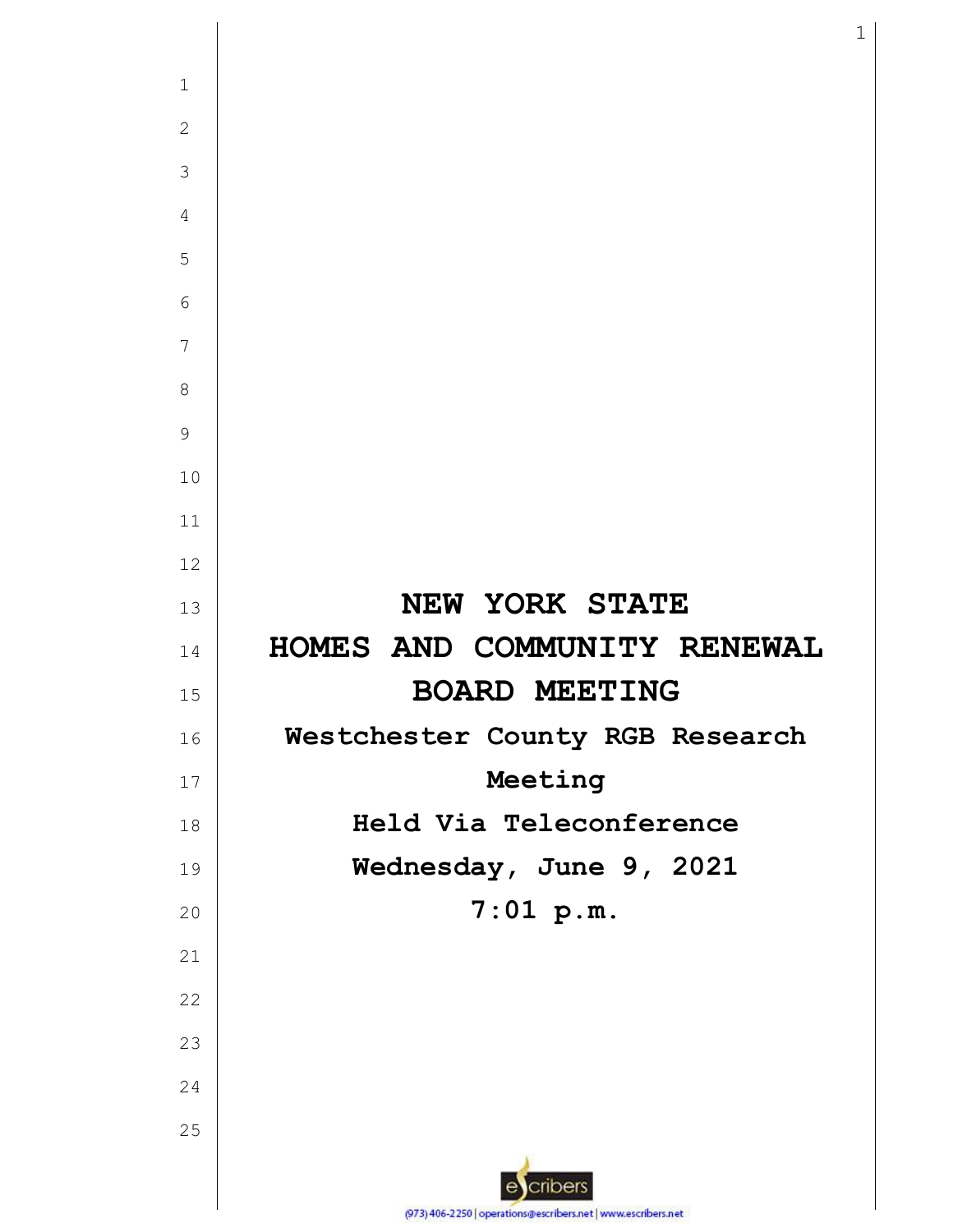#### [START RECORDING]

2 3 4 5 MR. PETER STECKER: Okay. So good evening everyone. The time is 7:01 p.m. It's Wednesday, June 9th, and this is the second public meeting for the Westchester County Rent Guidelines Board for 2021.

6 7 8 9 10 11 12 13 14 15 16 I will start this evening's meeting the same way I start all these meetings on Zoom. In response to the Governor's directive to take every effort to keep New Yorkers safe and mitigate the spread of COVID-19, and pursuant to Executive Order 202-1 and its updates, Westchester County Rent Guidelines Board will be conducting public hearings to set guideline rates of rent adjustment for housing accommodations within its jurisdiction, subject to the emergency Tenant Protection Act for leases commencing between October 1st, 2021, and September 30th, 2022, via teleconference.

17 18 19 20 21 22 23 Instructions for members of the public to simultaneously view or listen to the meetings have been posted to HCR's website for the Office of Rent Administration under the public hearing section prior to the meetings. Hearings will also be later transcribed, and the public will have the ability to view the transcripts.

24 25 So with that being said, Elsa, I'll turn it over to you.

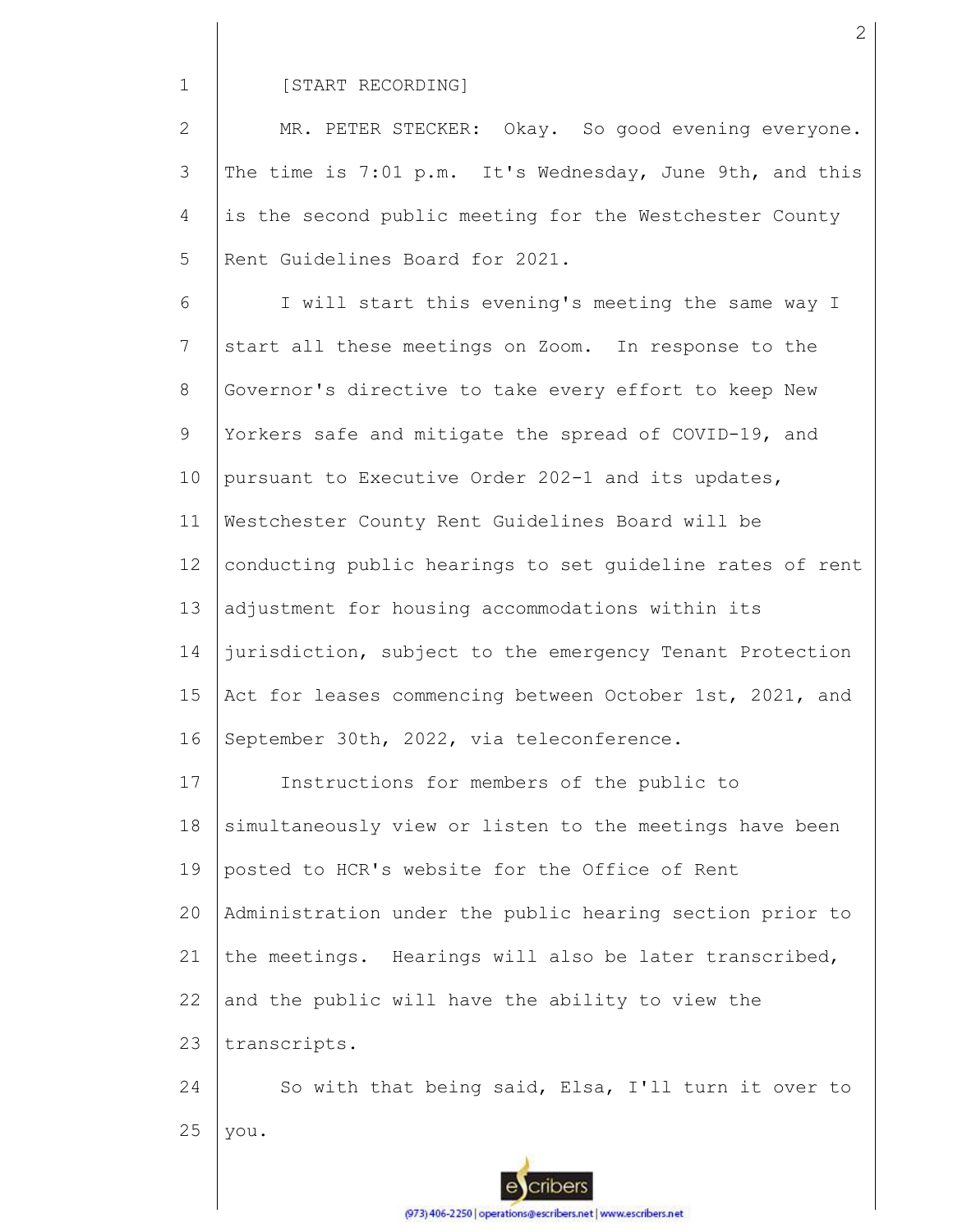| $\mathbf{1}$ | MS. ELSA RUBIN: Good evening. Welcome everybody.          |
|--------------|-----------------------------------------------------------|
| 2            | I'm just happy to see everybody sound and safe, and my    |
| 3            | name is Elsa Rubin, Chair of the Westchester Rent         |
| 4            | Guidelines Board. I welcome you to this virtual meeting.  |
| 5            | Tonight we will receive a presentation of the DHCR        |
| 6            | research and analyst unit which will help us to determine |
| 7            | quidelines rates of rent adjustments for leases           |
| 8            | commencing or being renewed between October 1st, 2021,    |
| 9            | and September 30th, 2022.                                 |
| 10           | I will now take roll call. Please respond if you          |
| 11           | are present.                                              |
| 12           | Velene Acquah, public member.                             |
| 13           | MS. VELENE ACQUAH: Here.                                  |
| 14           | MS. RUBIN: LaMont Badru is going to be a little           |
| 15           | late I heard.                                             |
| 16           | Eddie Mae Barnes, public member.                          |
| 17           | MS. EDDIE MAE BARNES: Present.                            |
| 18           | MS. RUBIN: Eliot Cherson, owner representative.           |
| 19           | Eliot, is he $-$ -                                        |
| 20           | MR. ELIOT CHERSON: I'm here.                              |
| 21           | MS. RUBIN: Great. Thank you.                              |
| 22           | Kenneth Finger, owner representative.                     |
| 23           | MR. KENNETH FINGER: I am here also.                       |
| 24           | MS. RUBIN: Sylvia Hamer, new tenant representative.       |
| 25           | Welcome.                                                  |
|              |                                                           |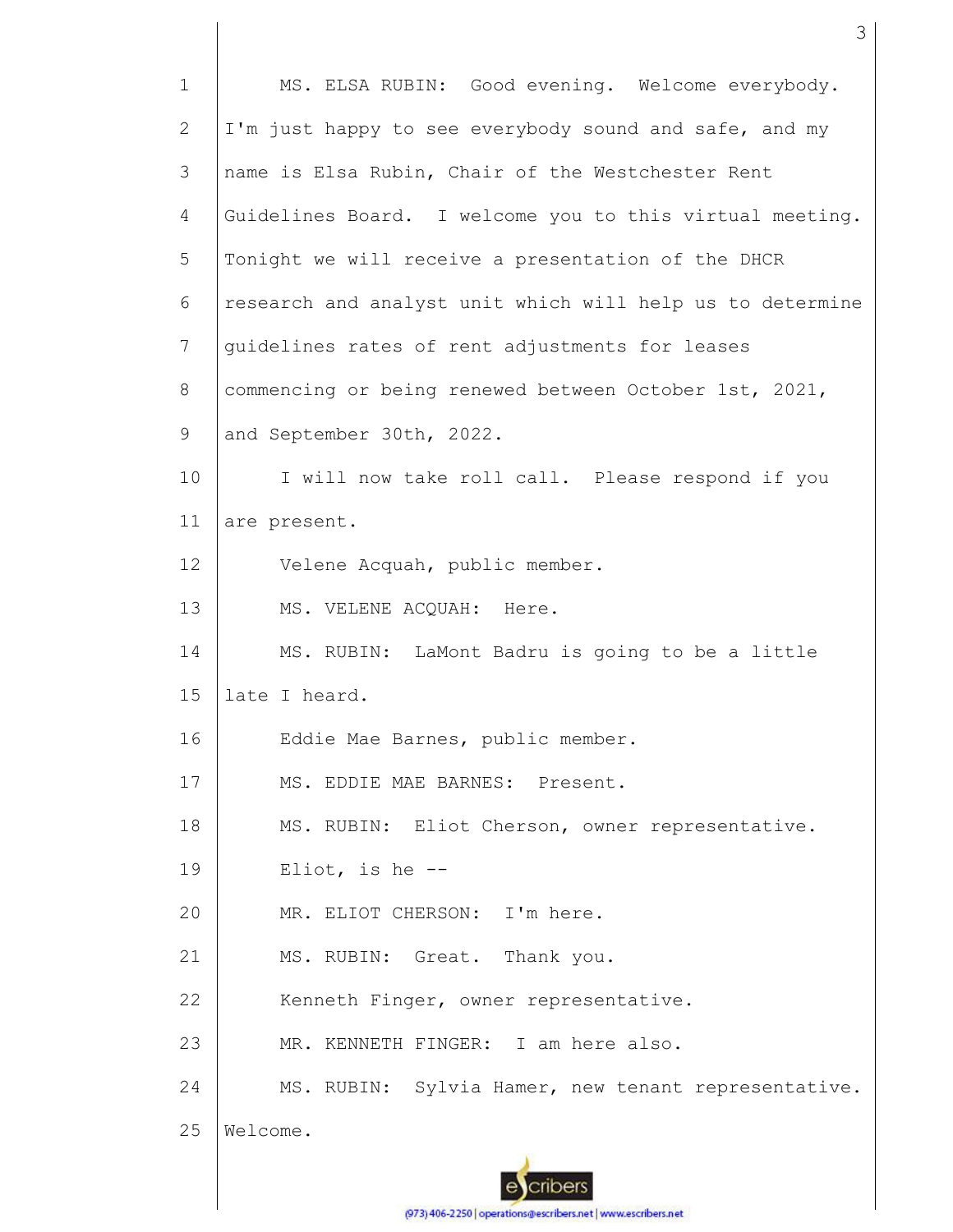| $\mathbf 1$    | MS. SYLVIA HAMER: Thank you. I'm here.                    |
|----------------|-----------------------------------------------------------|
| $\mathbf{2}$   | MS. RUBIN: Evelyn Santiago, public member.                |
| 3              | MS. EVELYN SANTIAGO: Present.                             |
| $\overline{4}$ | MS. RUBIN: Tamara Stewart, tenant representative.         |
| 5              | MS. TAMARA STEWART: Present.                              |
| 6              | MS. RUBIN: And Elsa Rubin, present.                       |
| 7              | Let the record show that we have a quorum.                |
| 8              | And now I will ask Peter if he has any                    |
| 9              | announcements, or you want to start introducing the       |
| 10             | presentation?                                             |
| 11             | MR. STECKER: The only announcement I have, Chair,         |
| 12             | is that the second public hearing will be taking place on |
| 13             | Monday, June 21st, and individuals who wish to speak at   |
| 14             | that meeting have until June 20th, 2021, to submit an     |
| 15             | email to westchestercountyrgb@nyshcr.org. The board is    |
| 16             | also accepting written comments as well. So that would    |
| 17             | be my only announcement for this evening. If -- you       |
| 18             | know, I'll turn it back to you if you want to go ahead    |
| 19             | and introduce the individuals from the research unit.     |
| 20             | MS. RUBIN: Yes, I will introduce, Guy Alba.               |
| 21             | Welcome.                                                  |
| 22             | MR. GUY ALBA:<br>Hi.                                      |
| 23             | MS. RUBIN: It's good to see you.                          |
| 24             | MR. ALBA: Hi. Good evening everyone.                      |
| 25             | MS. RUBIN: And Sal Haughie.                               |
|                | ribers                                                    |

(973) 406-2250 | operations@escribers.net | www.escribers.net

4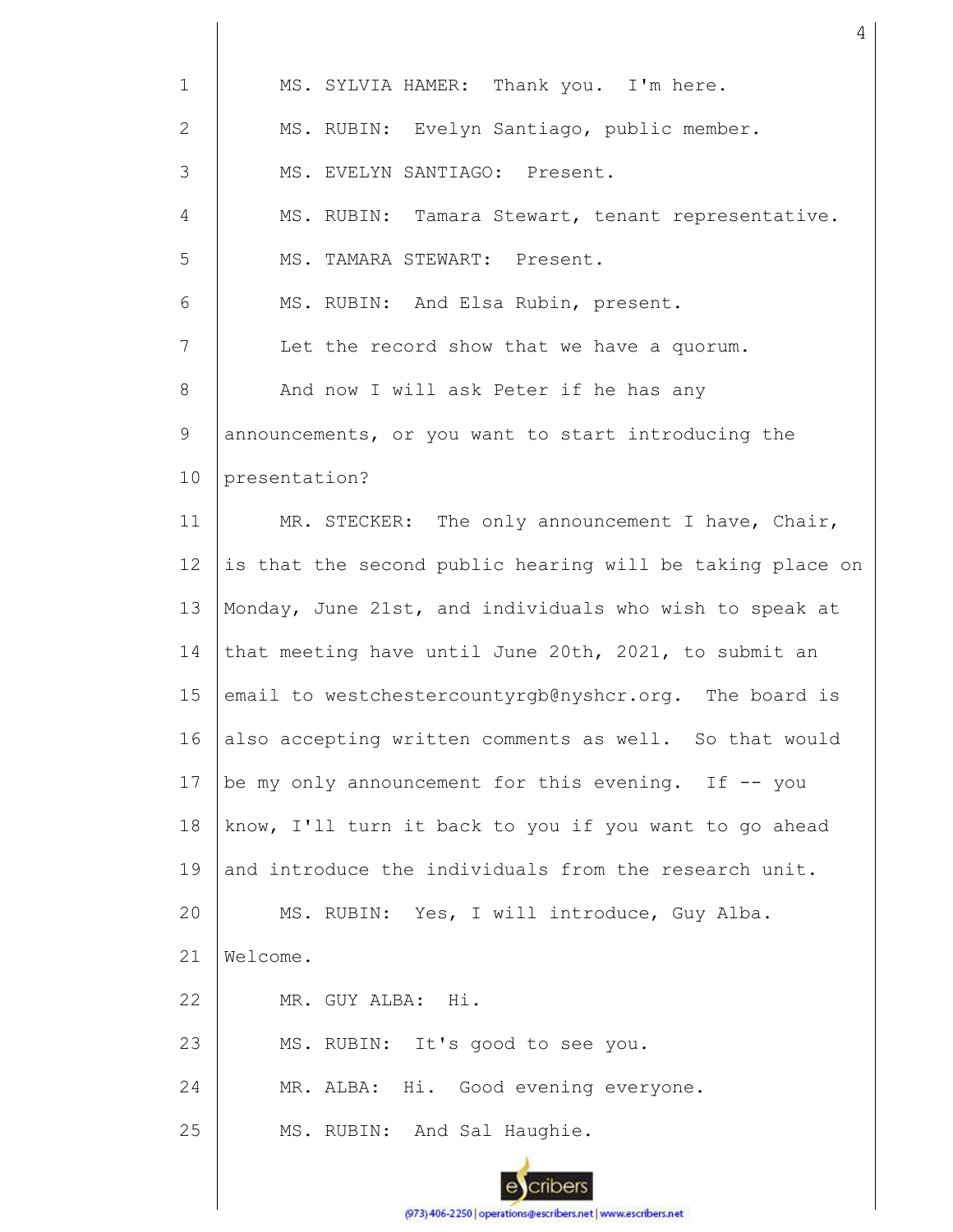| $\mathbf 1$  | MR. SALVATORE HAUGHIE: Hi. How's it going.                |
|--------------|-----------------------------------------------------------|
| $\mathbf{2}$ | MS. RUBIN: Hi.                                            |
| 3            | And Michael -- I'm sorry, if I mispronounce your          |
| 4            | last name --                                              |
| 5            | MR. MICHAEL LANGUILLI: Languilli.                         |
| 6            | MS. RUBIN: Languilli. Thank you.                          |
| 7            | MR. LANGUILLI: Languilli. Yes. Hi.                        |
| 8            | MS. RUBIN: Well, thank you for coming and                 |
| 9            | enlightening us because we've got a lot of material here. |
| 10           | And I was going through everything and asking questions.  |
| 11           | Some of them silly questions, but I'm sure you will       |
| 12           | expand on everything that we received.                    |
| 13           | So Guy, you want to go ahead.                             |
| 14           | MR. ALBA: Yes. So good evening everyone. And              |
| 15           | welcome to LaMont. I see he's coming in so he'll have     |
|              |                                                           |
| 16           | the opportunity to hear us.                               |
| 17           | Again, you know, another year. It was tough. You          |
| 18           | know, we tried getting as many owners to submit surveys   |
| 19           | and make sure that you have a great survey to look at and |
| 20           | global data to look at.                                   |
| 21           | I just want to thank everyone that worked on it, Sal      |
| 22           | Haughie, and Michael Langiulli, and Jeff Horowitz, I      |
| 23           | don't know if Jeff is here. I don't see him here. Thank   |
| 24           | you so, so much. You really worked day and night. And I   |
| 25           | mean day and nights because as you know, we work from     |

(973) 406-2250 | operations@escribers.net | www.escribers.net

I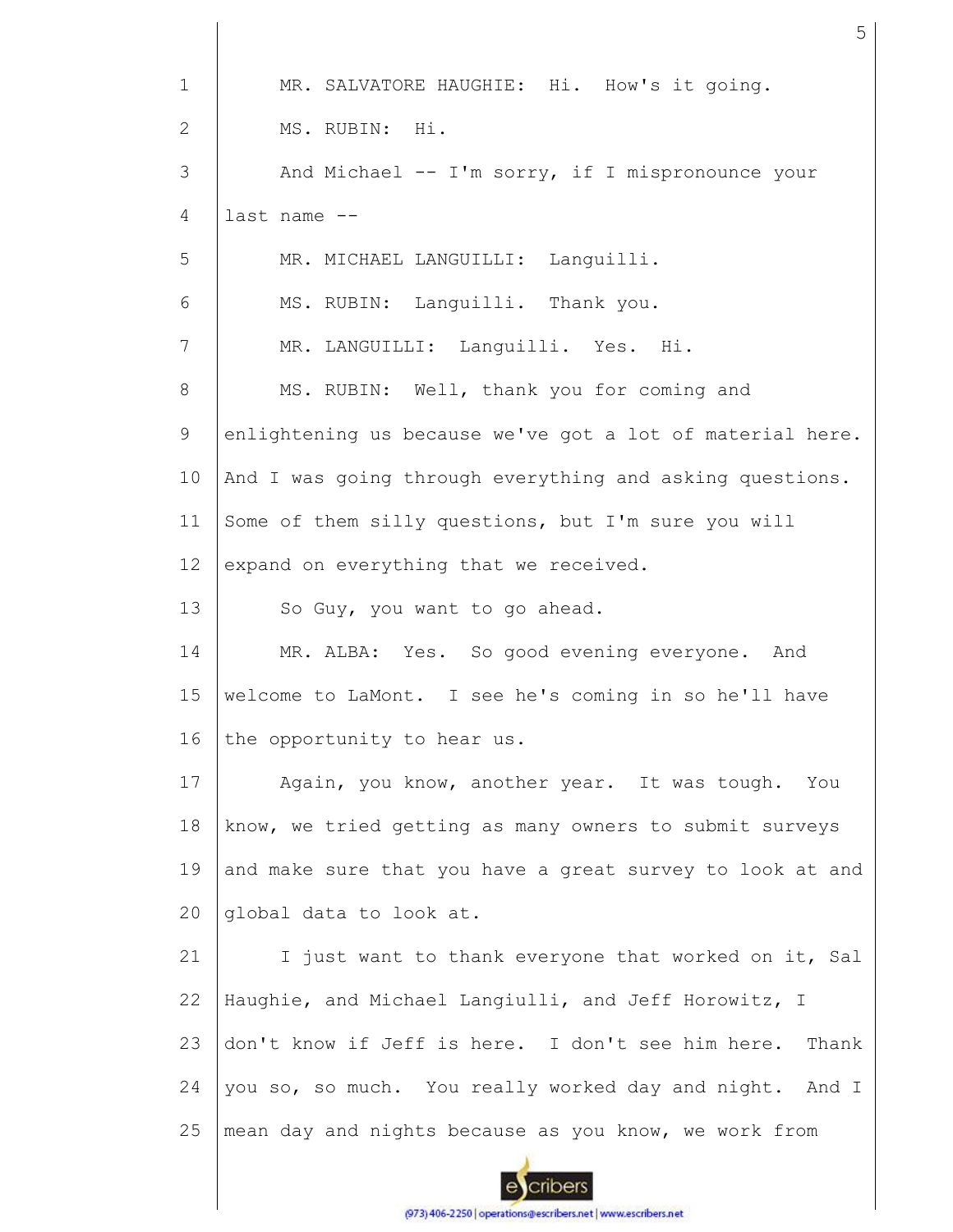1 2 3 home and whether it was just contacting the owners and making sure that you know we were there to guide them, so they will be able to submit things on time.

4 5 6 7 8 9 10 11 12 I'm going to ask Sal to present you with the data, but before I do so I hope we are able to address Elsa's question which was a little bit of a misunderstanding, this email this afternoon. If you still have questions, Sal, myself, Mike will be able to answer those questions. It is a percentage of course, and we can go over it, but right now, let's start with the first table and the extras and the tabulations, and Sal will provide you with that.

13 Sal Haughie.

14 15 16 MS. RUBIN: Thank you. I did. I went back to my previous years' reports, and I had notes there that, in fact, that is a percentage. Thank you.

17 Go ahead, Sal.

18 19 20 21 22 23 24 MR. HAUGHIE: Okay. Everyone so I guess I'm going to share my screen, and we're going to go through, I guess, the extras. So I'm going to share the screen so we could see what tables we're looking at. But if you could put up your extras which -- let me share my screen. Okay. I'm guessing everyone could see the table now, Westchester M&O schedules 2021.

25 MS. ACQUAH: Yeah.

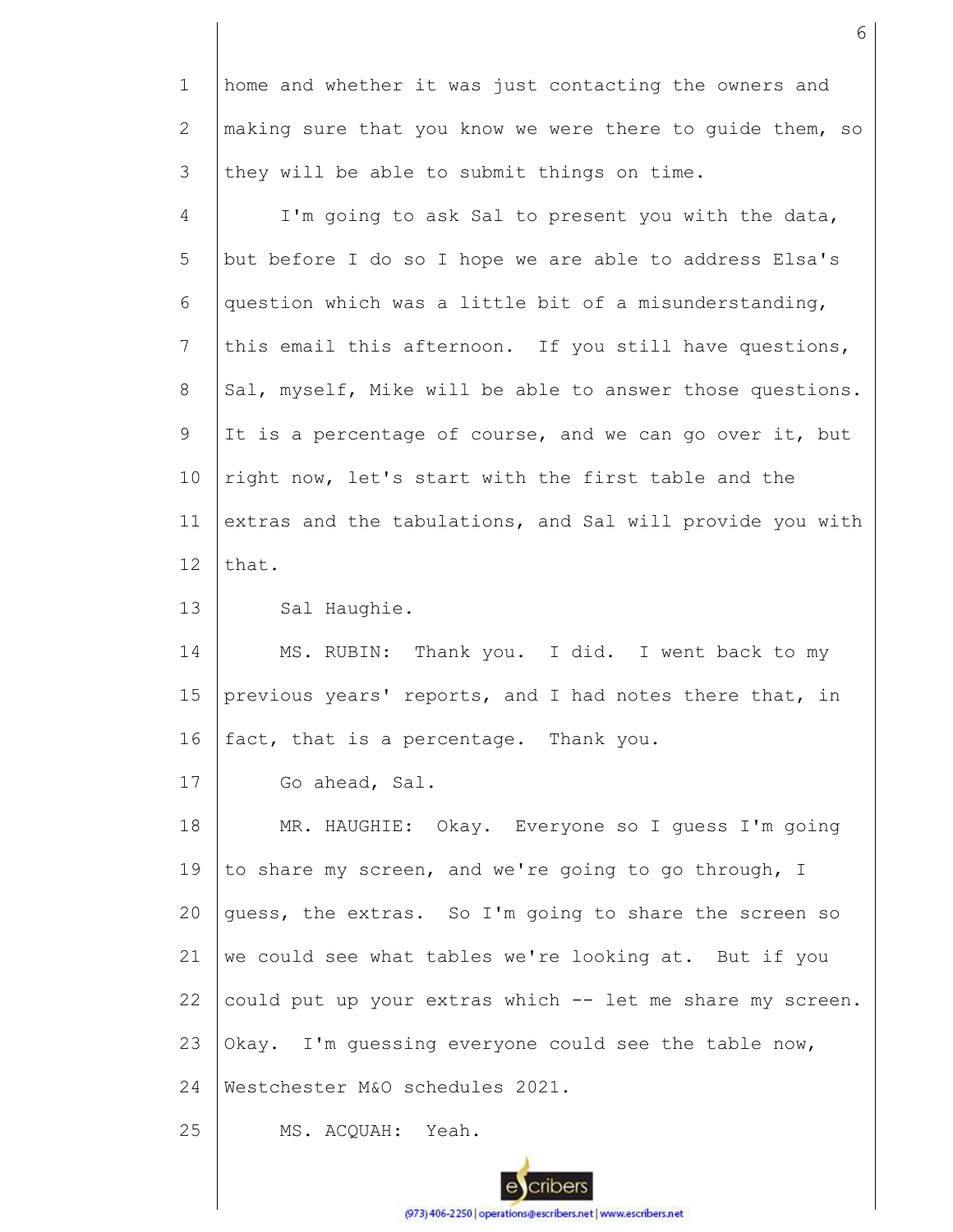1 2 3 4 5 6 7 8 9 10 11 12 13 14 15 16 17 18 19  $20$ 21 22 23 24 25 MR. HAUGHIE: Okay. So this is basically the breakdown of the surveys or letters that we sent out. We do actually still mail out letters to all the owners, as well as send emails out to the email addresses on file. And we do get some returned, some that change of ownership, and we do go ahead and forward those emails or those letters to the new owners. So out of a total of 1,537 buildings, we tabulated 403. There are some that are no heat, no hot water; some that are excluded for those various reasons; and based upon the number of units that are currently registered, the survey entails 12,253 units out of the 25,639 units that are currently registered. And next to it you could see the 2020 numbers. Does anybody have any questions regarding this particular page? MS. STEWART: Sal? MR. HAUGHIE: Yes. MS. STEWART: Relative to previous years, how does the -- how do the number of responses rate for last year for the COVID year, relative to previous years? MR. HAUGHIE: Sure. So right next to it, is the 2020 numbers. So 2020 we did 366. So we had 366 buildings tabulated and if you go to the bottom, you could see we had approximately 12,000 units tabulated,

7

(973) 406-2250 | operations@escribers.net | www.escribers.net

cribers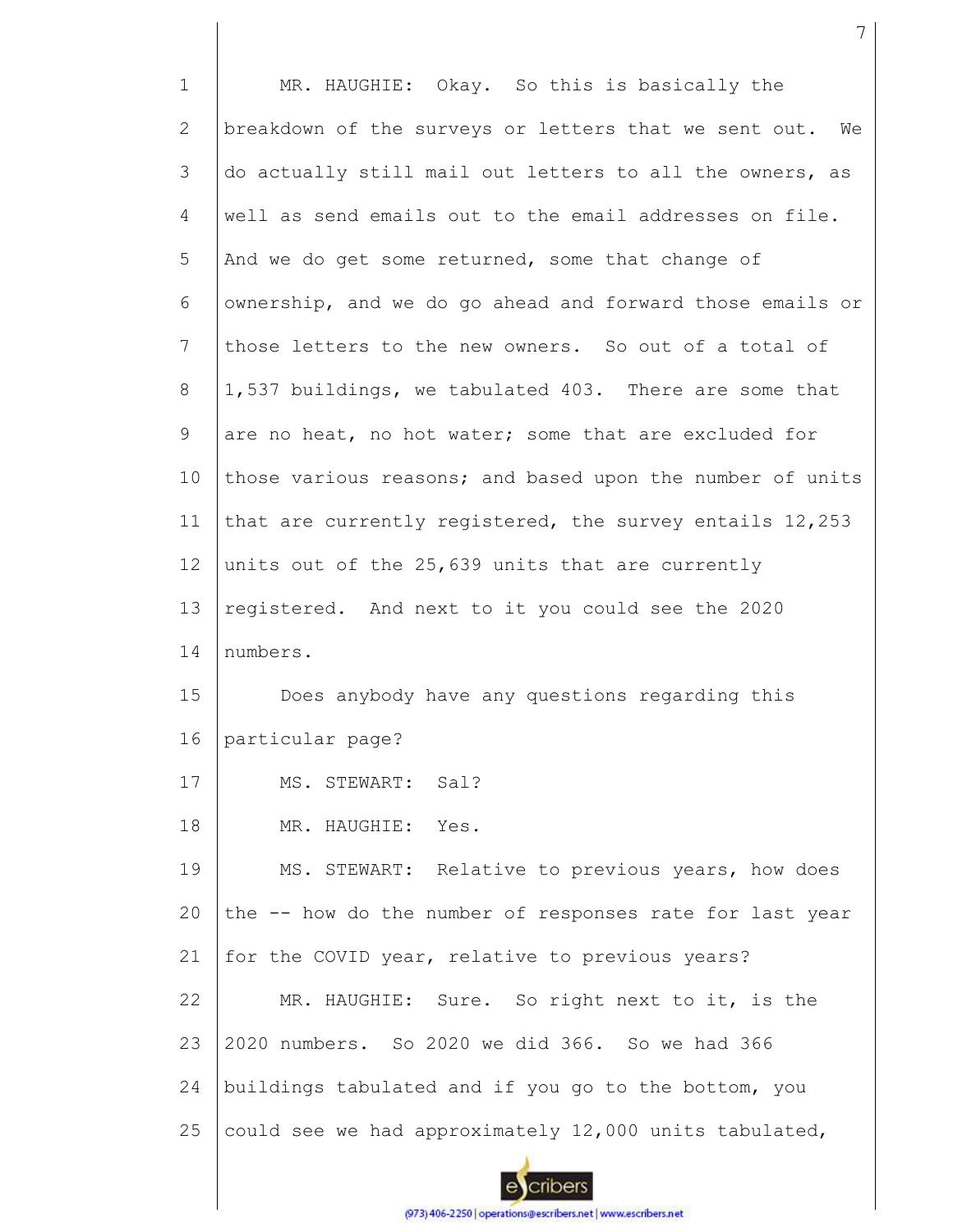1 11,976, and that would be -- that was 44 percent of the 2 number of units registered. So we're always around that 3 same area. So we may be a little bit lower than pre-4 COVID times, but we're still around, you know, the same 5 kind of a breakdown for the units that we capture. 6 MS. STEWART: All right. Thank you. 7 MR. HAUGHIE: Sure. Okay. I'm going to move to the 8 next table here. So this next table shows the units that 9 are registered with HCR, the breakdown of the units that 10 are registered, and how they are registered. Again, the registration is ongoing. So you may see a -- that 11 12 negative 10 percent, .66, for rent-stabilized units, but 13 that number does go up throughout the year because owners 14 are registering ongoing, and the registration process is 15 ongoing. So you could expect to see at least another -- 16 based on previous years, another 1,000 to 1,500 units 17 that will be registered still. 18 MR. FINGER: I have a question, Sal. 19 MR. HAUGHIE: Sure. MR. FINGER: The high rent vacancy, I thought that 20 21 ended. 22 MR. HAUGHIE: Yeah. We noticed that too. We're not 23 sure why some apartments are still being registered high 24 rent vacancy. They could be late registrations by some 25 of the owners. So possibly -- or they skipped or missed cribers

8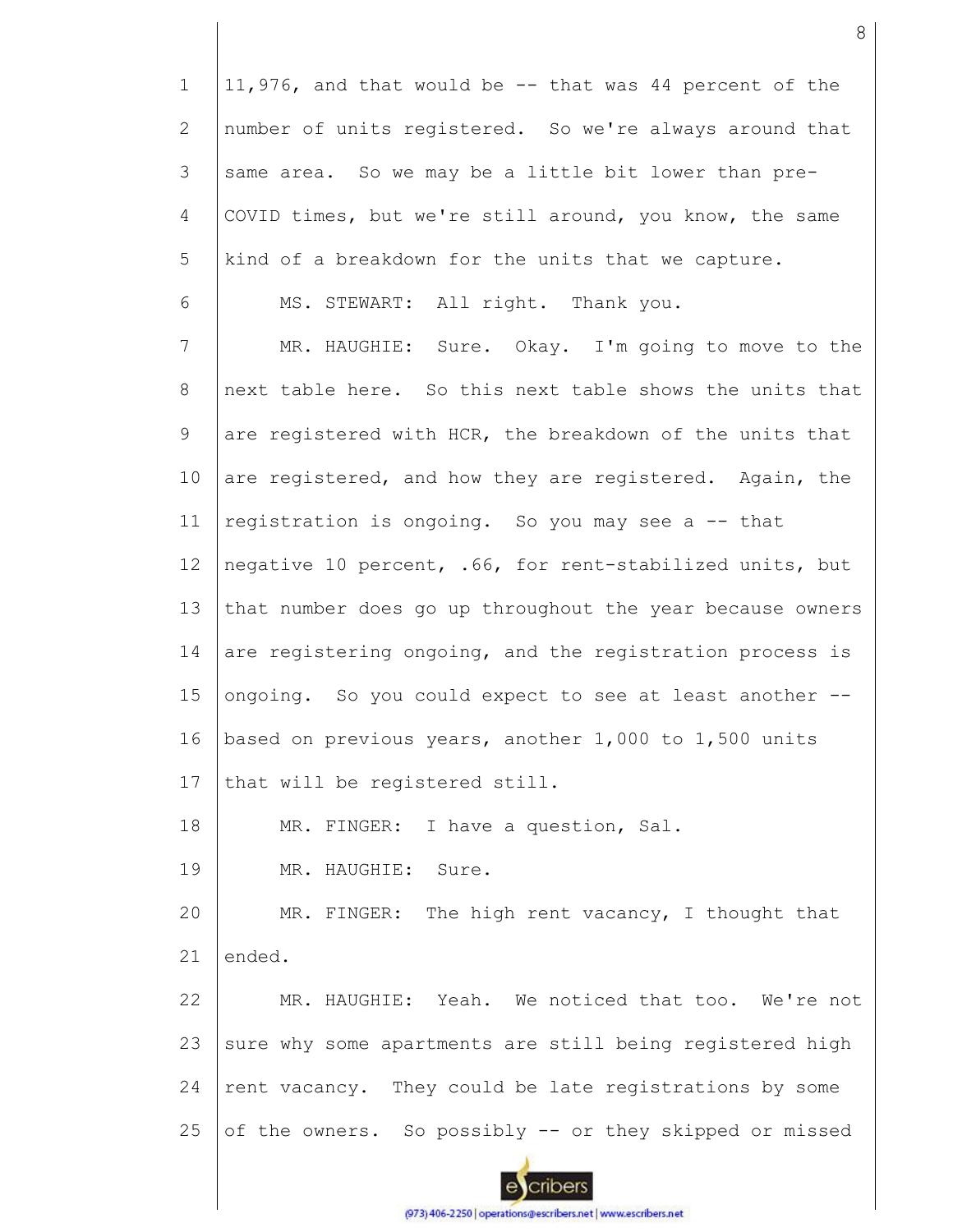1 2 3 4 5 6 7 8 9 10 11 12 13 14 15 16 17 18 19 20 21 22 23 24 25 their registration. So say if a new owner comes on, and that previous owner didn't register the apartments or had -- didn't have registration data, then that owner would have to register the apartment as the current owner. So that's what we're guessing. But we're currently going to be looking into why that's still an option to be able to rent for high rent vacancy. MR. CHERSON: I have a question --MR. FINGER: Okay, thank you. MR. CHERSON: -- a real quick question. I just want to make sure I'm clear. This covers the period through December 31st, 2020, correct? MR. FINGER: I'm currently -- until December 31st. MR. CHERSON: What? MR. FINGER: Until December 31st. MR. CHERSON: Yeah. Through December 31st. (Indiscernible) means nothing to me. But okay. Part of the vacancies. Okay. MR. HAUGHIE: Well, actually, Eliot, it's actually -- the way registration works, it's supposed to be a snapshot on April 1st. So whatever that building had as of April 1st of each year, that's what the owner is supposed to register. So the registration begins on April 1st, and it goes for about July 1st, is basically the timely portion, but it's ongoing. An owner can back

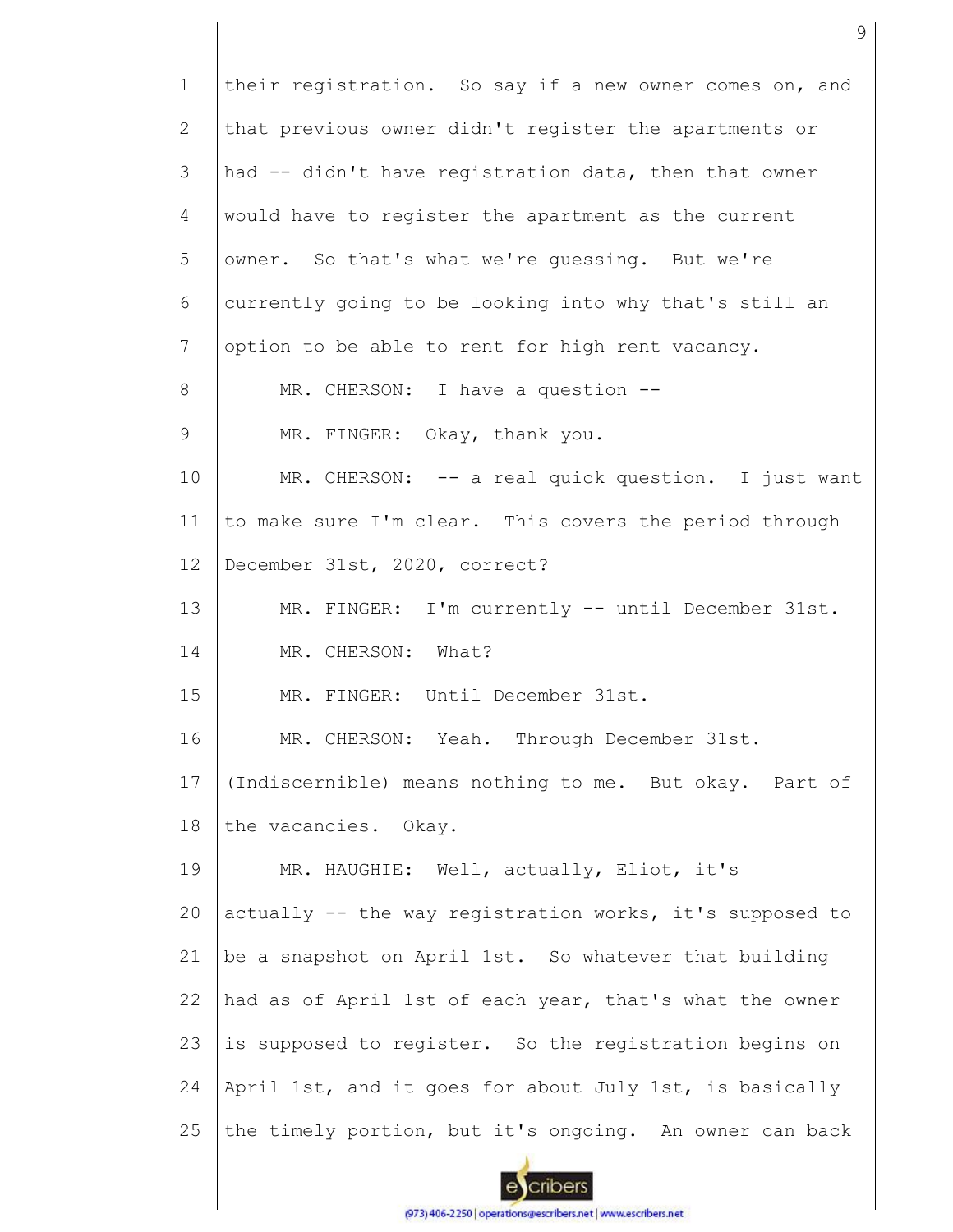1 register for a number of years. MR. CHERSON: So I understand. For example, 2 3 vacancies, it said 759. Is that through April 1st, 2020? MR. HAUGHIE: Yes. That would be what the owner 4 5 registered their apartment, as of what that apartment was 6 on April 1st. 7 MR. CHERSON: So it's over a year ago? 8 MR. HAUGHIE: Yeah. Over -- yeah, over a year ago. 9 Yeah. 10 MR. CHERSON: Okay. 11 MR. HAUGHIE: And like I said, the registration 12 process only begins on April 1st and goes through July. 13 So to give you 2021 numbers, wouldn't be very accurate 14 because it's still ongoing. So we really couldn't 15 provide you with those numbers because we wouldn't be 16 able to gauge how many people have registered and are 17 still registering because the window is still open. 18 MR. CHERSON: Thank you. 19 MR. HAUGHIE: Sure. No other questions with this chart, I'll move to the next chart.  $20$ 21 Now, these numbers are based upon the survey. So there's a -- this is the breakdown of the buildings that 22 23 were tabulated. So as you could see the larger 24 municipalities, you know, seem to make up the majority of 25 the population, and it's also the large majority of the cribers

10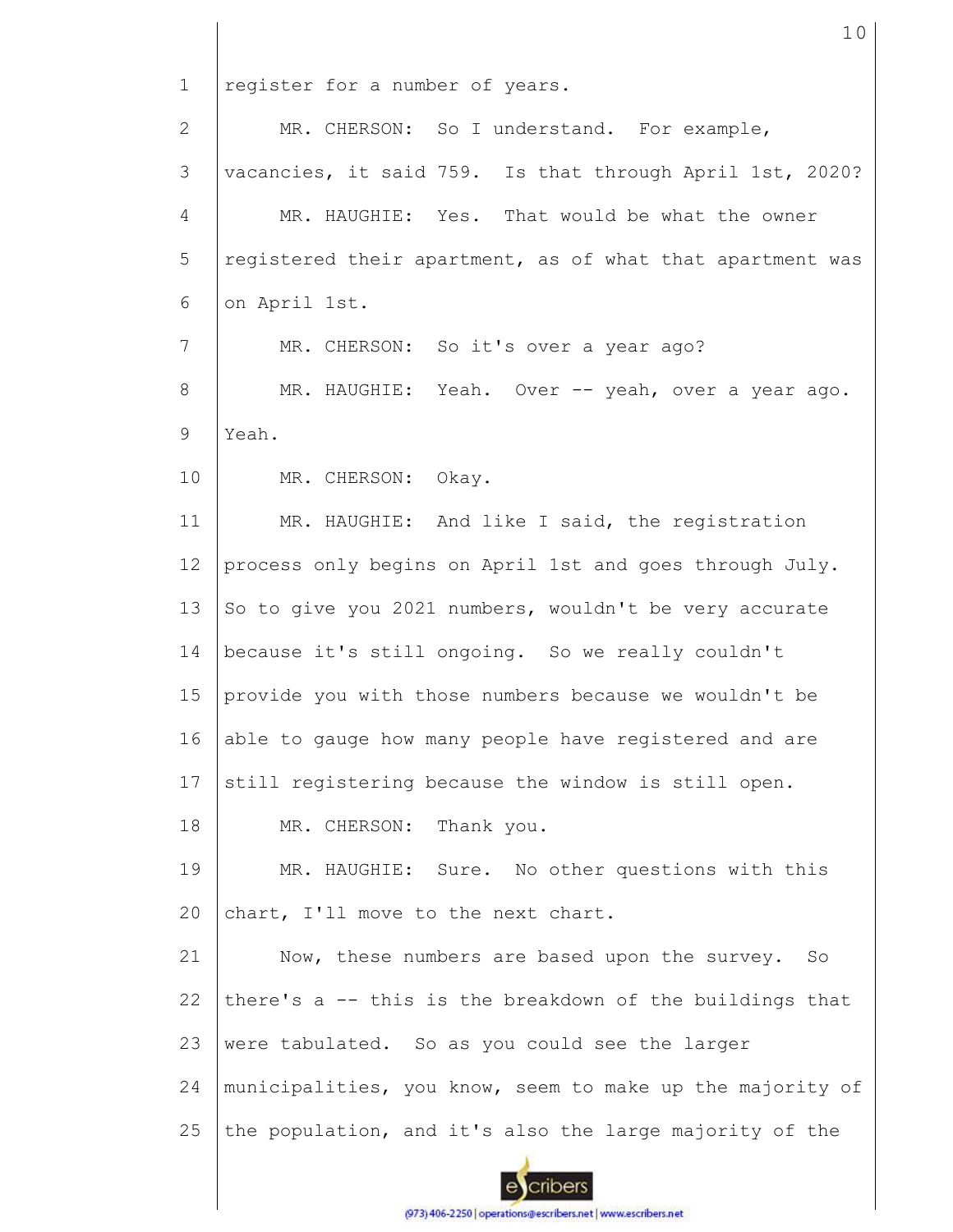1 population of the survey data we receive. I know Ossining is a new municipality. We did have, I believe, 2 3 three Ossining buildings this year. So Ossining is 4 represented in this sample as well. But the majority, as 5 you can see is Yonkers, Mount Vernon, New Rochelle. And with White Plains, it comes to about 85 percent. It may 6 7 be a little off due to rounding. This second table below is the size of the 8 9 buildings. So as you could see, based upon the survey, 10 we tabulated 43 six-unit buildings, and you know, 98 seven- to twelve-unit buildings, and so on and so forth. 11 12 So this is the breakdown of the building size that was -- 13 that were tabulated this year. 14 Any questions on either of these tables? 15 MR. FINGER: Yeah. Actually, I do. 16 MR. HAUGHIE: Okay. 17 MR. FINGER: Can you go back to -- 18 MR. HAUGHIE: Sure. 19 MR. FINGER: You have 100 plus, a 100 plus, as 22 buildings, is five percent of percentages of buildings. 20 21 Do we know what percentage of apartments that five 22 percent includes? 23 MR. HAUGHIE: I'm not sure exactly what -- the 24 percentage of which apartments? 25 MR. FINGER: Of the total number of apartments. I cribers

11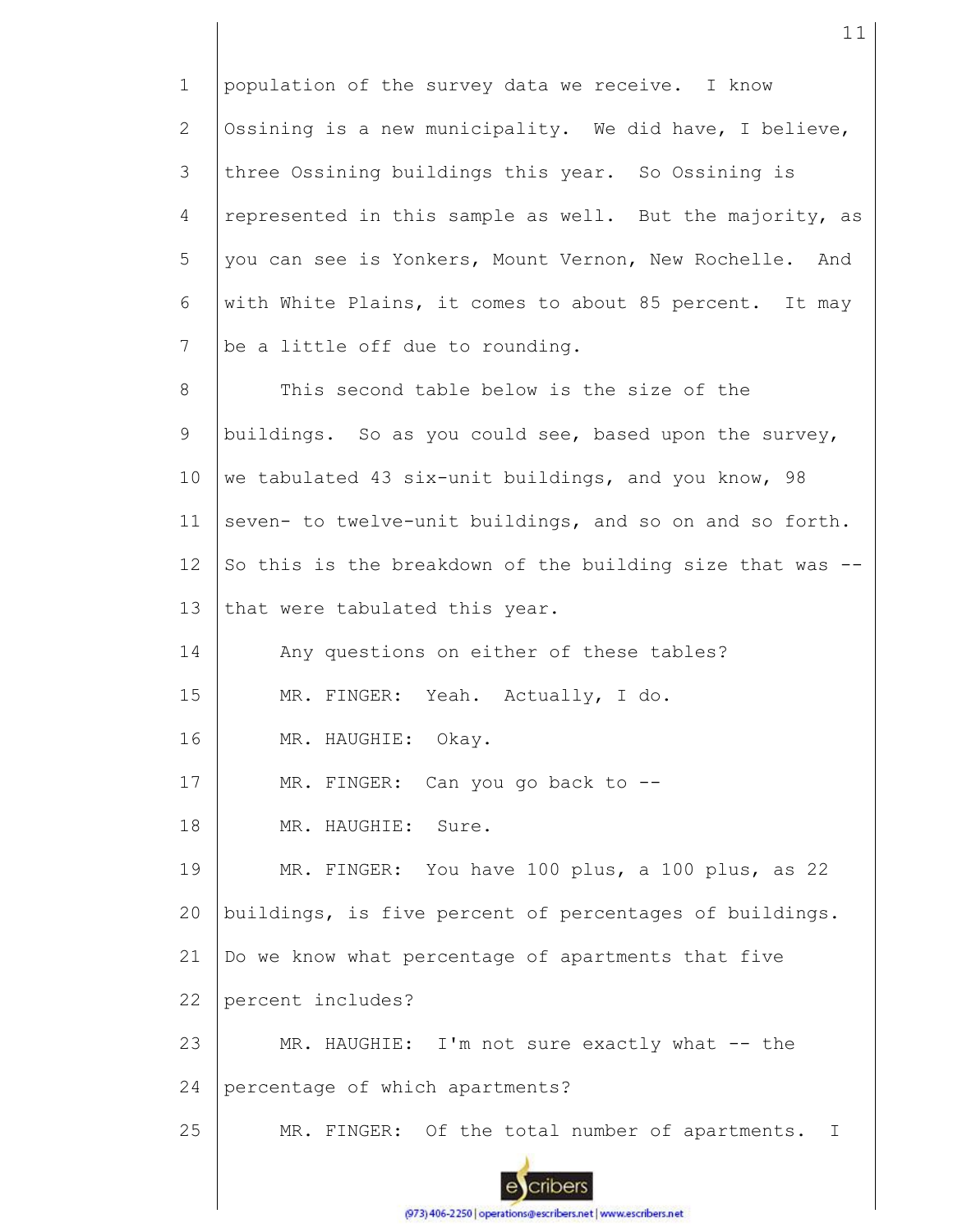1 think you said --

MR. HAUGHIE: I'm not sure how many. I can get that 2 3 number to you tomorrow or sometime this week, if you want to know how many of those apartments that entails, those 4 5 22 buildings. 6 MR. FINGER: Yeah. I'd like to know how many total 7 apartments there are in that -- of the total number? MR. ALBA: We could do that. 8 9 MR. HAUGHIE: Yeah. (Indiscernible). 10 MR. ALBA: We could do that. We will forward that 11 to Peter, and Peter will forward it to the board. 12 Mr. FINGER: All right. Thanks, Sal. 13 Thanks Guy. 14 MR. ALBA: Sure. 15 MR. HAUGHIE: Okay. 16 MS. BARNES: Could we go back? 17 MR. HAUGHIE: Sure. 18 MS. BARNES: You mentioned, Ossining was included 19 here? 20 MR. HAUGHIE: Yes. 21 MS. BARNES: Where is it? I don't see it. MR. HAUGHIE: Well, we don't have a breakdown of 22 23 every municipality that was -- of you know, the numbers 24 of each unit from each municipality but I believe we have 25 every municipality, maybe minus one represented in the cribers

12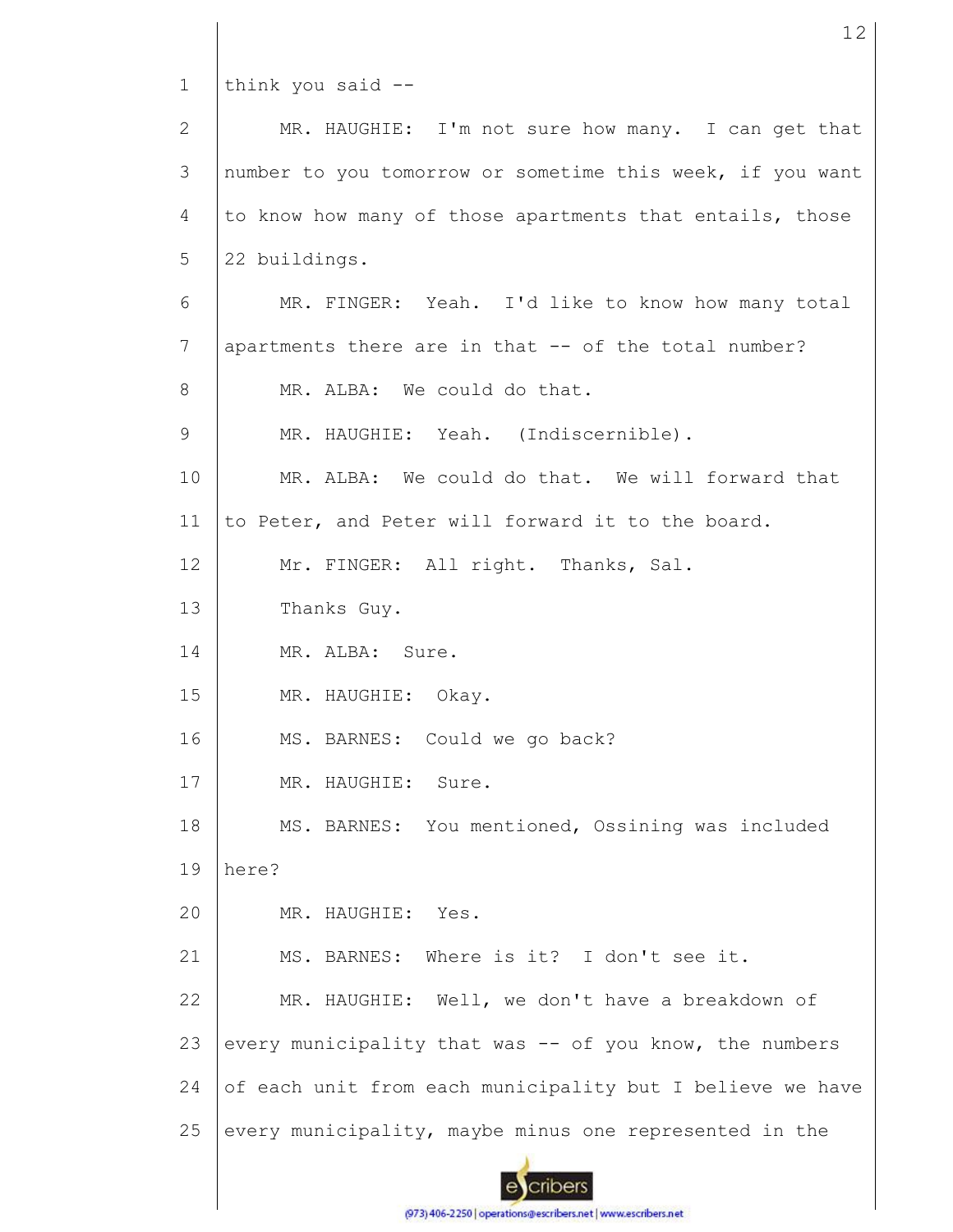1 2 3 4 5 6 7 8 9 10 11 12 13 14 15 16 17 18 19 20 21 22 23 24 25 sample. But we -- you know, to show all of them, would be -- you know, we don't have a breakdown of all of them right now. MS. BARNES: Okay. MR. HAUGHIE: But Ossining is represented with three properties included in the tabulation. MS. BARNES: Okay. MR. ALBA: Just to remind everyone and those people who are new to the board. So Ossining joined originally about two years ago -- MS. BARNES: Um-hum. MR. ALBA: -- and then they amended their regulation and ETPA. And they only include now 21 units or more. So only buildings that have 21 units or more are included in the ETPA regulation for Ossining. Of those, I believe, we have in Ossining 13 or 14 buildings. I think I'm leaning more toward the 13 buildings, three of them did submit the survey information and that was included in the survey. So just a little background on Ossining. It's the latest municipality to join the ETPA program. MR. FINGER: When you say buildings, Guy, do you mean separate owners? MR. ALBA: No. I mean buildings. Several of them are owned by, you know, one owner could own three, four buildings.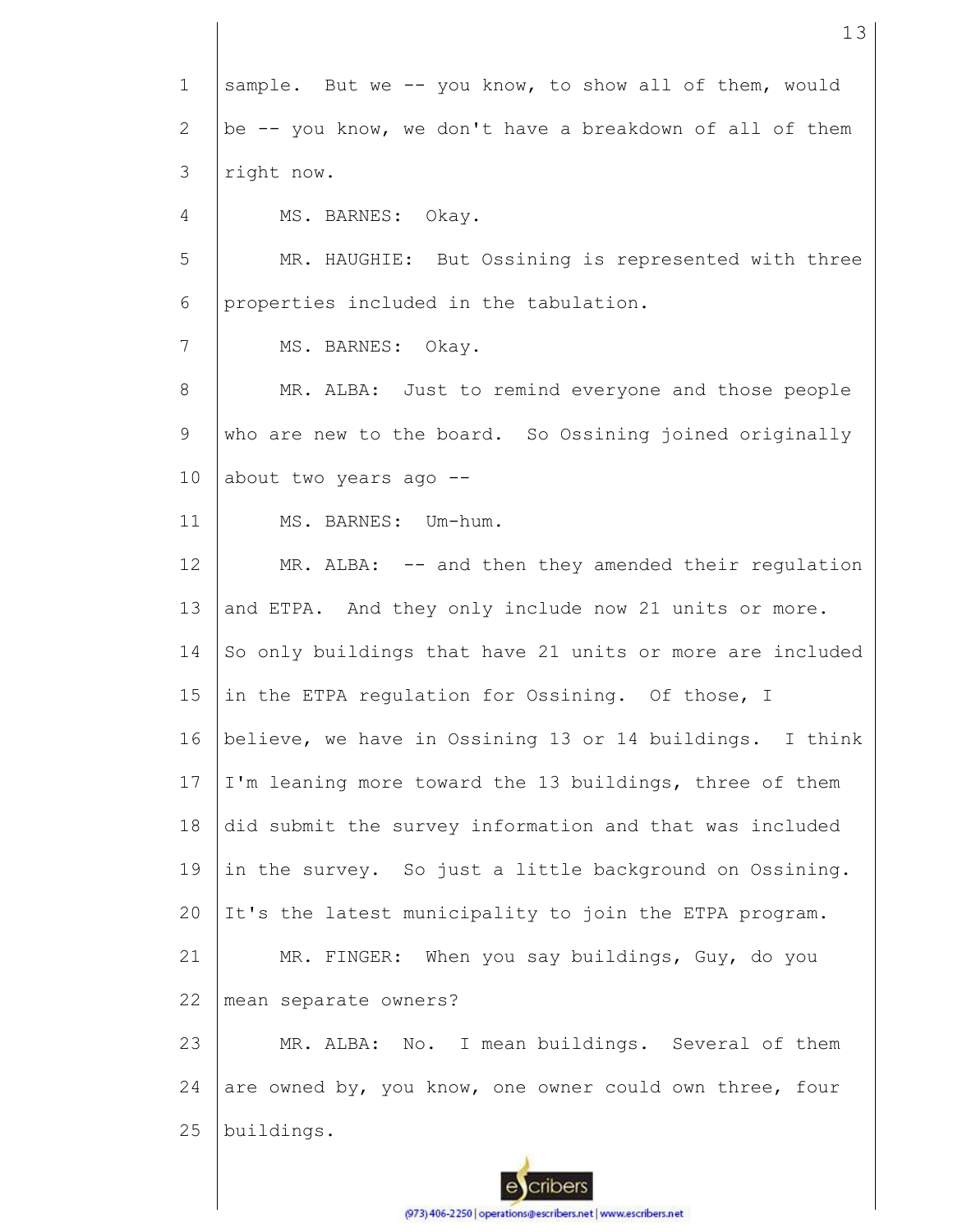| $\mathbf 1$           | MR. FINGER: Yeah. No. Because I have a client who         |
|-----------------------|-----------------------------------------------------------|
| $\mathbf{2}^{\prime}$ | has two buildings there.                                  |
| 3                     | MR. ALBA: Yeah.                                           |
| 4                     | MR. FINGER: Okay.                                         |
| 5                     | MS. STEWART: Guy or Sal?                                  |
| 6                     | MR. ALBA: Yes.                                            |
| 7                     | MS. STEWART: Is it -- would it be possible in             |
| 8                     | addition to providing the number of units in the 100 plus |
| 9                     | category, the number of units in each of the other        |
| 10                    | categories as well, or is that too much?                  |
| 11                    | MR. HAUGHIE: Yeah. We could get that for you.             |
| 12                    | Just, you know, give us a day or two to get that to you.  |
| 13                    | MS. STEWART: That'd be great. Thank you.                  |
| 14                    | MR. HAUGHIE: No problem.                                  |
| 15                    | MR. HAUGHIE: Okay. This final table now shows the         |
| 16                    | apartment rent ranges, I guess you could call it. So      |
| 17                    | based upon registration data, so based upon the           |
| 18                    | apartments that were registered as of June 2nd. This is   |
| 19                    | the breakdown of the rental amounts for each of those     |
| 20                    | apartments.                                               |
| 21                    | If nobody has any questions on this, I'll move on to      |
| 22                    | the tabulated data. Okay. All right.                      |
| 23                    | MR. ALBA: If you have the printout that we sent           |
| 24                    | you, just make sure that you're looking with us. It's     |
| 25                    | going to say, annual income and expense, based on the 403 |
|                       |                                                           |
|                       |                                                           |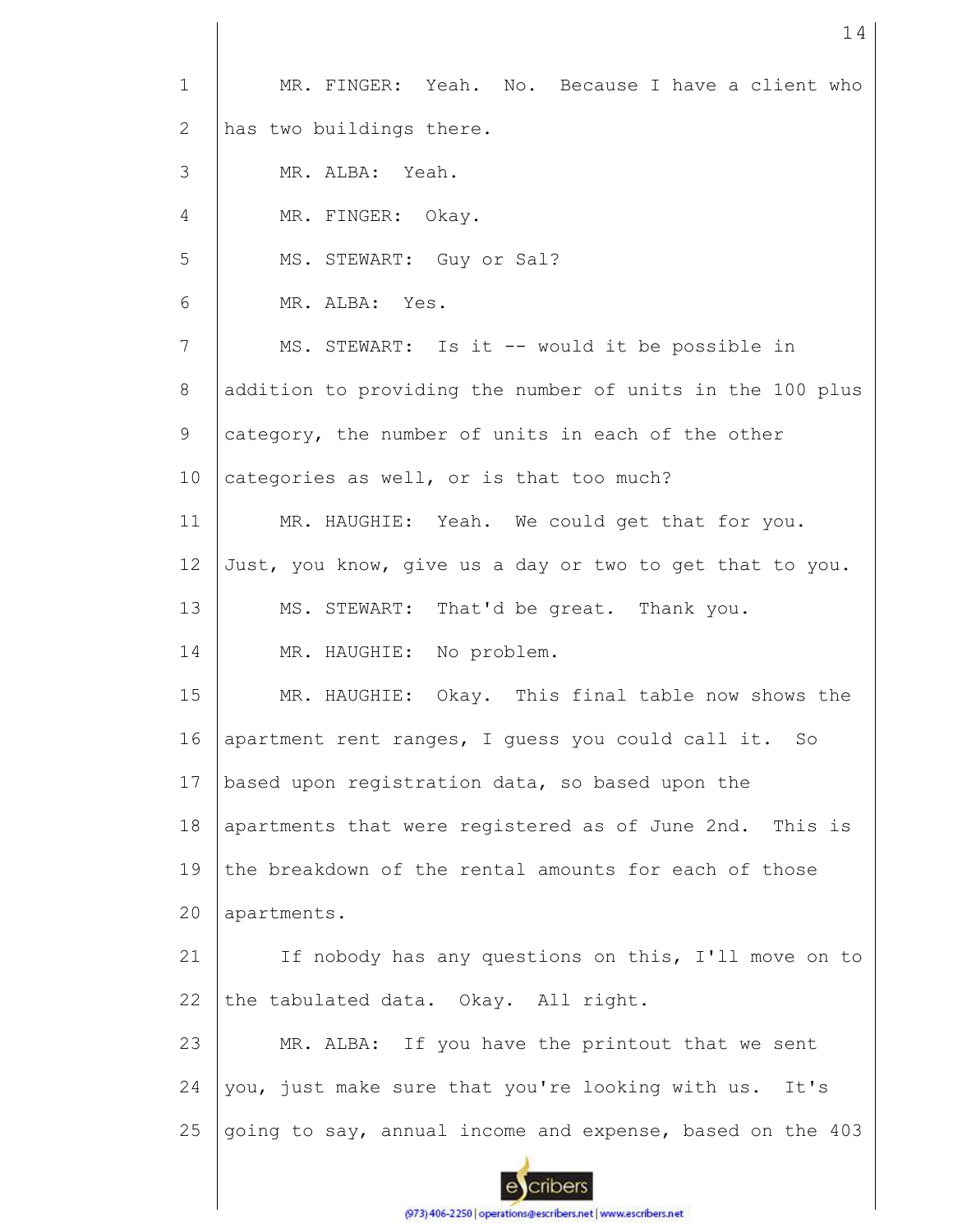| $\mathbf{1}$    | schedules, not based on the 12 schedules. So when we go    |
|-----------------|------------------------------------------------------------|
| $\mathbf{2}$    | through it, just make sure you have the 403 schedules in   |
| 3               | front of you, and Sal will be focusing on that.            |
| 4               | MR. HAUGHIE: Okay. So this is the first table.             |
| 5               | This is -- again, this is the total dollar amount. So      |
| 6               | this is based upon all the survey submissions, and this    |
| $7\phantom{.0}$ | is the total dollar amount. I'll move on the second        |
| 8               | table because we could always come back to the first       |
| 9               | table.                                                     |
| 10              | Second table is the percent distribution of                |
| 11              | expenses. So this shows that in 2020, real estate taxes    |
| 12              | made up 19.5 percent of total expenses, repairs and        |
| 13              | maintenance 16.3, and interest at 13.6. So those are the   |
| 14              | three largest expense categories.                          |
| 15              | MR. FINGER: I have a question. If an owner did a           |
| 16              | MCI or an IAI, is that reflected in any of these           |
| 17              | categories, the amount of expenses?                        |
| 18              | MR. HAUGHIE: Yes. If an owner received an MCI for          |
| 19              | their property, it would be only seen in the rental        |
| 20              | income, right, because that MCI is added to the rent. So   |
| 21              | you'd only see it on the total rental income. Same goes    |
| 22              | for the IAIs. The only way we would see that is if         |
| 23              | it's -- you know, it's in the owner's rental income.<br>So |
| 24              | I.                                                         |
| 25              | MR. FINGER: So you don't see -- am I correct in            |

escribers (973) 406-2250 | operations@escribers.net | www.escribers.net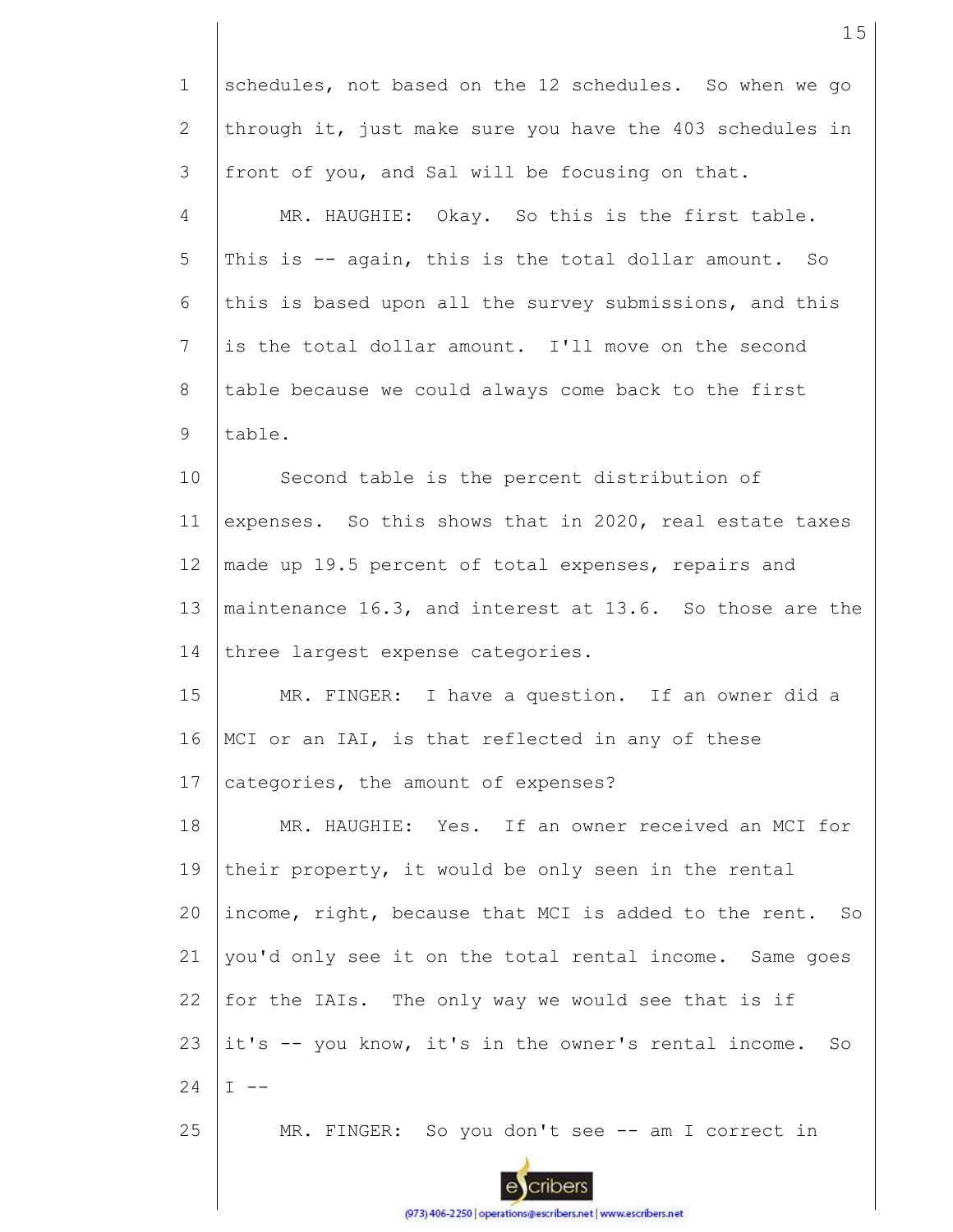| $\mathbf 1$    | saying, you don't see any of the expense to the owner,    |
|----------------|-----------------------------------------------------------|
| $\overline{2}$ | such as -- well, the layout of the dollars for the MCI or |
| 3              | IAI in the table 2. Is that right?                        |
| 4              | MR. HAUGHIE: Unless the owner put it in the repairs       |
| 5              | and maintenance. But an MCI, based upon the directions    |
| 6              | of the -- of this survey submission, MCIs are not         |
| 7              | supposed to be included. The cost of the MCI is not       |
| 8              | supposed to be included in the repairs and maintenance.   |
| 9              | MR. FINGER: Okay. That was my -- that was exactly         |
| 10             | my question. Thank you.                                   |
| 11             | MR. HAUGHIE: Sure. No problem.                            |
| 12             | MS. STEWART: Pardon, Sal.                                 |
| 13             | MR. HAUGHIE:<br>Sure.                                     |
| 14             | MS. STEWART: Is the reason that it's not supposed         |
| 15             | to be included because that's something that they can     |
| 16             | recapture, or that they've recaptured for what they've    |
| 17             | paid as opposed to the repairs and maintenance that are   |
| 18             | listed in this table being just part of what they have    |
| 19             | to -- their expenses, without any kind of recouping?      |
| 20             | MR. HAUGHIE: Yes. That's correct. That was the            |
| 21             | idea behind that. Because they are able to recoup --      |
| 22             | MS. STEWART: Okay.                                        |
| 23             | MR. HAUGHIE: -- that. Although it's over a long           |
| 24             | period of time, they are able to recoup those expenses.   |
| 25             | MR. FINGER: Well, on the MCI, the maximum you could       |
|                |                                                           |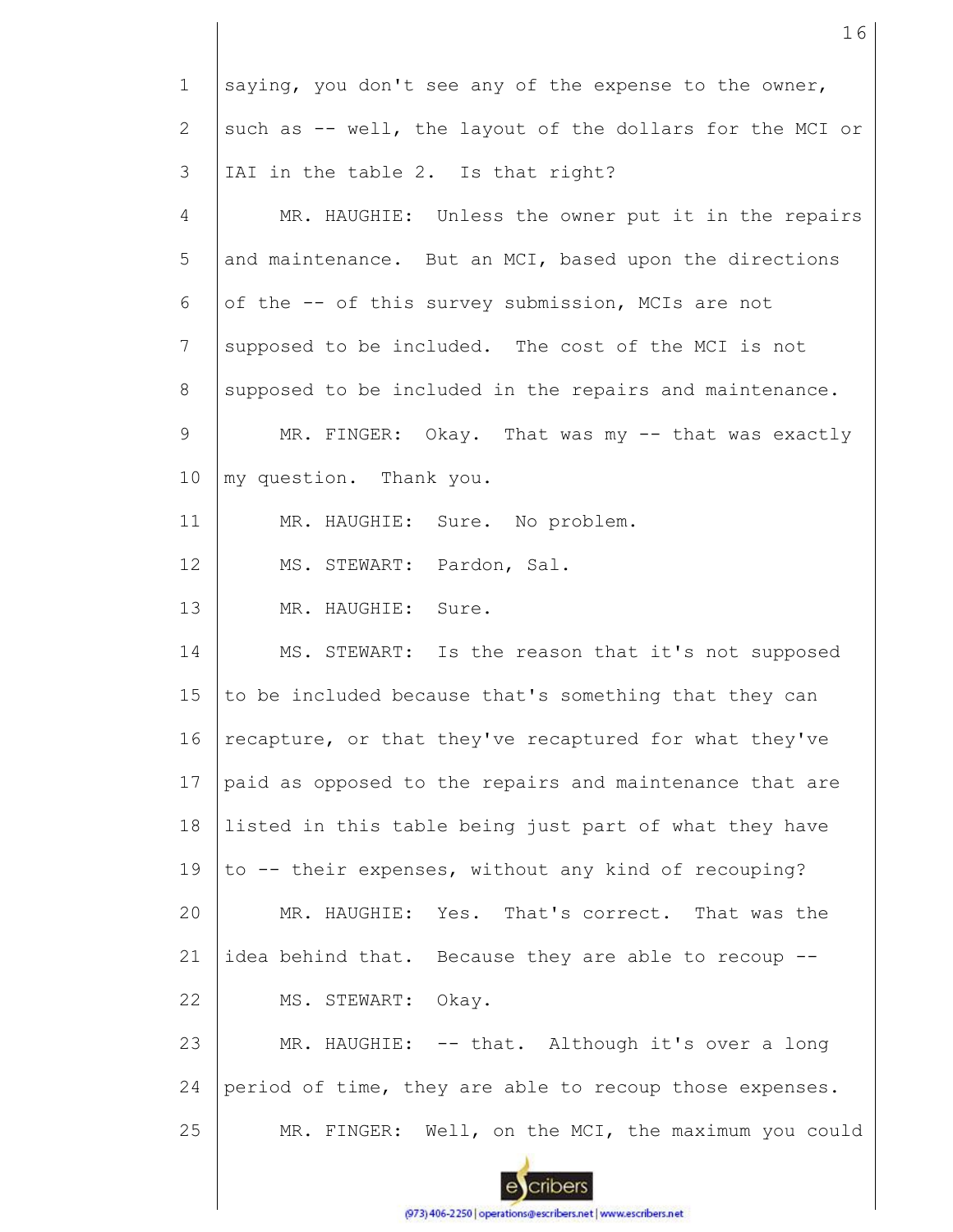| $\mathbf 1$  | recoup is two percent a year. Isn't that correct?          |
|--------------|------------------------------------------------------------|
| $\mathbf{2}$ | MR. HAUGHIE: I'm not sure what the percentage is --        |
| 3            | MS. STEWART: Yes.                                          |
| 4            | MR. HAUGHIE: -- now, maybe Peter knows.                    |
| 5            | MR. FINGER: It's two percent a year on an MCI, and         |
| 6            | on the IAI, no matter how much you spend, the maximum you  |
| 7            | could recoup is a total of 15,000 dollars over 15 years,   |
| 8            | and then at the end of 30 years (audio interference) off   |
| 9            | the rent, as well as any increase on the increase.         |
| 10           | That's for the benefit of our new members.                 |
| 11           | MR. ALBA: Yeah. That's correct.                            |
| 12           | MR. HAUGHIE: Okay. I'll scroll down to table 3             |
| 13           | which as we said in previous years is probably the $-$ one |
| 14           | of the most important tables that yourselves as a board    |
| 15           | should look at. So this is going to be the percent         |
| 16           | change of income and expenses. So as you can see, this     |
| 17           | is going to be the changes over this three-year period     |
| 18           | that we asked the owners to provide us data for. So        |
| 19           | total income increased by 2.8 percent, from '18 to '19,    |
| 20           | and then decreased by .4, and even more importantly the    |
| 21           | rental income increased by 2.5 percent in '18, and stayed  |
| 22           | flat for the year of '19 to '20.                           |
| 23           | Again we went over this through the email, and I'm         |
| 24           | not sure if everybody read the email that went out         |
| 25           | earlier today. But the real estate income portion is a     |
|              |                                                            |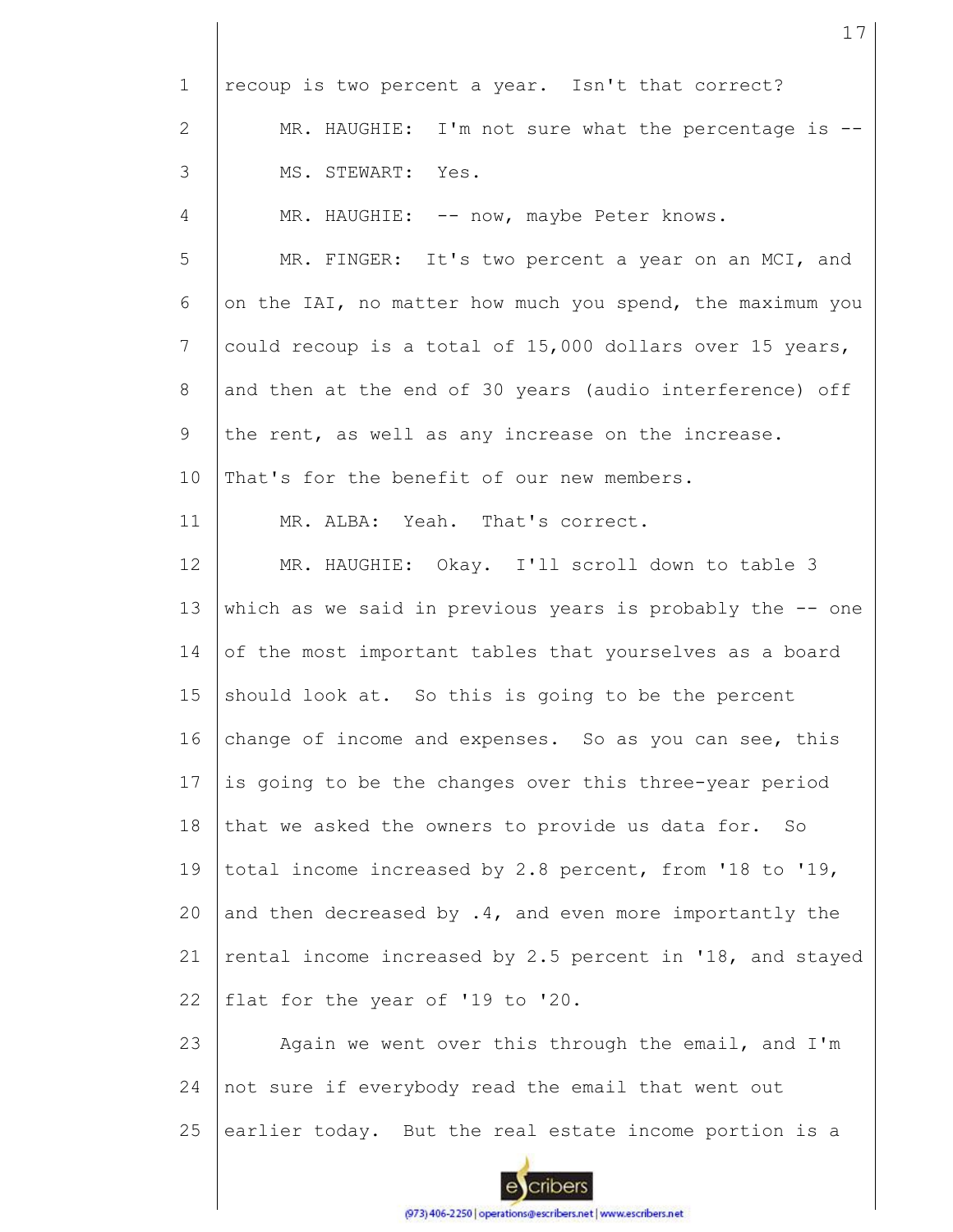| $\mathbf{1}$    | very high number, but it's a low number in totality of    |
|-----------------|-----------------------------------------------------------|
| $\mathbf{2}$    | income. So it's -- even though it's a large percentage    |
| 3               | change, it's not a large number in total. I did go and    |
| 4               | look and one particular owner did (audio interference)    |
| 5               | close to 500,000 dollars real estate refund. So that's    |
| 6               | pretty much what makes up that large percentage change    |
| $7\phantom{.0}$ | for 2018 to '19 in real estate income.                    |
| 8               | For expenses from '19 to '20, you could see fuel had      |
| 9               | the largest decrease at 13.7. Then repairs and            |
| 10              | maintenance at $9.3$ -- at a $9.3$ decrease, and expenses |
| 11              | excluding the (audio interference) to '19 real estate     |
| 12              | taxes went up three percent. Then at that level, from     |
| 13              | '19 to '20, they went up another 2.6 percent. So the      |
| 14              | real estate taxes didn't go down. Just the percent        |
| 15              | increase did not -- went down slightly.                   |
| 16              | MR. FINGER: I see. Thank you.                             |
| 17              | MR. ALBA: Correct. In fact, Sal, just show them           |
| 18              | the number, the dollar amounts, so they could just be     |
| 19              | able to picture the dollar amounts of what we're          |
| 20              | speaking. Because people see 3,000 percent --             |
| 21              | MR. HAUGHIE: Sure.                                        |
| 22              | MR. ALBA: -- or negative 72 percent. It might be a        |
| 23              | bit confusing. But if you look at the -- if you actually  |
| 24              | look at the dollar amounts, you'll see it's not a         |
| 25              | substantial part of the survey. And here's the dollar     |
|                 |                                                           |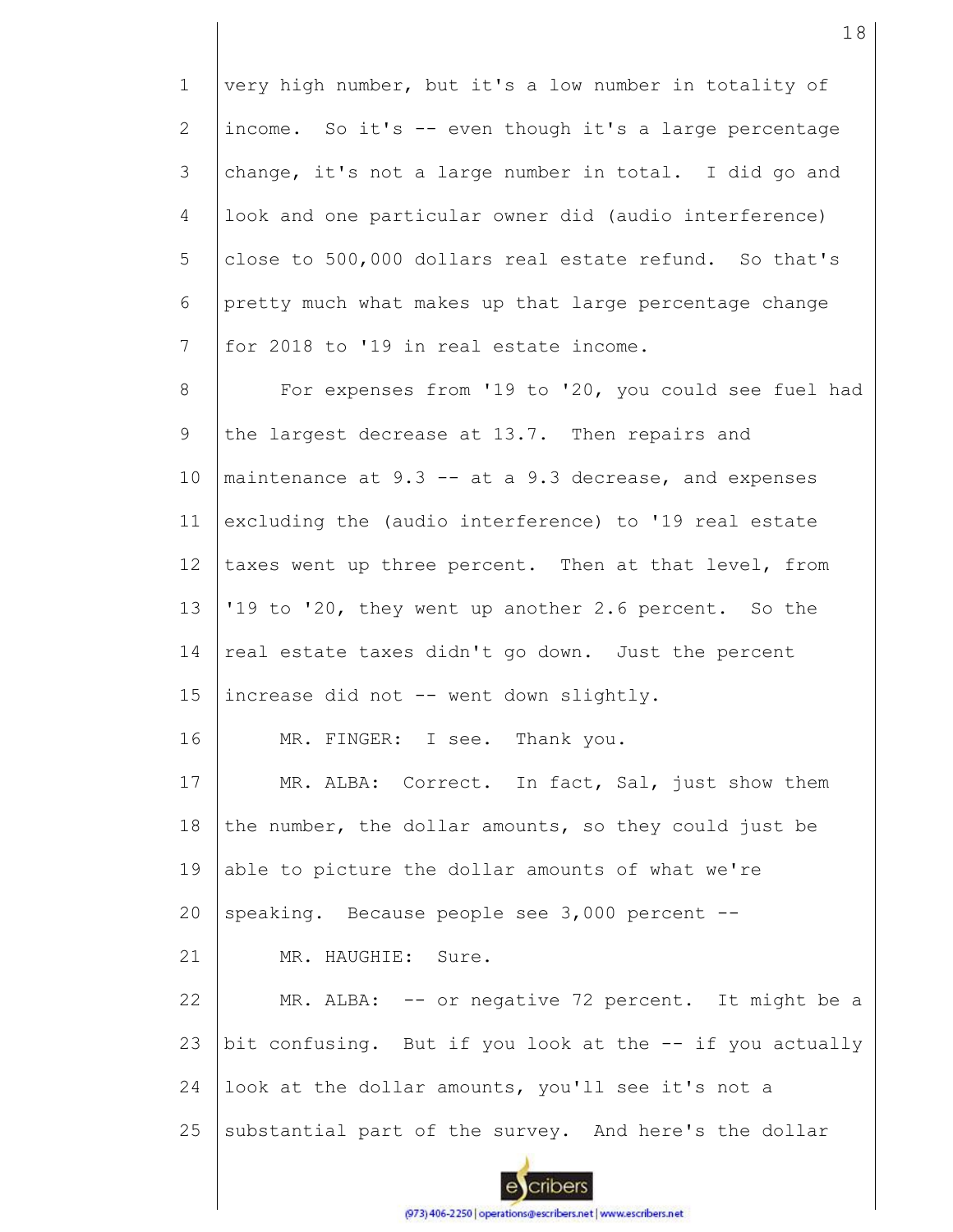1 2 3 4 5 6 7 8 9 10 11 12 13 14 15 16 17 18 19 20 21 22 23 24 25 amounts. Keep in mind that you add three zeroes to anything that you're seeing. So 2018, we're talking 25,000 dollars. 2019, it's 867,000 dollars and 239,000 dollars in 2020. That's what you're seeing that increase and decrease. Many of these reasons are (indiscernible) or appeals or maybe just reconfiguration of a real estate tax or someone was due real estate tax refunds. I do believe that you, anyone from Westchester you can correct me, I think that the county, I'm sorry, or certain counties, they -- every five years they do some kind of reassessments or allow for some kind of a refund. So sometimes we do see this jump, the curve, and we did so in 2019. So what you're seeing here is not in percentages. You're actually seeing the dollar figures. And that's where that 3,000 percentage looks like it's a big percentage, but if you look at the actual numbers, it's 25,000 dollars of real estate in 2018, 867,000 in '19, and then you see that dipped to 239 in 2020. If you compare that to the other numbers such as the rental income, you understand that it's not as substantial as of course the rental income. MR. FINGER: It's reassessments, is what it is then? MR. ALBA: Yeah, a reassessment. And I'm sorry, correct me, Westchester does reassessment every five years or it's just based on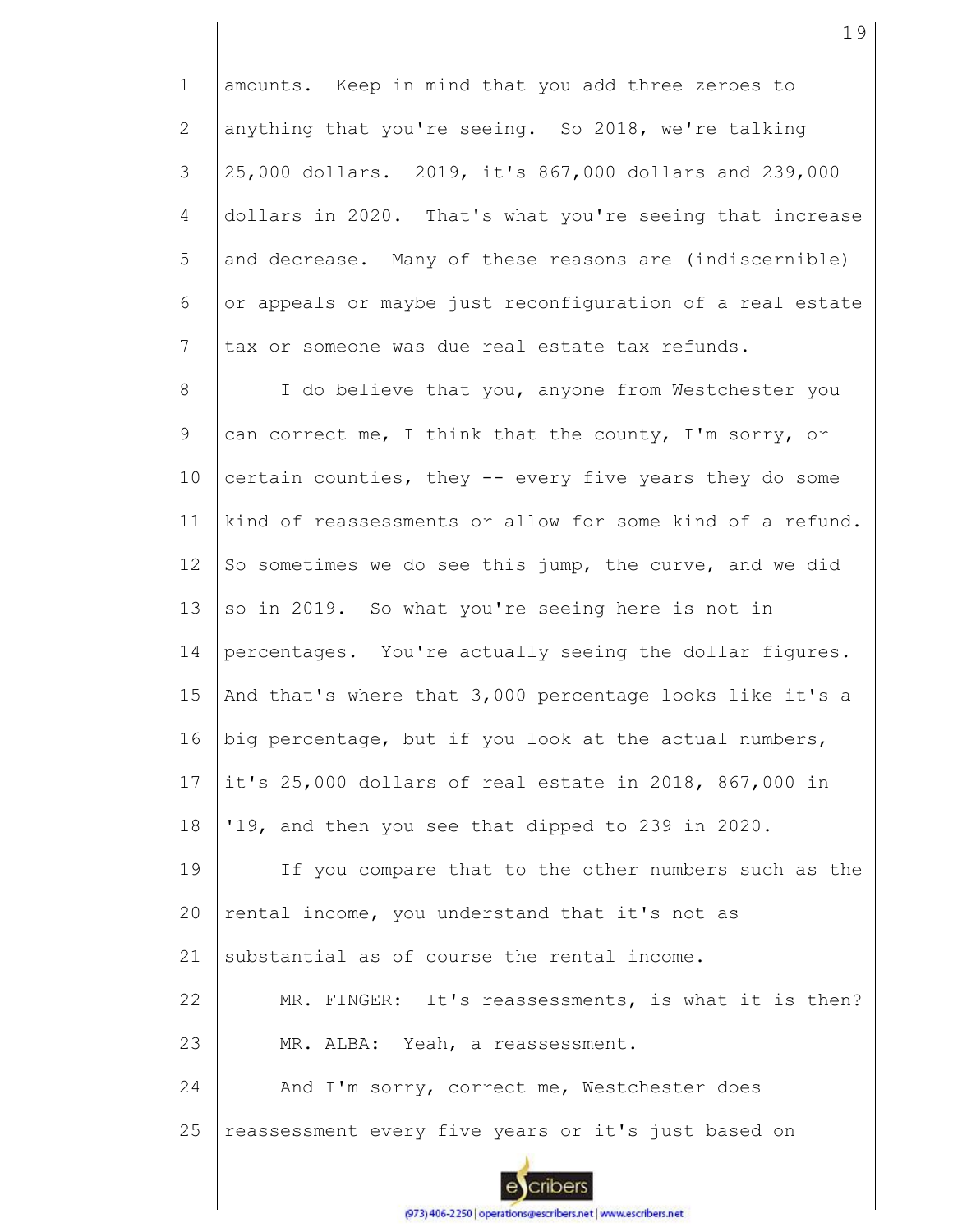1 appeals? MR. FINGER: It depends -- I think it depends on the 2 3 community. I'm not sure. 4 MR. CHERSON: It's the community. It's the 5 community. MR. FINGER: Some communities do it every five 6 7 years. Some don't do it. Some do it every year or two 8 actually. 9 MR. ALBA: I see. Thank you. 10 MR. HAUGHIE: Okay. If there's no other questions 11 with table 3, I'll move on to table 4. 12 So table 4 is the annual income versus expenses. So 13 it shows the total income and the expenses incurred by 14 the owners. So basically this is somewhat of a cash flow 15 type table. If you look at the bottom you could see the cash flow for the owners, based on owner's submissions, 16 17 before depreciation at 27.17 percent. Then to '19, 18 26.75. Then for 2020 at 27.92. And then after 19 depreciation you see also a slight increase as well in  $20$ the percentage. 21 So from this table, I'm going to basically flip to the cost-income ratio which is pretty much synonymous 22 23 with this table. So this is the cost-income ratio over, 24 you know, a number of years. So as you could see in 2020 25 the cost-income ratio for expenses including interest and cribers

20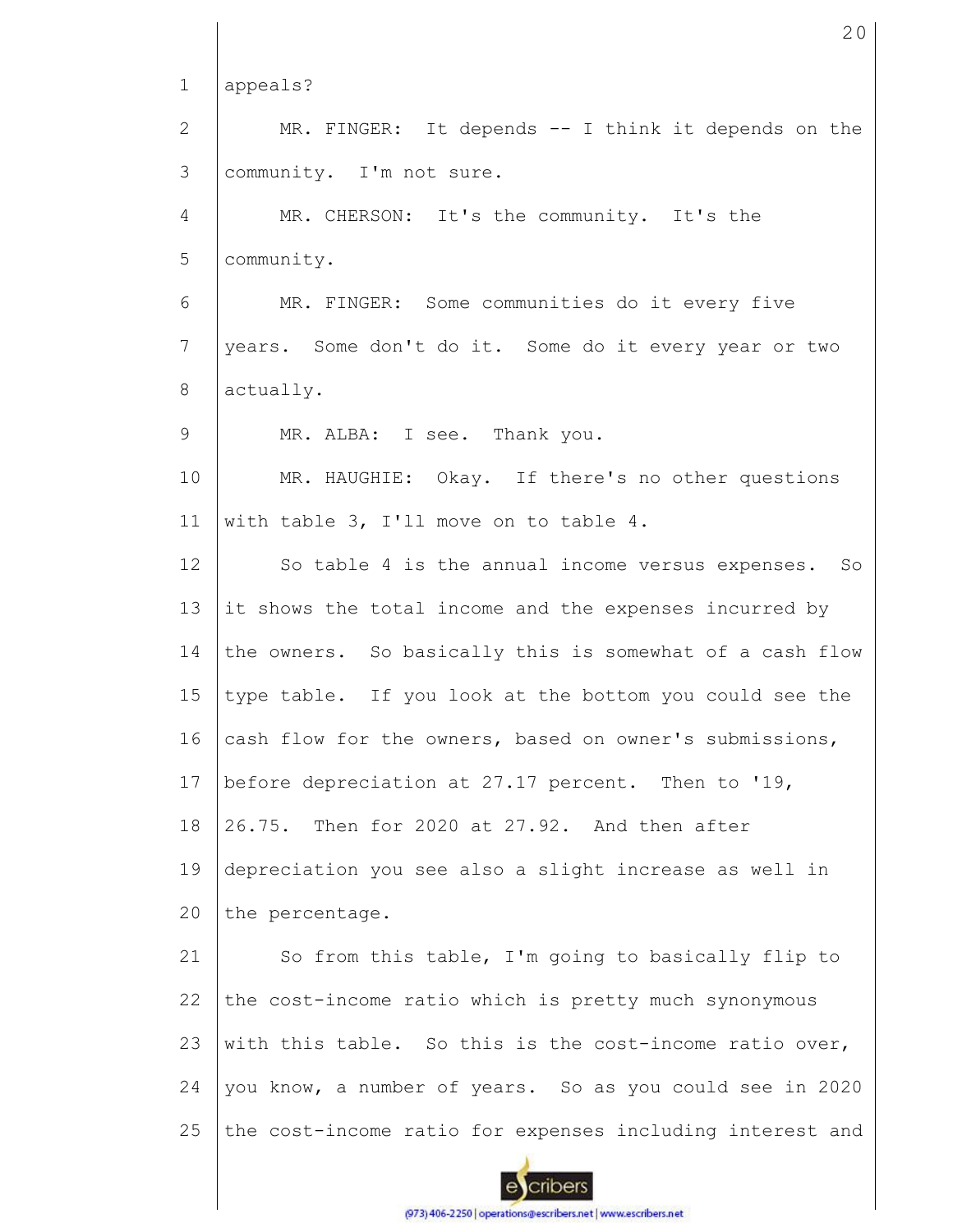1 2 3 4 5 6 7 8 9 10 11 12 13 14 15 16 17 18 19 20 21 22 23 24 25 depreciation and excluding interest and depreciation. So for including interest and depreciation, the number now is 79.13 and for excluding interest and depreciation, the number is now 61.28. So if you do the inverse of this number, that's basically the net operating income for owners for the property. Anybody have any questions regarding this table? MS. RUBIN: Yes. So the net operating income would be around 38 percent? MR. HAUGHIE: Yes. So it's going to be, you know, right around 21 for all expenses, and then including interest and deprecation and then excluding, it's going to be 61.28. Yeah, so right around that number. MS. RUBIN: So the -- MR. HAUGHIE: So -- MS. RUBIN: It improved? MR. HAUGHIE: Yeah. So the net operating income actually did improve, yeah. MS. RUBIN: Yeah. MR. ALBA: Any time you see the number, the percentage numbers going down, it improves. MS. RUBIN: Right. MR. ALBA: It's inverse. MS. SANTIAGO: I have a question. I have a question.

21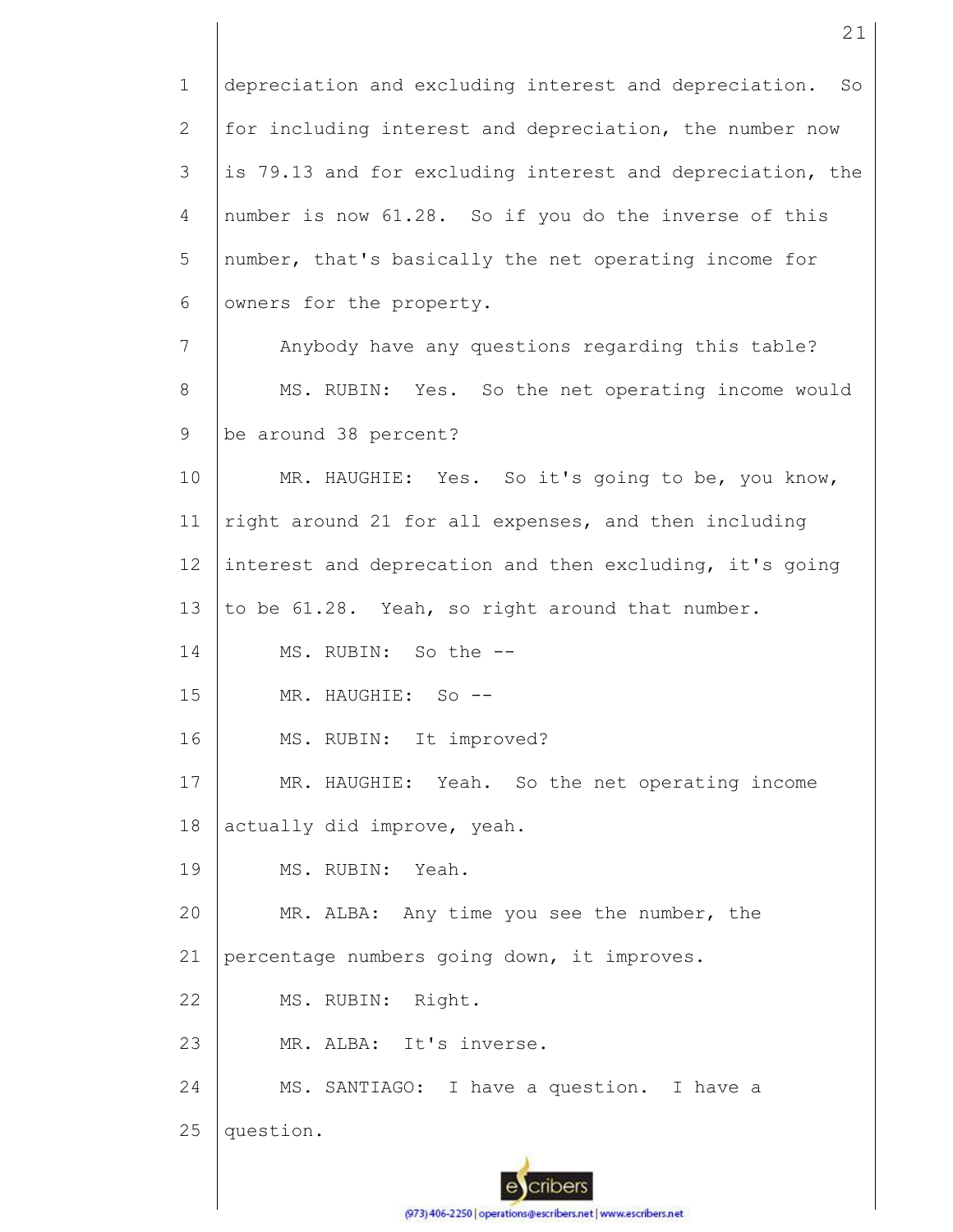MR. HAUGHIE: Sure.

1

2 3 4 5 6 7 8 9 10 11 12 13 14 15 16 17 18 19 20 21 22 23 24 25 MS. SANTIAGO: Would you say that the fact that it improved is due to the fact that COVID had not impacted these numbers? I mean we're going to see the impact f COVID next year because this was April of 2020? MR. HAUGHIE: Yeah. We really can't say why it happened, but based upon the survey we could see that owners spent -- the expenses were down. So that's why the net operating income went up. So even though the income did decrease slightly, the expenses decreased at a higher rate so that's why the net operating income went up. You know, I can't predict what next year will be, you know. MR. FINGER: You have -- MR. ALBA: It's not just -- these numbers are not just as of April. It's calendar year 2020. So these numbers do capture January through December. The survey is three years of data. MS. SANTIAGO: Oh, thank you for clarifying that. MR. ALBA: Three full years of data. MS. SANTIAGO: Thank you for clarifying. MR. ALBA: Yeah. MR. FINGER: And also remember, last year if you look at the repairs, repairs went down ten percent, almost ten percent. So that would impact on the fact

cribers

(973) 406-2250 | operations@escribers.net | www.escribers.net

22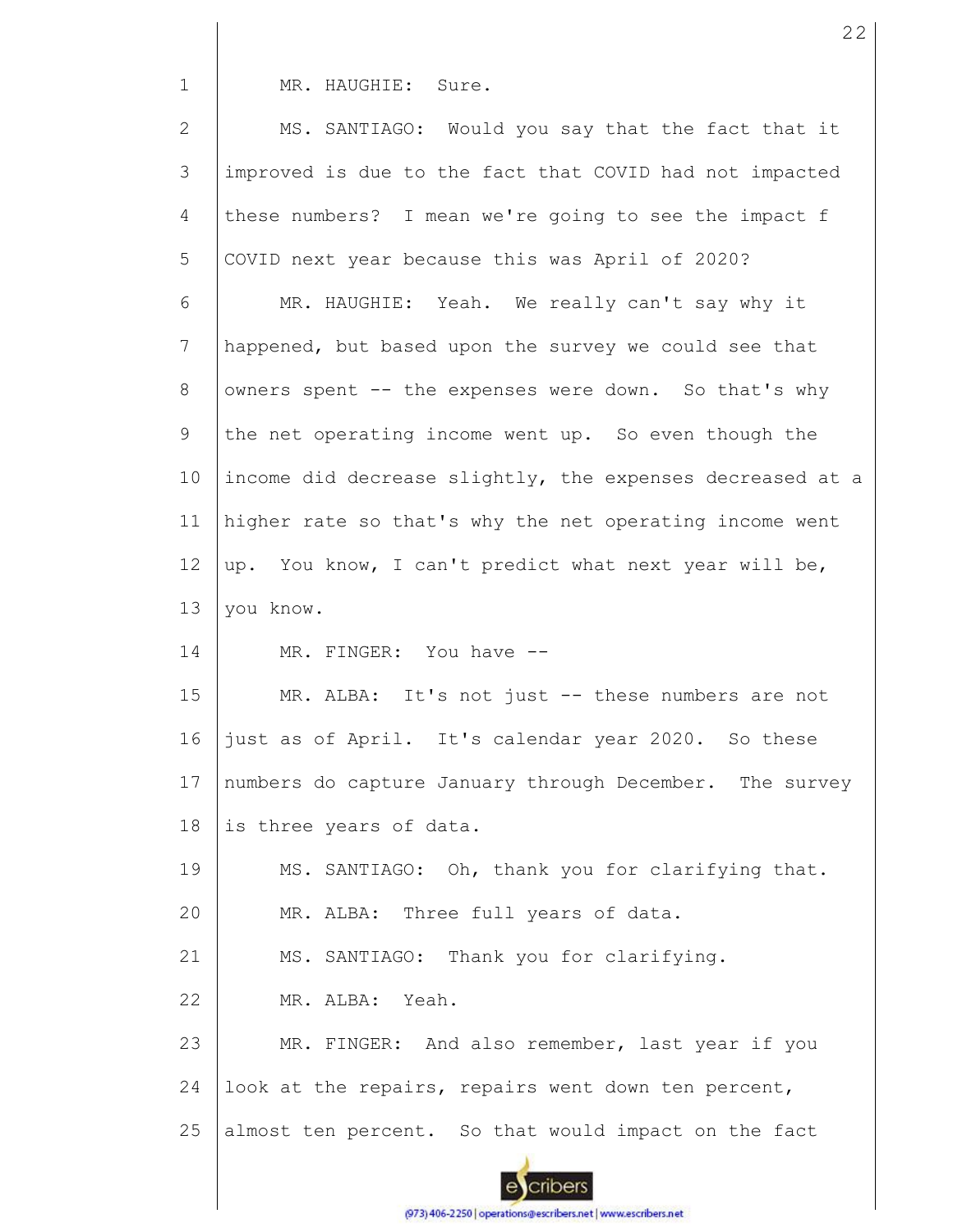| $\mathbf 1$           | that you've had less expenses for repairs and obviously   |
|-----------------------|-----------------------------------------------------------|
| $\mathbf{2}^{\prime}$ | for some portion last year for the fuel.                  |
| 3                     | MR. LANGUILLI: (Indiscernible) --                         |
| $\overline{4}$        | MR. ALBA: Right. And also keep in mind that --            |
| 5                     | MR. LANGUILLI: -- because of the quarantine, yeah.        |
| 6                     | MR. ALBA: Right. Keep in mind, again, for repairs         |
| 7                     | and certain -- I guess, certain emergencies were done,    |
| 8                     | but keep in mind that it was very difficult to get anyone |
| 9                     | to come and do certain repairs during certain months of   |
| 10                    | COVID. People were just not working, and I'm sure owners  |
| 11                    | were struggling to find people to do work or be able to   |
| 12                    | go into an apartment and fix certain things. I'm sure     |
| 13                    | emergencies were done, but I guess, certain things that   |
| 14                    | could be left aside, were left aside for future months.   |
| 15                    | So you know, so yes, COVID did hamper this, and I think   |
| 16                    | we see that clearly in the dip in the numbers of          |
| 17                    | expenses.                                                 |
| 18                    | MR. FINGER: Yeah, for whatever reason, right.             |
| 19                    | Okay. Next.                                               |
| 20                    | MR. HAUGHIE: Okay. This table now we're looking at        |
| 21                    | the vacancy table. So this is based upon the survey       |
| 22                    | data. The title of it is change in rental apartments,     |
| 23                    | subject to ETPA which became vacant during the three-year |
| 24                    | reporting period.                                         |
| 25                    | MR. FINGER: It's interesting to note that there are       |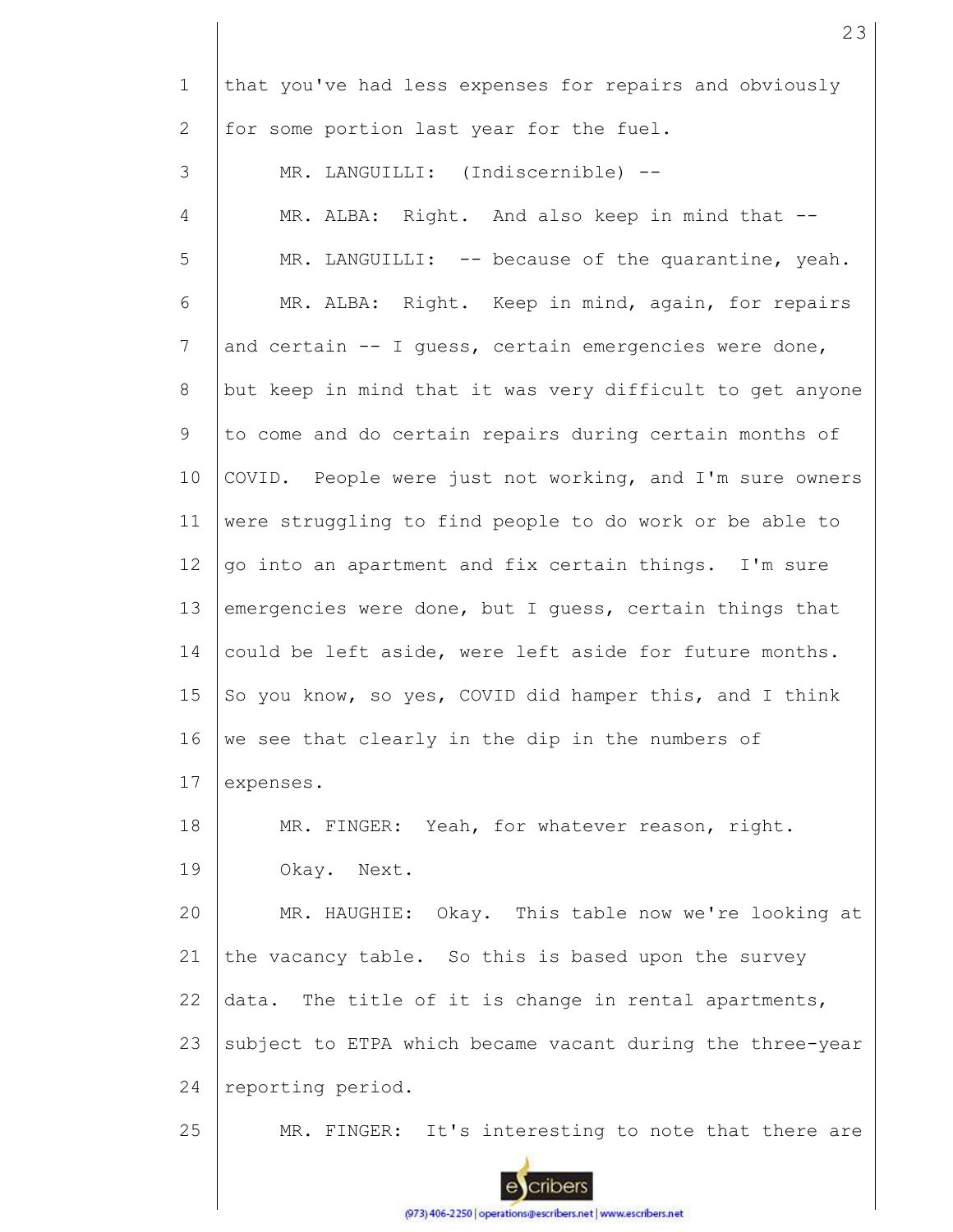1 2 hardly any increases past the first two columns because of the HSTPA.

| 3  | MR. HAUGHIE: Yeah. On what Mr. Finger's referring         |
|----|-----------------------------------------------------------|
| 4  | to, I'll just skip to the third table, the third portion  |
| 5  | of this for the -- during the for -- so for one-year      |
| 6  | leases you could see the increase for each apartment      |
| 7  | category. So if you're reading the table from left, you   |
| 8  | could see based upon what type of increases apartments    |
| 9  | have. So there are a few outliers like this number 4      |
| 10 | over here. So four apartments in this 500- to 1,000-      |
| 11 | dollar category, did increase by over 70 percent. But     |
| 12 | the majority of the apartments did increase by only five  |
| 13 | percent.                                                  |
| 14 | MR. FINGER: Well, that --                                 |
| 15 | MR. HAUGHIE: As you could see -- yes or less, as          |
| 16 | you could see. I can't highlight this because it          |
| 17 | highlights everything. But it's under five percent here   |
| 18 | in the majority of apartments.                            |
| 19 | So I'm going to go back to the first part of this         |
| 20 | table so you could see the actual changes in the rent.    |
| 21 | So to read this table, the apartment was 1,000 dollars to |
| 22 | 1,499. The apartment became vacant, and then it was       |
| 23 | rerented. 99 of them were rerented in the same range, 14  |
| 24 | of them were rerented in the higher 1,500- to 2000-dollar |
| 25 | range. So you read this table basically from left to the  |

 $\mathbf{e}$ cribers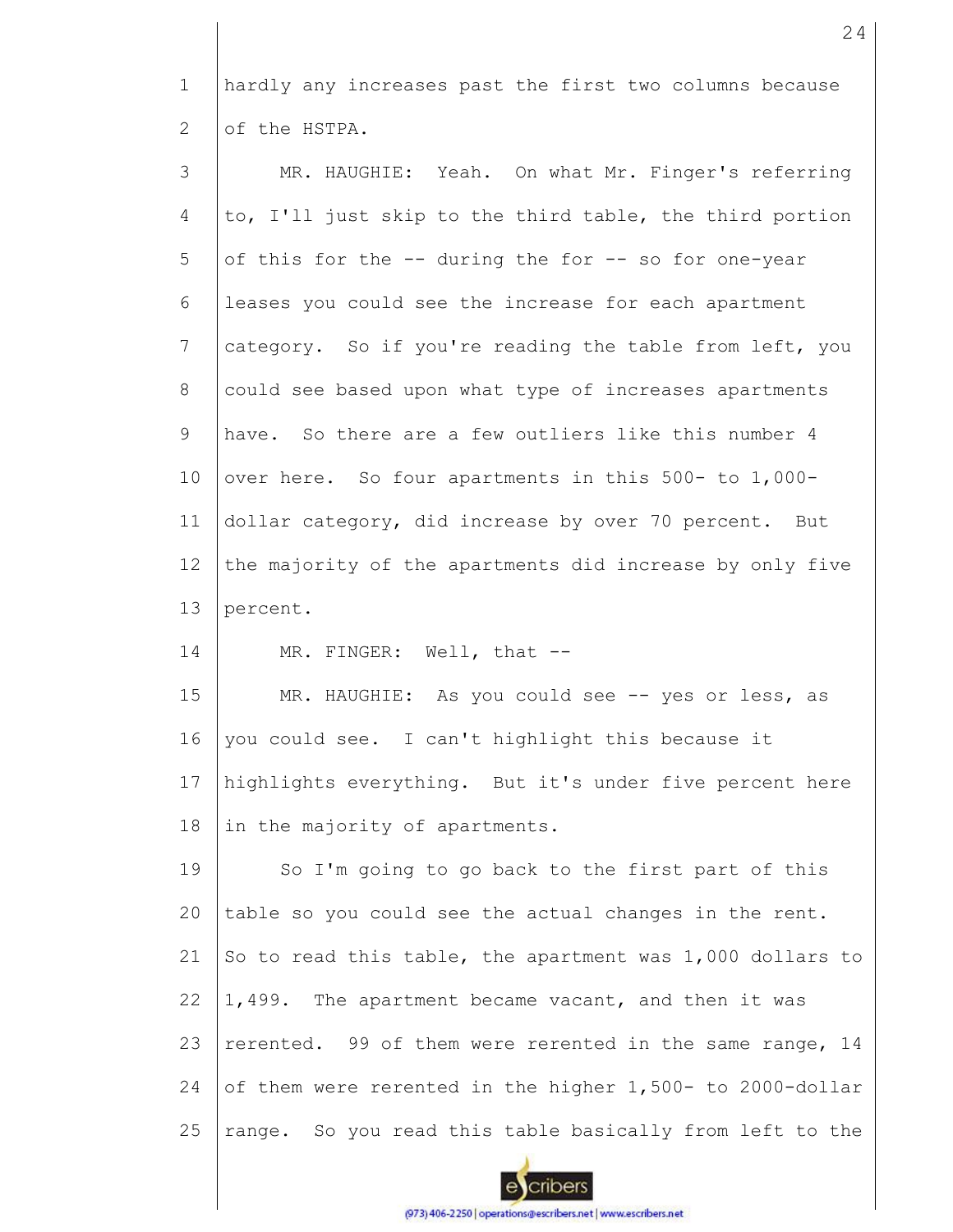1 top portion.

2 3 4 5 6 So if we take a 1,500 to 1,999, there were 11 apartments that were previously rented in -- at this 1,500- to 2000-dollar range, and now rented out to 2,000 to 25 -- 2,499-dollar range. And this is for tenants who chose a one-year lease.

7 8 9 10 11 12 The second table on this is going to be for two-year leases. So as you could see, I'm sorry for going back and forth, but 507 apartments were rented at a one-year lease, and 165 were rented at a two-year lease. And this is just vacancies based upon our survey. This isn't the total population of Westchester.

13 14 15 16 17 MR. ALBA: Also look at the bottom of your charts, and you'll see also what I look at as the median. The previous median rents and the current median rent after the one-year lease or the two-year leases. And it's showing you what (indiscernible) this is.

18 19 20 21 22 23 24 MR. HAUGHIE: So for one year leases, the median rent was 1,781. The apartment was then -- it became vacant and rerented at 1,800 dollars. And if you look at table 3, it shows the percentage breakdown. So the median percentage breakdown averages out to about zero because it's only at -- it's below 20 dollars, I believe, so it's at 0.0 percent.

25

MR. ALBA: That's correct. Thank you.

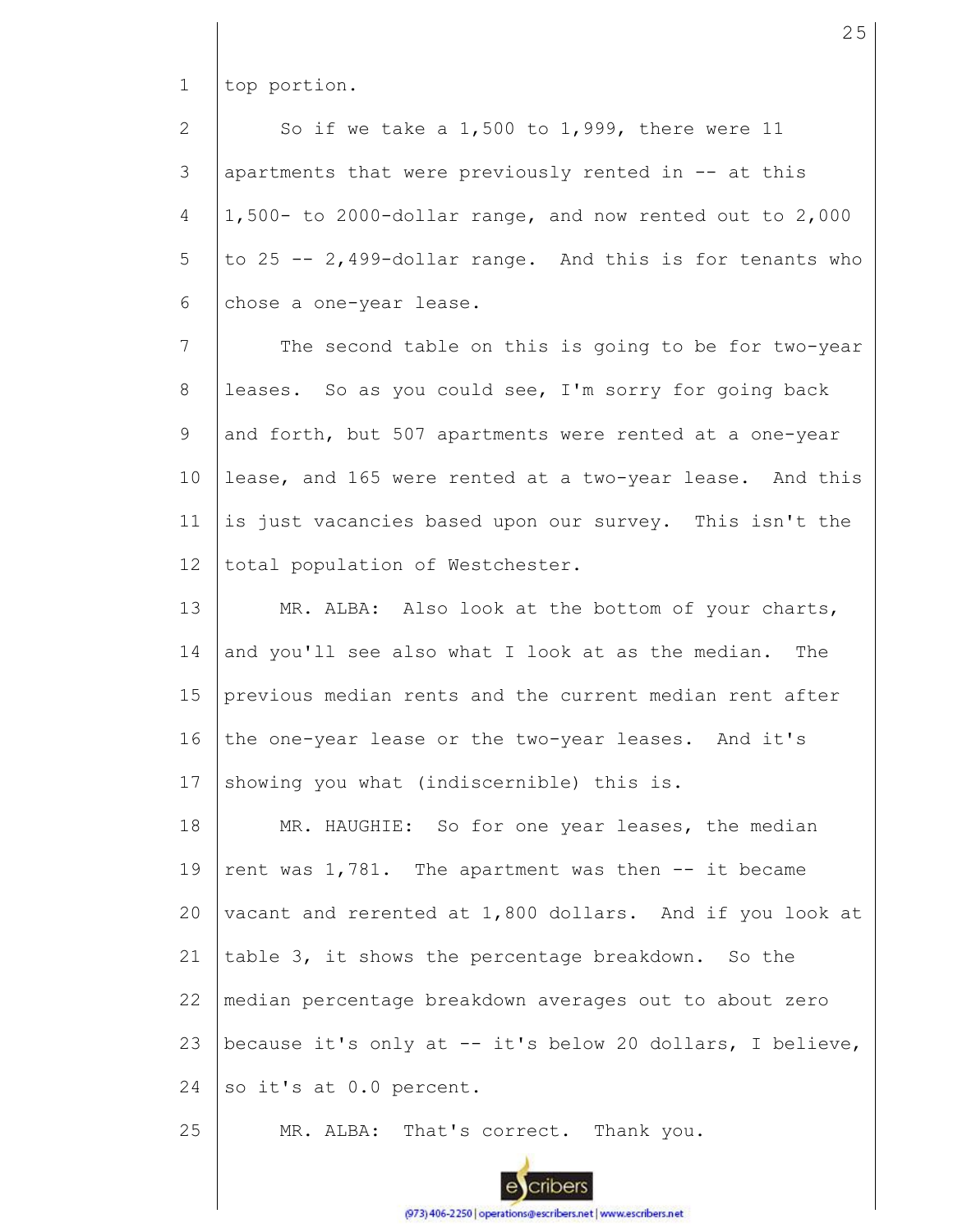| $\mathbf 1$  | MR. HAUGHIE: And this is for one-year leases. And         |
|--------------|-----------------------------------------------------------|
| $\mathbf{2}$ | for two year leases, the average increase in              |
| 3            | apartments -- in the rent was 1.7 percent.                |
| 4            | MR. LANGUILLI: These tables definitely display the        |
| 5            | effect of the new regulations that were enacted in 2019.  |
| 6            | Absolutely.                                               |
| 7            | MR. HAUGHIE: Okay. I believe we went through all          |
| 8            | the tables that we provided you guys. If anybody has any  |
| $\mathsf 9$  | other -- any questions that we didn't get to, please feel |
| 10           | free to ask. But I believe we went through all the        |
| 11           | tables.                                                   |
| 12           | So I am going to -- I guess, I'll take off my screen      |
| 13           | for now, and I guess I'll hand it back to the chair,      |
| 14           | Elsa, Ms. Rubin.                                          |
| 15           | MR. CHERSON: I have a question.                           |
| 16           | Sure.<br>MR. HAUGHIE:                                     |
| 17           | MR. CHERSON: Based upon what you've seen, and I           |
| $18\,$       | know this is a bit of fortunetelling, what do you see the |
| 19           | trend for the current year? Can you make that             |
| 20           | determination?                                            |
| 21           | MR. HAUGHIE: Yeah. I mean, that's not something we        |
| 22           | could really determine. Because you know, what we         |
| 23           | provide to you guys are -- is basically the data that the |
| 24           | owners submit to us. So we're providing what the owners   |
| 25           | submit. So honestly, it's on the board's -- in the        |
|              |                                                           |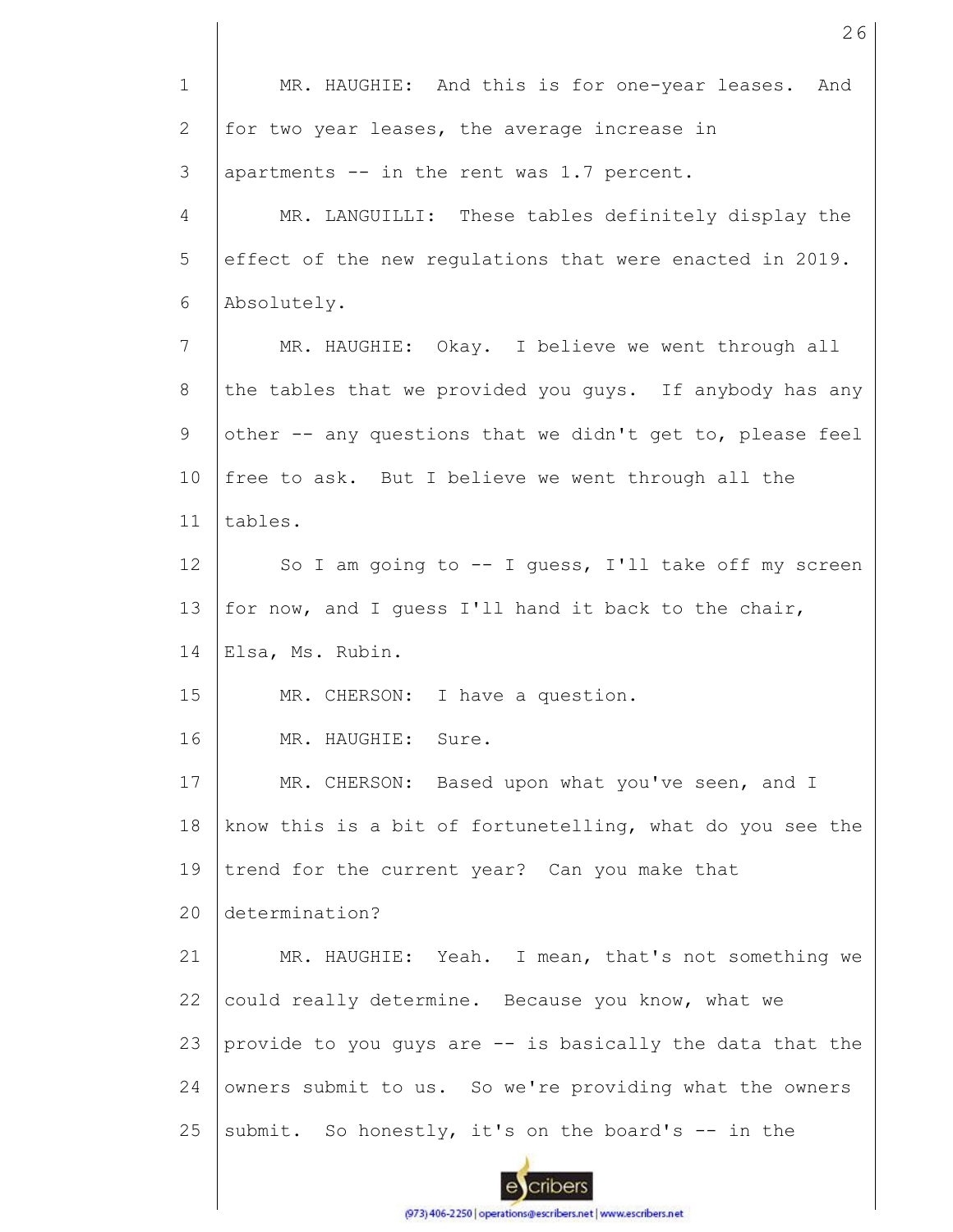| $\mathbf 1$ | board's hands to take that into consideration. You know,  |
|-------------|-----------------------------------------------------------|
| 2           | we provide data which the owners submit, and then the     |
| 3           | board has to use this data and also use their insight,    |
| 4           | and use the current climate to decide, you know, what the |
| 5           | current climate is, and if there are major changes, based |
| 6           | upon last year's numbers. But we won't be able to really  |
| 7           | forecast that or give you any type of information         |
| 8           | without, you know, having numbers in front of us which we |
| 9           | don't have because these are numbers that the owners      |
| 10          | provide.                                                  |
| 11          | MR. CHERSON: That's what I thought you'd say.             |
| 12          | Thank you.                                                |
| 13          | MS. RUBIN: Thank you, Sal.                                |
| 14          | MS. ACQUAH: Thanks.                                       |
| 15          | MR. FINGER: Thank you, Sal.                               |
| 16          | MS. RUBIN: Just I wanted to ask you, is there a way       |
| 17          | to verify the data that the landlords are giving you on   |
| 18          | these surveys?                                            |
| 19          | MR. HAUGHIE: Well, there isn't a way to verify the        |
| 20          | data. We -- you know, the owner does sign electronically  |
| 21          | now because it's done electronically. The owner does      |
| 22          | sign an electronic confidentiality as well as a statement |
| 23          | saying that they are providing you know correct and       |
| 24          | accurate numbers.                                         |
| 25          | But we do have programs that do, you know, predict        |

(973) 406-2250 | operations@escribers.net | www.escribers.net

escribers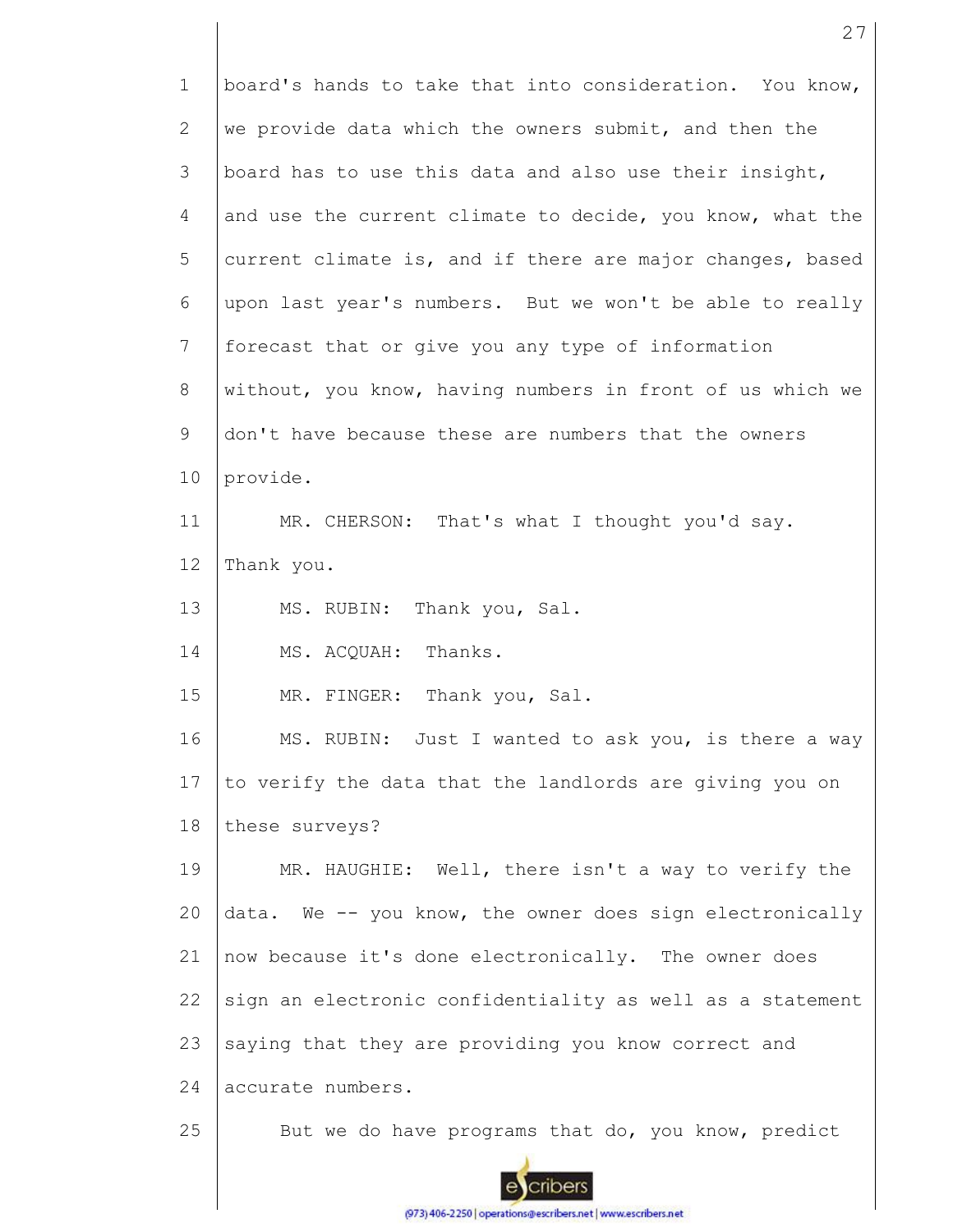1 2 3 4 5 6 7 8 9 10 11 12 13 14 15 16 17 18 19 20 21 22 23 24 25 outliers and show outliers, and if we have an issue with say a property that has, you know, a very high expense or a very low expense compared to other properties within that same apartment range, we will either ask the owner for clarification and return the survey which we have done, or we also will possibly exclude that if the owner does not provide any clarification on why a certain category is outside of the normal range or well beyond that normal range. So we do have programs that, you know, kind of, you know, shows you basically the standard deviation or shows you how far away from the average of other building sizes where that expense or income category should be. MR. CHERSON: Do you have figures or percentages of situations like that? MR. HAUGHIE: Well, in the extras portion, we do have quite a few surveys this year which were -- which we deemed that were problematic. So right there, there was 22 surveys that we deemed problematic. So it's -- it was only one percent. It's a little higher than it was last year, but we did reach out to owners either by email or phone. Some of these owners changed managing agent and couldn't provide data from previous years. While other owners have had numbers that, you know, were not accurate, you know, based upon other data. You know, you

cribers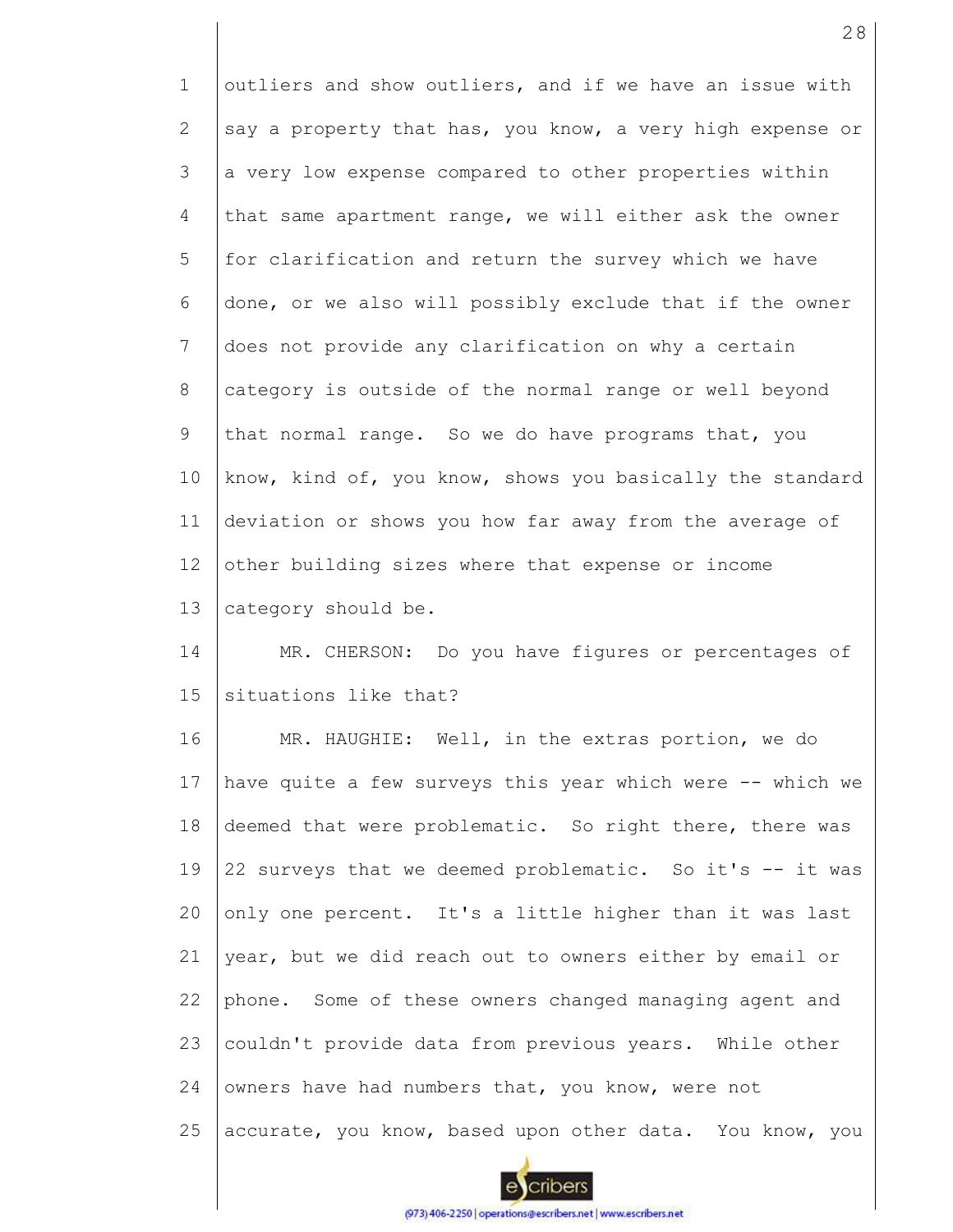1 2 3 4 5 6 7 8 9 10 11 12 13 14 15 16 17 18 19 20 21 22 23 24 25 can't have a six-unit building have the same amount of expense or real estate expense, as you know a 100-unit building, would be an example, you know. So if you see numbers that probably aren't accurate, and the owner is not responding to calls or emails or when we're actually physically able to return the submission and ask the owner, please verify this data, or please explain why this number is, you know, larger than we believe it should be. So yes, so it's still a low number. But there are some of those as you could see on this table. MR. CHERSON: So as a statistician --MR. HAUGHIE: Yeah. MR. CHERSON: -- that one percent that you just mentioned, is that within norms? MR. HAUGHIE: Yeah, definitely. Of course. MR. CHERSON: Of course. Thank you. MR. ALBA: Eli, we do have multiple checkpoints. Not to mention the survey itself actually would not allow an owner to continue unless he explains when there's a great expense or income change. We'd like to have that. We also have hundreds of other surveys that we can compare from the area of what fuel prices are. So if a building of 20 units is telling me that they spent a million on a fuel, while another building, you know, a few blocks down with 25 units spent 300,000 dollars, we'd

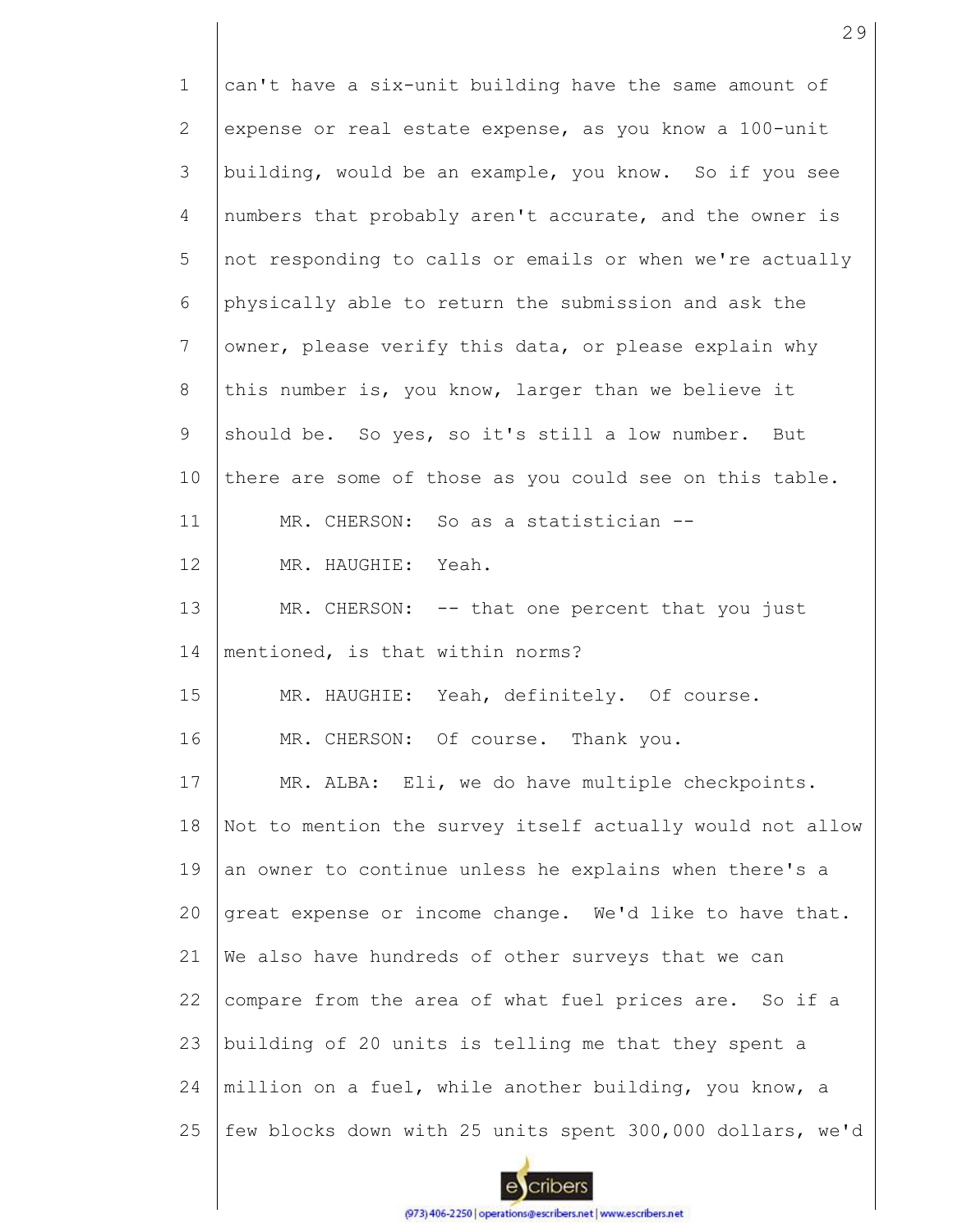| $\mathbf 1$ | like to, you know, figure it out, and you know, that's a  |
|-------------|-----------------------------------------------------------|
| 2           | red light for us. I usually contact the owners, the       |
| 3           | management company, try to figure it out exactly if it    |
| 4           | was maybe a typo or you know, maybe it's something (audio |
| 5           | interference).                                            |
| 6           | MS. RUBIN: (Audio interference).                          |
| 7           | MR. ALBA: Sorry Elsa?                                     |
| 8           | Elsa, I think your video and your audio just froze.       |
| 9           | I don't know if everybody else can hear me.               |
| 10          | MS. ACQUAH: Yeah, she froze I think.                      |
| 11          | MR. ALBA: She froze. She's the chair. We don't            |
| 12          | want to lose the chair.                                   |
| 13          | MR. FINGER: We also actually have prior years to          |
| 14          | compare it to also.                                       |
| 15          | MR. ALBA: Correct. Correct.                               |
| 16          | MR. FINGER: So if there's an outlier, all you have        |
| 17          | to do is $-$                                              |
| 18          | MR. LANGUILLI: When we go through these surveys, we       |
| 19          | have three years lined up in front of us. So the 2021     |
| 20          | survey analyzed years '18, '19, and '20. So we have       |
| 21          | three columns of expenses, three columns of income. And   |
| 22          | what we're looking for is an unusual jump from one year   |
| 23          | to another that'll catch our eye, and if there's no       |
| 24          | explanation given by the owner, we have the ability to    |
| 25          | return the survey and ask for an explanation. And all     |
|             |                                                           |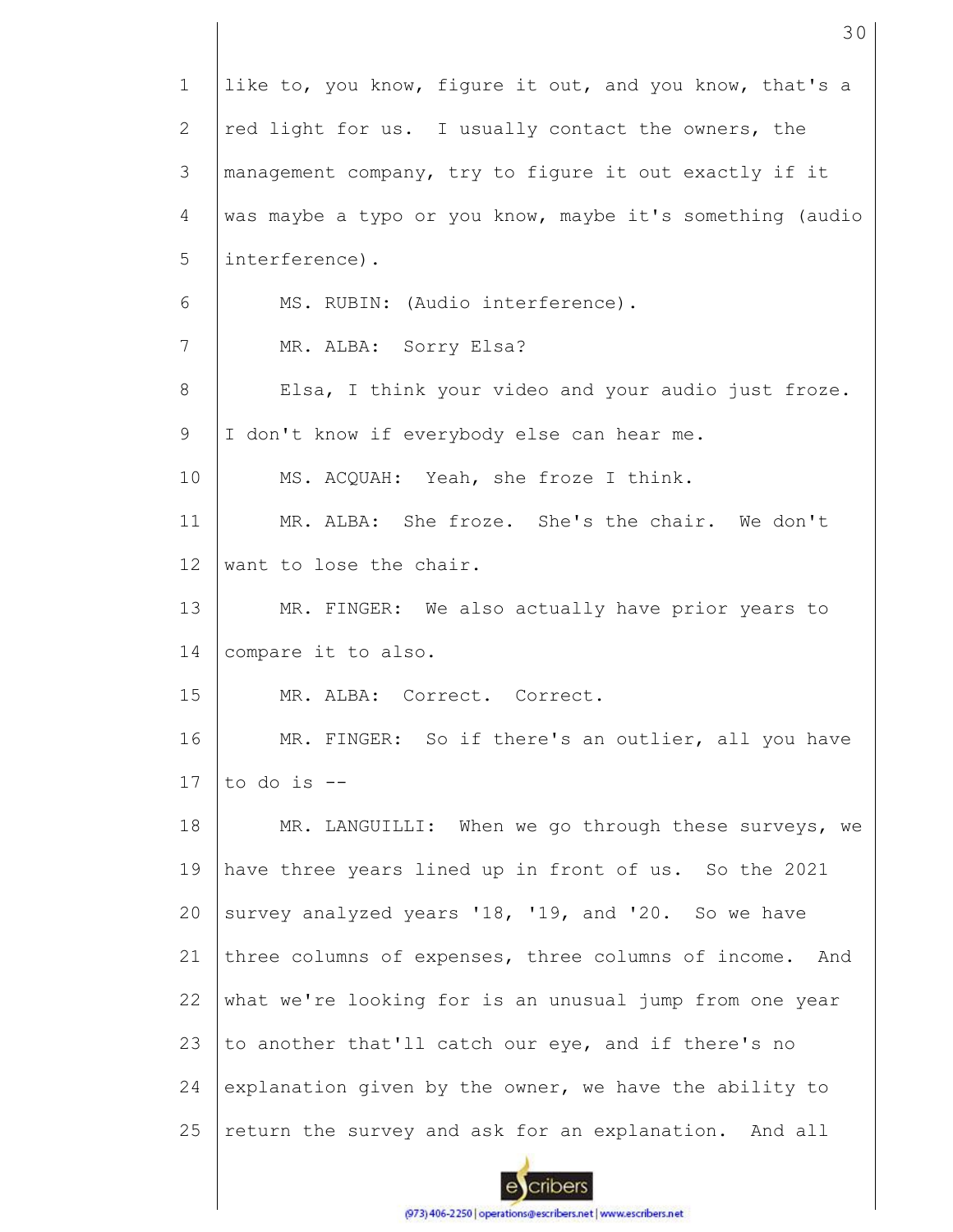1 2 3 4 5 6 7 8 9 10 11 you have to do is respond with something reasonable and that's fine. If he doesn't respond, then we talk it over and based on our years of doing this, you know, we have the ability to exclude it, based on it's noncomparable or it's problematic. So that's what we do. You know, we're doing this -- we're doing this over ten years, and we kind of get a grasp for the size of the building that we're looking at, the municipality, and the past years that we have on record. So that's kind of how we do it. MR. FINGER: Yeah. That was my point, Mike. Thank you.

12 13 14 15 16 17 18 19 20 MR. LANGUILLI: Yeah. Definitely. And we run a lot of reports. We line up the three years, the percent changes. If there's something that's over 150, 200 percent, we flag it immediately. We pull it. We take a look at it. We try to verify it. So yeah, we go through these things. Every single dollar is looked at. The owners are sometimes shocked when we speak to them, and they hear that we actually look at these things, and we go through them really, really well.

21 MR. FINGER: Okay. Thanks, Mike.

22 23 24 25 MR. HAUGHIE: Also, it may just be an error that the owner made typing. You know, we all make errors while we're typing. So it just could be an error that the owner made. So as Mike said we have the ability to send

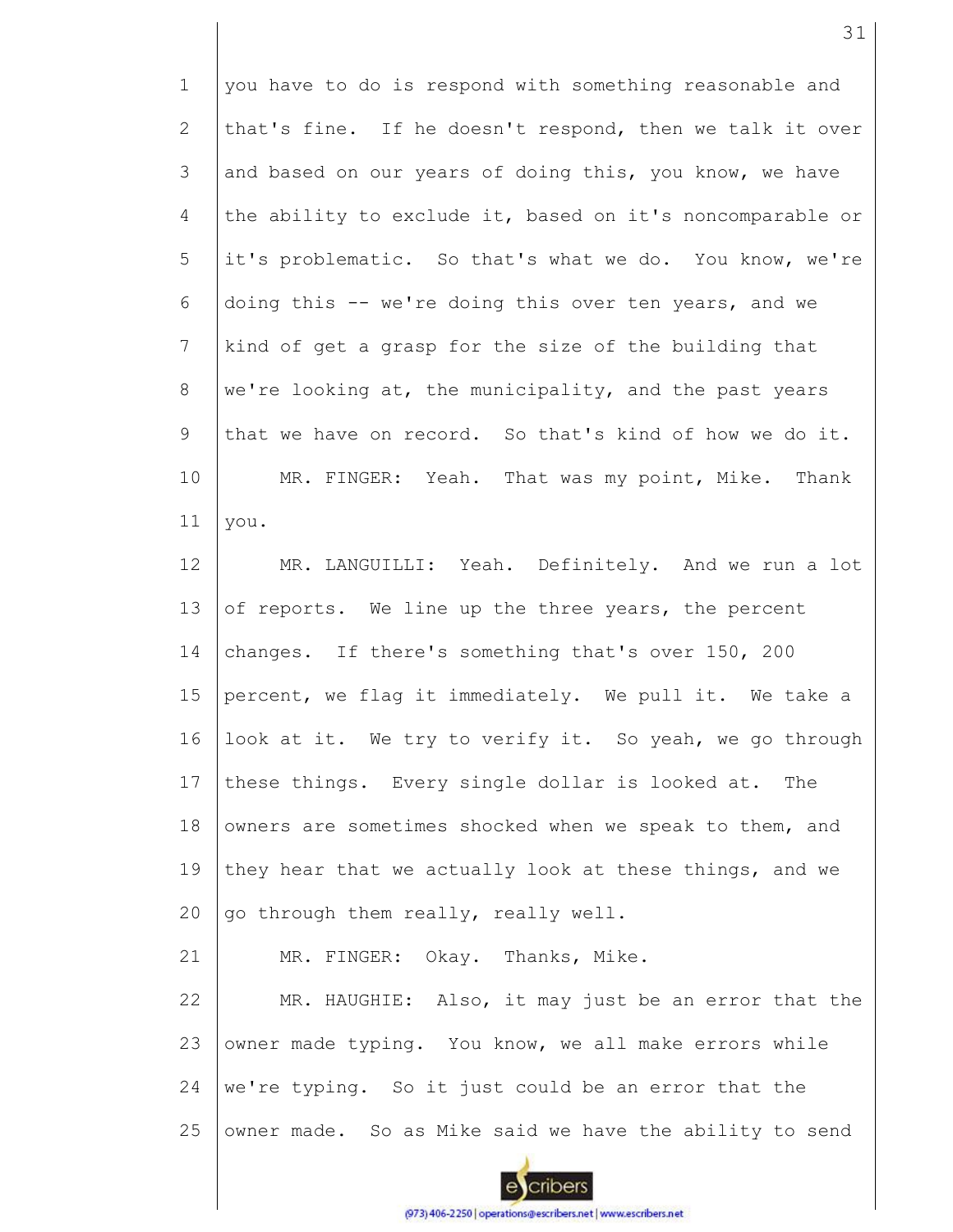1 2 3 4 5 6 7 8 9 10 11 12 13 14 15 16 17 18 19 20 21 22 23 24 25 it back, and the owner returns it. The majority of owners are sending us accurate information. So we do believe what the owners send in are accurate. And the small percentage that aren't, then we have the ability to exclude them and not include them in the tabulations so they don't negatively affect, you know, or positively affect any number category. MR. FINGER: Okay. Thanks. MR. LANGUILLI: Yeah. We're not the IRS. We're not going out of -- we're not doing audits. We're not going out of our way to exclude any buildings by any means. We're trying to keep actually the largest snapshot that we can. The more buildings we get, the better, you know, picture that you're getting of the whole county. We're not trying to exclude surveys by no means. MS. RUBIN: Yeah. That was my question before I lost connection. I have to kick everybody out. Anybody else has any other questions or comments? MR. FINGER: Well, I'd like to thank the gentlemen for their presentations. I think it was as usual complete and particularly the answers to the questions. MR. LANGUILLI: Thank you. MS. RUBIN: Thank you very much. MS. STEWART: Thank you very much gentleman. MS. ACQUAH: Yes. Great job. Thank you.

32

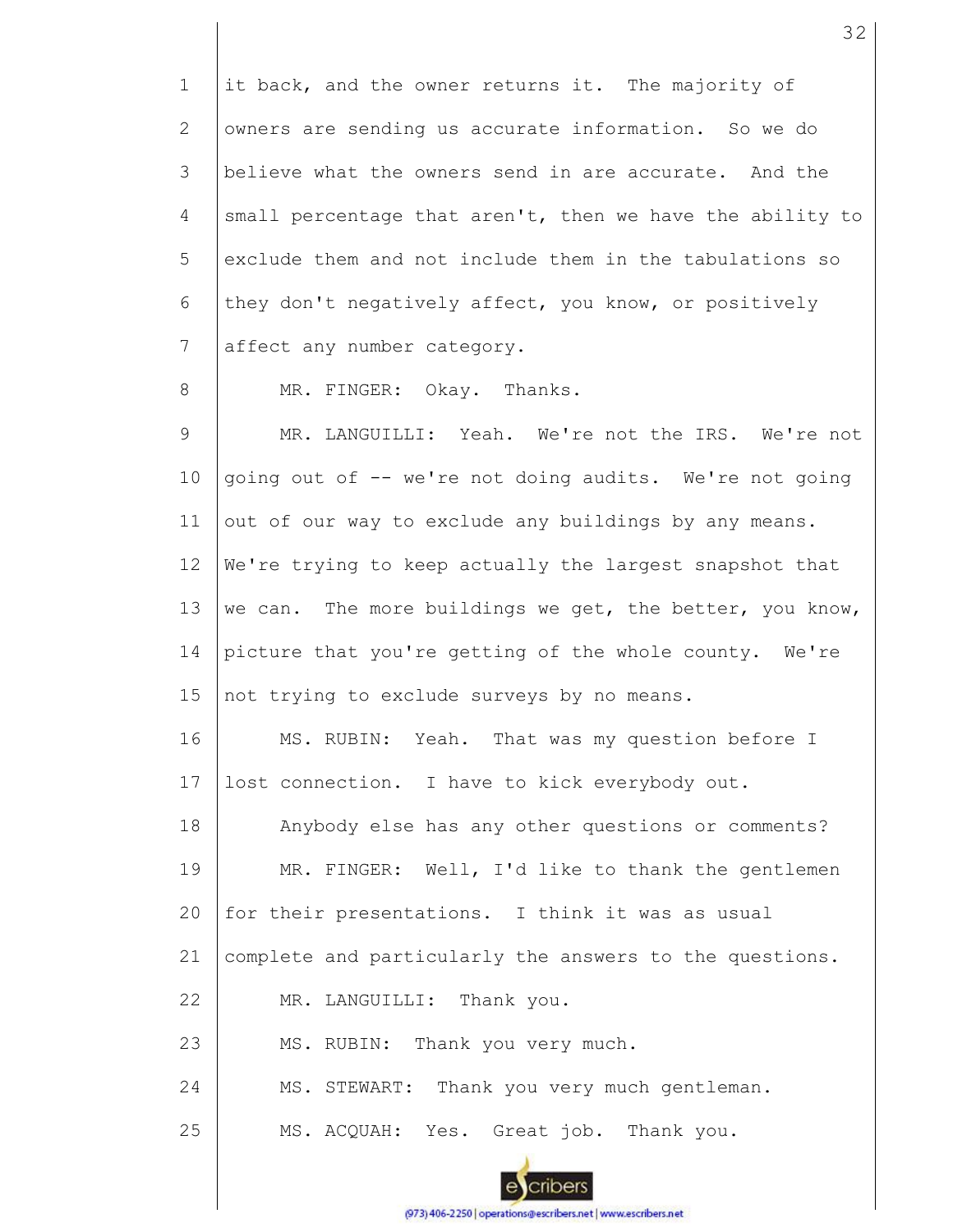| $\mathbf{1}$ | MR. LANGUILLI: You're welcome.                           |
|--------------|----------------------------------------------------------|
| 2            | MS. RUBIN: And if we have any questions, I'm sure        |
| 3            | that we can contact you $-$ -                            |
| 4            | MS. STEWART: By email?                                   |
| 5            | MS. RUBIN: -- by email?                                  |
| 6            | MR. ALBA: Yes. I just always ask that everyone,          |
| 7            | when you send an email, make sure the email includes     |
| 8            | every single member of the board, and make sure that     |
| 9            | Peter is involved here, as your counsel for the board,   |
| 10           | and that way everyone shares in the moment. The second   |
| 11           | we give you information, everybody gets the information. |
| 12           | MS. RUBIN: Great.                                        |
| 13           | MS. ACQUAH: Thank you for the hearing.                   |
| 14           | MS. STEWART: Very good. Thank you.                       |
| 15           | MR. FINGER: All right. Are we adjourned?                 |
| 16           | MS. ACQUAH: Yeah. Motion to adjourn.                     |
| 17           | MS. RUBIN: Everybody's in a hurry today.                 |
| 18           | MS. ACQUAH: Long day.                                    |
| 19           | MS. BARNES: Storm is coming.                             |
| 20           | MS. RUBIN: Right. Do I hear a motion to adjourn?         |
| 21           | MS. BARNES: Motion to adjourn.                           |
| 22           | MS. RUBIN: Thank you. Meeting is adjourned.<br>Thank     |
| 23           | you very much everybody.                                 |
| 24           | [END RECORDING]                                          |
| 25           |                                                          |
|              |                                                          |

ecribers (973) 406-2250 | operations@escribers.net | www.escribers.net 33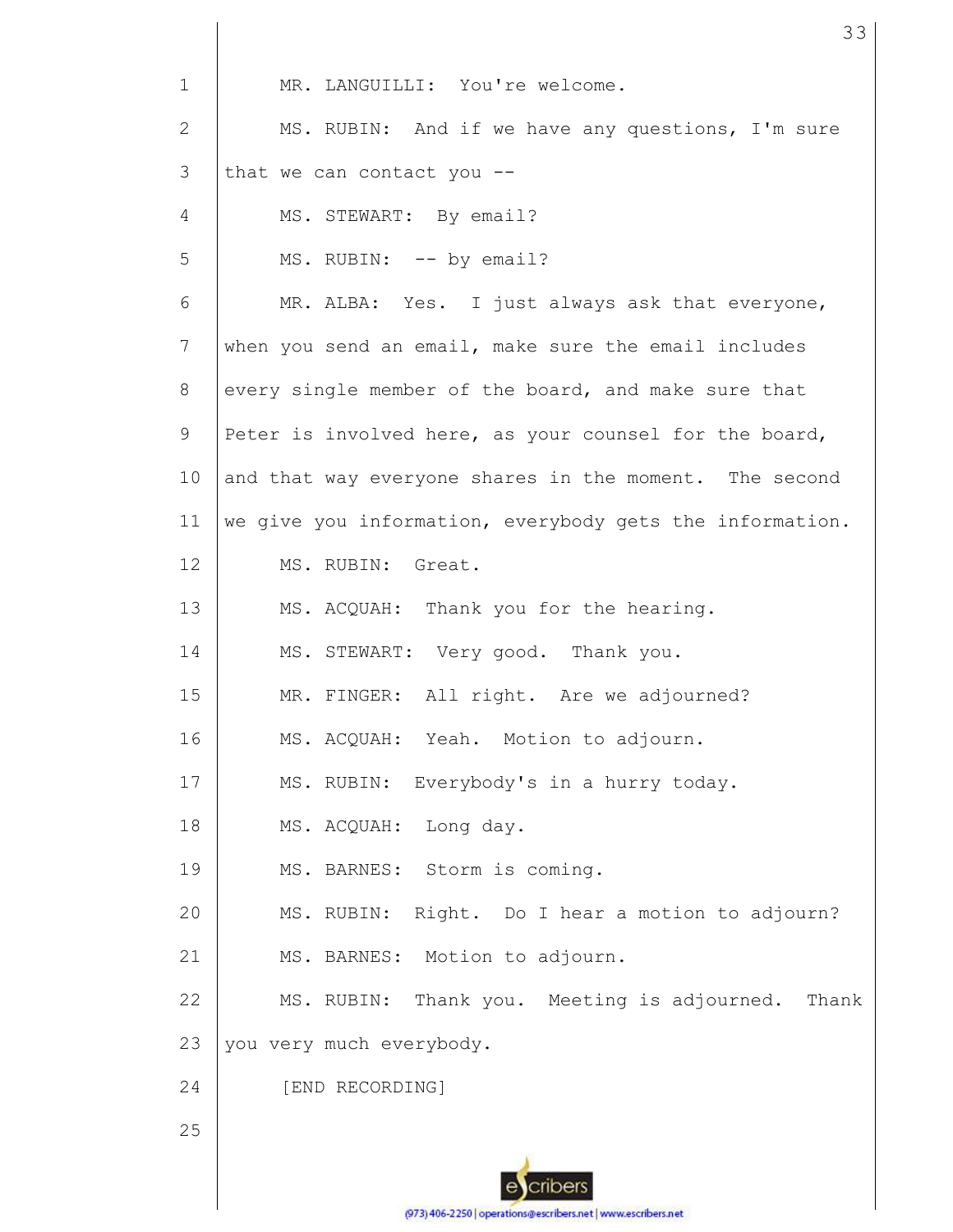| $\mathbf{1}$ | CERTIFICATION                                                 |
|--------------|---------------------------------------------------------------|
| $\mathbf{2}$ | The prior proceedings were transcribed from audio             |
| 3            | files and have been transcribed to the best of my             |
| 4            | ability. I further certify that I am not connected by         |
| 5            | blood, marriage or employment with any of the parties         |
| 6            | herein nor interested directly or indirectly in the           |
| 7            | matter transcribed.                                           |
| 8            |                                                               |
| 9            | Signature                                                     |
| 10           |                                                               |
| 11           | Pessy Kaufmen                                                 |
| 12           | Date June 16, 2021                                            |
| 13           |                                                               |
| 14           |                                                               |
| 15           |                                                               |
| 16           |                                                               |
| 17           |                                                               |
| 18           |                                                               |
| 19           |                                                               |
| 20           |                                                               |
| 21           |                                                               |
| 22           |                                                               |
| 23           |                                                               |
| 24           |                                                               |
| 25           |                                                               |
|              | cribers<br>e                                                  |
|              | (973) 406-2250   operations@escribers.net   www.escribers.net |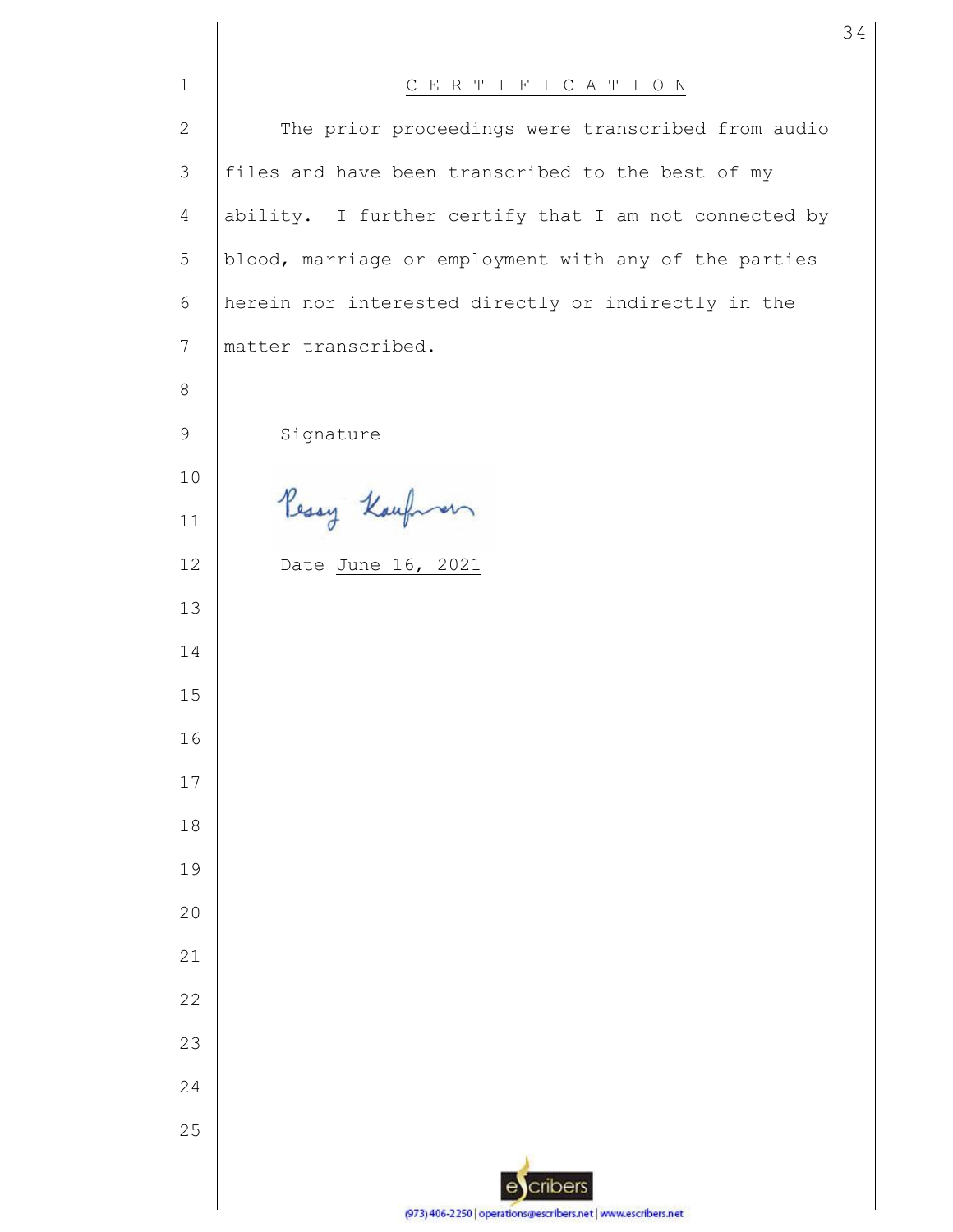|                                | agent(1)                                        | averages $(1)$                        | 2;14:2;32:1,1                                | columns $(3)$               |
|--------------------------------|-------------------------------------------------|---------------------------------------|----------------------------------------------|-----------------------------|
|                                | 28:2                                            | 25:2                                  |                                              | 24:1;30:2,2                 |
| <sub>[</sub>                   | ago(3)                                          | away(1)                               | $\mathbf C$                                  | coming $(3)$                |
| [END (1)]                      | 10:7,8;13:1                                     | 28:1                                  |                                              | 5:1,8;33:1                  |
| 33:2                           | ahead $(4)$                                     |                                       | calendar $(1)$                               | commencing $(2)$            |
| [START(1)]                     | 4:1;5:1;6:1;7:6                                 | B                                     | 22:1                                         | 2:1;3:8                     |
| 2:1                            | <b>ALBA</b> (32)                                |                                       | call(2)                                      | comments $(2)$              |
|                                | 4:2,2,2;5:1;12:1,1,8;                           | back $(10)$                           | 3:1;14:1                                     | 4:1;32:1                    |
| $\mathbf A$                    | 13:1,2,8;14:2,3,6;17:1;                         | 4:1;6:1;9:2;11:1;                     | calls $(1)$                                  | communities (1)             |
|                                | 18:1,2;19:2;20:9;21:2,                          | 12:1;15:8;24:1;25:8;                  | 29:5                                         | 20:6                        |
| ability $(5)$                  | 2;22:1,2,2;23:4,6;25:1,<br>2;29:1;30:1,1,7;33:6 | 26:1;32:1                             | can $(13)$                                   | community $(3)$<br>20:3,4,5 |
| 2:2;30:2;31:2,4;32:4           | allow $(2)$                                     | background (1)<br>13:1                | 6:9;9:2;11:1,5;12:2;<br>16:1;17:1;19:9;26:1; | company $(1)$               |
| able $(11)$                    | 19:1;29:1                                       | Badru (1)                             | 29:2;30:9;32:1;33:3                          | 30:3                        |
| 6:3,5,8;9:7;10:1;              | almost $(1)$                                    | 3:1                                   | capture $(2)$                                | compare $(3)$               |
| 16:2,2;18:1;23:1;27:6;<br>29:6 | 22:2                                            | <b>BARNES</b> (10)                    | 8:5;22:1                                     | 19:1;29:2;30:1              |
| Absolutely (1)                 | Although (1)                                    | 3:1,1;12:1,1,2;13:1,                  | $\cosh(2)$                                   | compared (1)                |
| 26:6                           | 16:2                                            | 4,7;33:1,2                            | 20:1,1                                       | 28:3                        |
| accepting(1)                   | always (3)                                      | based $(21)$                          | $\text{catch} (1)$                           | complete $(1)$              |
| 4:1                            | 8:2;15:8;33:6                                   | 7:1;8:1;10:2;11:9;                    | 30:2                                         | 32:2                        |
| accommodations (1)             | amended (1)                                     | 14:1,1,2;15:1,6;16:5;                 | categories (3)                               | conducting $(1)$            |
| 2:1                            | 13:1                                            | 19:2;20:1;22:7;23:2;                  | 14:1;15:1,1                                  | 2:1                         |
| accurate(6)                    | amount $(4)$                                    | 24:8;25:1;26:1;27:5;                  | category $(6)$                               | confidentiality (1)         |
| 10:1;27:2;28:2;29:4;           | 15:1,5,7;29:1                                   | 28:2;31:3,4                           | 14:9;24:1,7;28:1,8;                          | 27:2<br>confusing (1)       |
| 32:2,3                         | amounts $(5)$<br>14:1;18:1,1,2;19:1             | basically (8)<br>7:1;9:2;20:1,2;21:5; | 32:7<br>certain(8)                           | 18:2                        |
| Acquah (9)                     | analyst $(1)$                                   | 24:2;26:2;28:1                        | 19:1;23:1,1,7,7,9,9;                         | connection (1)              |
| 3:1,1;6:2;27:1;30:1;           | 3:6                                             | became $(3)$                          | 28:7                                         | 32:1                        |
| 32:2;33:1,1,1                  | analyzed (1)                                    | 23:2;24:2;25:1                        | Chair $(5)$                                  | consideration (1)           |
| Act(1)<br>2:1                  | 30:2                                            | begins $(2)$                          | 3:3;4:1;26:1;30:1,1                          | 27:1                        |
| actual(2)                      | announcement (2)                                | 9:2;10:1                              | change $(6)$                                 | contact $(2)$               |
| 19:1;24:2                      | 4:1,1                                           | behind $(1)$                          | 7:5;17:1;18:3,6;                             | 30:2;33:3                   |
| actually (13)                  | announcements (1)                               | 16:2                                  | 23:2;29:2                                    | contacting $(1)$            |
| 7:3;9:1,2;11:1;18:2;           | 4:9                                             | below $(2)$                           | changed $(1)$                                | 6:1                         |
| 19:1;20:8;21:1;29:1,5;         | annual $(2)$                                    | 11:8;25:2                             | 28:2                                         | continue (1)                |
| 30:1;31:1;32:1                 | 14:2;20:1                                       | benefit $(1)$                         | changes $(4)$                                | 29:1                        |
| add(1)                         | apartment $(10)$<br>9:4;10:5,5;14:1;            | 17:1                                  | 17:1;24:2;27:5;31:1                          | cost(1)<br>16:7             |
| 19:1                           | 23:1;24:2,2,6;25:1;                             | better $(1)$<br>32:1                  | chart(2)<br>10:2,2                           | $cost\text{-}income (3)$    |
| added $(1)$                    | 28:4                                            | beyond $(1)$                          | charts $(1)$                                 | 20:2,2,2                    |
| 15:2                           | apartments (17)                                 | 28:8                                  | 25:1                                         | counsel (1)                 |
| addition (1)<br>14:8           | 8:2;9:2;11:2,2,2;                               | big(1)                                | checkpoints (1)                              | 33:9                        |
| address(1)                     | 12:4,7;14:1,2;23:2;                             | 19:1                                  | 29:1                                         | counties $(1)$              |
| 6:5                            | 24:1,1,1,8;25:3,9;26:3                          | bit $(4)$                             | Cherson (18)                                 | 19:1                        |
| addresses (1)                  | appeals $(2)$                                   | 6:6;8:3;18:2;26:1                     | 3:1,2;9:1,1,1,8;10:1,                        | County (4)                  |
| 7:4                            | 19:6;20:1                                       | blocks $(1)$                          | 1,2,7;20:4;26:1,1;27:1;                      | 2:1,4;19:9;32:1             |
| adjourn $(3)$                  | approximately (1)                               | 29:2                                  | 28:1;29:1,1,1                                | course $(4)$                |
| 33:1,2,2                       | 7:2                                             | Board $(10)$                          | chose $(1)$                                  | 6:9;19:2;29:1,1             |
| adjourned (2)                  | April (8)                                       | 2:1,5;3:4;4:1;12:1;                   | 25:6                                         | covers(1)                   |
| 33:1,2                         | 9:2,2,2;10:1,3,6;<br>22:1,5                     | 13:9;17:1;27:3;33:8,9                 | clarification (2)                            | 9:1<br>COVID(6)             |
| adjustment $(1)$               | area(2)                                         | board's $(2)$<br>26:2;27:1            | 28:5,7<br>clarifying $(2)$                   | 7:2;8:4;22:3,5;23:1,1       |
| 2:1                            | 8:3;29:2                                        | bottom $(3)$                          | 22:1,2                                       | $COVID-19(1)$               |
| adjustments (1)<br>3:7         | around (5)                                      | 7:2;20:1;25:1                         | clear $(1)$                                  | 2:9                         |
| <b>Administration (1)</b>      | 8:2,4;21:1,1,9                                  | breakdown (10)                        | 9:1                                          | current $(5)$               |
| 2:2                            | aside $(2)$                                     | 7:2;8:5,9;10:2;11:1;                  | clearly $(1)$                                | 9:4;25:1;26:1;27:4,5        |
| affect $(2)$                   | 23:1,1                                          | 12:2;13:2;14:1;25:2,2                 | 23:1                                         | currently $(4)$             |
| 32:6,7                         | audio $(6)$                                     | building $(8)$                        | client(1)                                    | 7:1,1;9:1,6                 |
| afternoon (1)                  | 17:8;18:1,4;30:4,6,8                            | 9:2;11:1;28:1;29:1,2,                 | 14:1                                         | curve $(1)$                 |
| 6:7                            | audits $(1)$                                    | 2,3;31:7                              | climate $(2)$                                | 19:1                        |
| Again $(5)$                    | 32:1                                            | buildings (19)                        | 27:4,5                                       |                             |
| 5:1;8:1;15:5;17:2;             | average $(2)$                                   | 7:2,8;10:2;11:1,1,2,                  | close $(1)$                                  | D                           |
| 23.6                           | 26:2;28:1                                       | 2, 3, 9; 12: 5; 13: 1, 1, 1, 2, 2,    | 18:5                                         |                             |

23:6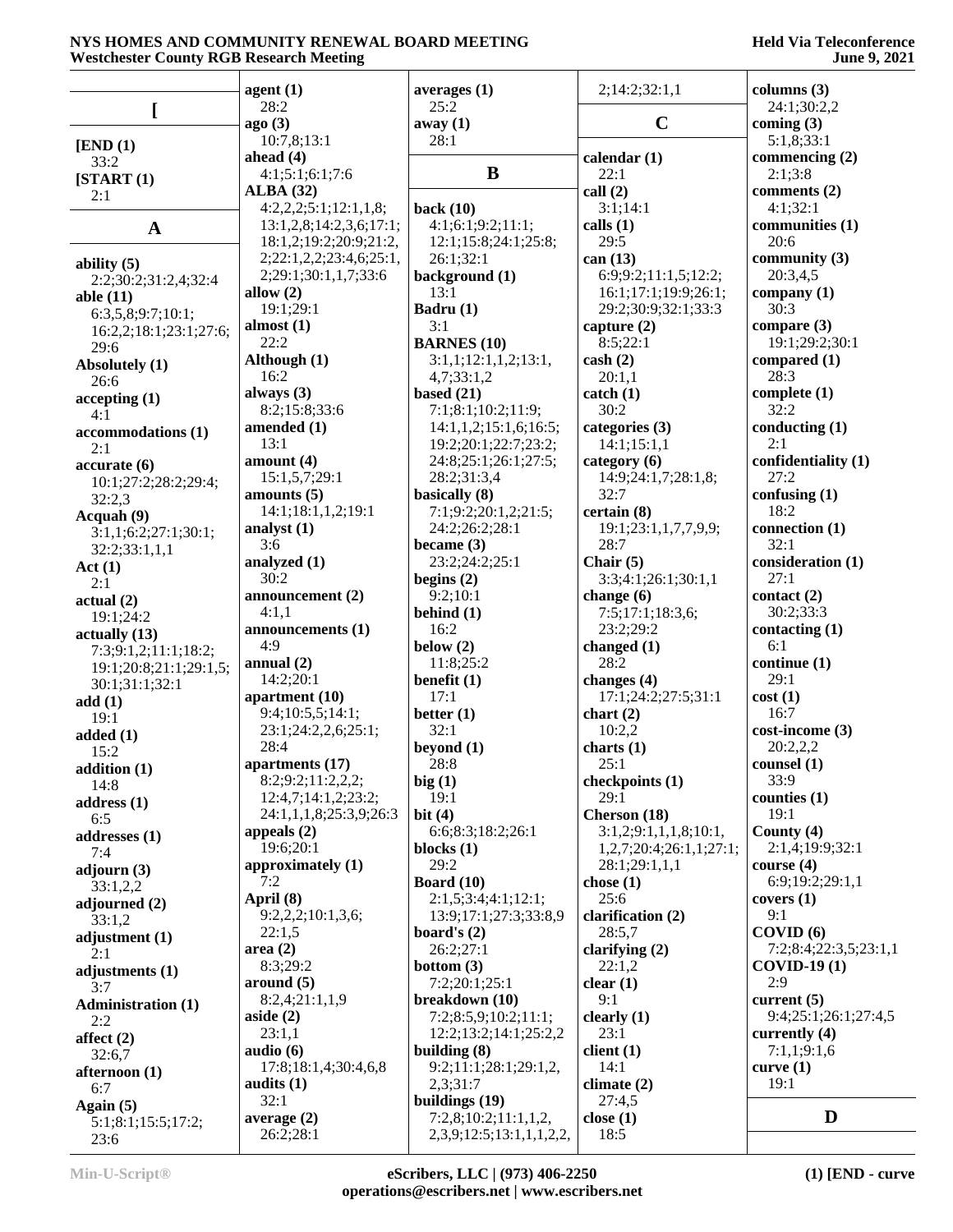| data(18)                               |                                     | 2:6                                   | fine $(1)$              | 30:2                                   |
|----------------------------------------|-------------------------------------|---------------------------------------|-------------------------|----------------------------------------|
| 5:2;6:4;9:3;11:1;                      | $\bf{E}$                            | everybody (7)                         | 31:2                    | giving $(1)$                           |
| 14:1,2;17:1;22:1,2;                    |                                     | 3:1,2;17:2;30:9;                      | Finger $(38)$           | 27:1                                   |
| 23:2;26:2;27:1,2,2,3;                  | earlier $(1)$                       | 32:1;33:1,2                           | 3:2,2;8:1,2;9:1,1,9;    | global(1)                              |
| 28:2,2;29:7                            | 17:2                                | Everybody's (1)                       | 11:1,1,1,2;12:1,6;13:2; | 5:2                                    |
| day $(4)$                              | Eddie (2)                           | 33:1                                  | 14:1,4;15:1,2;16:2,9;   | goes(3)                                |
| 5:2,2;14:1;33:1                        | 3:1,1                               | everyone (9)                          | 17:5;18:1;19:2;20:2,6;  | 9:2;10:1;15:2                          |
| December (5)                           | effect $(1)$                        | 2:2;4:2;5:1,2;6:1,2;                  | 22:1,2;23:1,2;24:1;     | good(6)                                |
| 9:1,1,1,1;22:1                         | 26:5                                | 13:8;33:1,6                           | 27:1;30:1,1;31:1,2;     | 2:2;3:1;4:2,2;5:1;                     |
| decide(1)                              | effort(1)                           | exactly $(3)$                         | 32:1,8;33:1             | 33:1                                   |
| 27:4                                   | 2:8                                 | 11:2;16:9;30:3                        | Finger's $(1)$          | Governor's (1)                         |
| decrease(4)<br>18:1,9;19:5;22:1        | either $(3)$                        | example $(2)$<br>10:2;29:3            | 24:3<br>first $(5)$     | 2:8                                    |
| decreased $(2)$                        | 11:1;28:2,4                         | exclude $(5)$                         | 6:1;15:4,8;24:1,1       | grasp(1)<br>31:7                       |
| 17:2;22:1                              | electronic (1)                      | 28:6;31:4;32:1,1,5                    | five $(7)$              | Great (6)                              |
| deemed $(2)$                           | 27:2<br>electronically (2)          | excluded $(1)$                        | 11:2,2;19:1,2;20:6;     | 3:2;5:1;14:1;29:2;                     |
| 28:1,1                                 | 27:2,2                              | 7:9                                   | 24:1,1                  | 32:2;33:1                              |
| definitely $(3)$                       | Eli(1)                              | excluding (4)                         | fix(1)                  | guess $(7)$                            |
| 26:4;29:1;31:1                         | 29:1                                | 18:1;21:1,1,3                         | 23:1                    | 6:1,2;14:1;23:1,7;                     |
| depends $(2)$                          | Eliot $(4)$                         | <b>Executive (1)</b>                  | flag $(1)$              | 26:1,1                                 |
| 20:2,2                                 | 3:1,1,2;9:1                         | 2:1                                   | 31:1                    | guessing $(2)$                         |
| deprecation (1)                        | Elsa $(7)$                          | expand $(1)$                          | flat $(1)$              | 6:2;9:5                                |
| 21:1                                   | 2:2;3:1,3;4:6;26:1;                 | 5:1                                   | 17:2                    | guide(1)                               |
| depreciation (6)                       | 30:7,8                              | expect(1)                             | flip $(1)$              | 6:2                                    |
| 20:1,1;21:1,1,2,3                      | Elsa's $(1)$                        | 8:1                                   | 20:2<br>flow $(2)$      | guideline (1)<br>2:1                   |
| determination (1)<br>26:2              | 6:5                                 | expense $(9)$<br>14:2;15:1;16:1;28:1, | 20:1,1                  | Guidelines (4)                         |
| determine $(2)$                        | else (2)                            | 2,3;29:2,2,2                          | focusing $(1)$          | 2:1,5;3:4,7                            |
| 3:6;26:2                               | 30:9;32:1                           | expenses $(17)$                       | 15:3                    | GUY(6)                                 |
| deviation(1)                           | email $(10)$<br>4:1;6:7;7:4;17:2,2; | 15:1,1,1;16:1,2;17:1;                 | forecast $(1)$          | 4:2,2;5:1;12:1;13:2;                   |
| 28:1                                   | 28:2;33:4,5,7,7                     | 18:1,8;20:1,1,2;21:1;                 | 27:7                    | 14:5                                   |
| DHCR(1)                                | emails $(3)$                        | 22:1,8;23:1,1;30:2                    | forth $(2)$             | guys(2)                                |
| 3:5                                    | 7:4,6;29:5                          | explain $(1)$                         | 11:1;25:9               | 26:2,8                                 |
| difficult $(1)$                        | emergencies $(2)$                   | 29:7                                  | fortunetelling (1)      |                                        |
| 23:8                                   | 23:1,7                              | explains (1)                          | 26:1                    | $\mathbf H$                            |
| $\text{dip}(1)$                        | emergency $(1)$                     | 29:1                                  | forward $(3)$           |                                        |
| 23:1                                   | 2:1                                 | explanation (2)                       | 7:6;12:1,1              | Hamer $(2)$                            |
| dipped $(1)$                           | enacted $(1)$                       | 30:2,2                                | four $(2)$              | 3:2;4:1                                |
| 19:1<br>directions (1)                 | 26:5                                | extras(4)<br>6:1,2,2;28:1             | 13:2;24:1<br>free $(1)$ | hamper $(1)$<br>23:1                   |
| 16:5                                   | end $(1)$                           | eye(1)                                | 26:1                    | hand $(1)$                             |
| directive (1)                          | 17:8                                | 30:2                                  | front $(3)$             | 26:1                                   |
| 2:8                                    | ended $(1)$<br>8:2                  |                                       | 15:3;27:8;30:1          | hands $(1)$                            |
| display $(1)$                          | enlightening (1)                    | $\mathbf{F}$                          | froze $(3)$             | 27:1                                   |
| 26:4                                   | 5:9                                 |                                       | 30:1,1,8                | happened (1)                           |
| distribution (1)                       | entails (2)                         | fact $(5)$                            | fuel $(4)$              | 22:7                                   |
| 15:1                                   | 7:1;12:4                            | 6:1;18:1;22:2,2,3                     | 18:8;23:2;29:2,2        | happy $(1)$                            |
| dollar(9)                              | error(2)                            | far(1)                                | full $(1)$              | 3:2                                    |
| 15:5,7;18:1,1,2,2;                     | 31:2,2                              | 28:1                                  | 22:2                    | hardly $(1)$                           |
| 19:1;24:1;31:1                         | errors(1)                           | feel $(1)$                            | future $(1)$            | 24:1                                   |
| dollars $(11)$<br>16:2;17:7;18:5;19:1, | 31:2                                | 26:9<br>few $(3)$                     | 23:1                    | Haughie (59)<br>4:2;5:1,2;6:1,1;7:1,1, |
| 3, 3, 4; 24: 2; 25: 2, 2; 29: 2        | estate $(10)$                       | 24:9;28:1;29:2                        | G                       | 2;8:1,2,7;9:1;10:1,1,4,                |
| done $(4)$                             | 15:1;17:2;18:1,1,5,7;               | figure $(2)$                          |                         | 8;11:1,1,2;12:1,1,2,2,2,               |
| 23:1,7;27:2;28:6                       | 19:1,6,7;29:2                       | 30:1,3                                | gauge $(1)$             | 9;13:5;14:1,1,1;15:1,4;                |
| down(7)                                | ETPA $(4)$<br>13:1,1,2;23:2         | figures $(2)$                         | 10:1                    | 16:1,1,2,2,4;17:1,2,4;                 |
| 17:1;18:1,1;21:2;                      | Evelyn $(2)$                        | 19:1;28:1                             | gentleman(1)            | 18:2;20:1;21:1,1,1;                    |
| 22:2,8;29:2                            | 4:2,3                               | file $(1)$                            | 32:2                    | 22:1,6;23:2;24:1,3;                    |
| due $(3)$                              | even $(3)$                          | 7:4                                   | gentlemen (1)           | 25:1;26:1,1,2,7;27:1;                  |
| 11:7;19:7;22:3                         | 17:2;18:2;22:9                      | final $(1)$                           | 32:1                    | 28:1;29:1,1;31:2                       |
| during $(3)$                           | evening $(5)$                       | 14:1                                  | gets(1)                 | HCR(1)                                 |
| 23:2,9;24:5                            | 2:2;3:1;4:1,2;5:1                   | find(1)                               | 33:1                    | 8:9                                    |
|                                        | evening's $(1)$                     | 23:1                                  | given $(1)$             | HCR's(1)                               |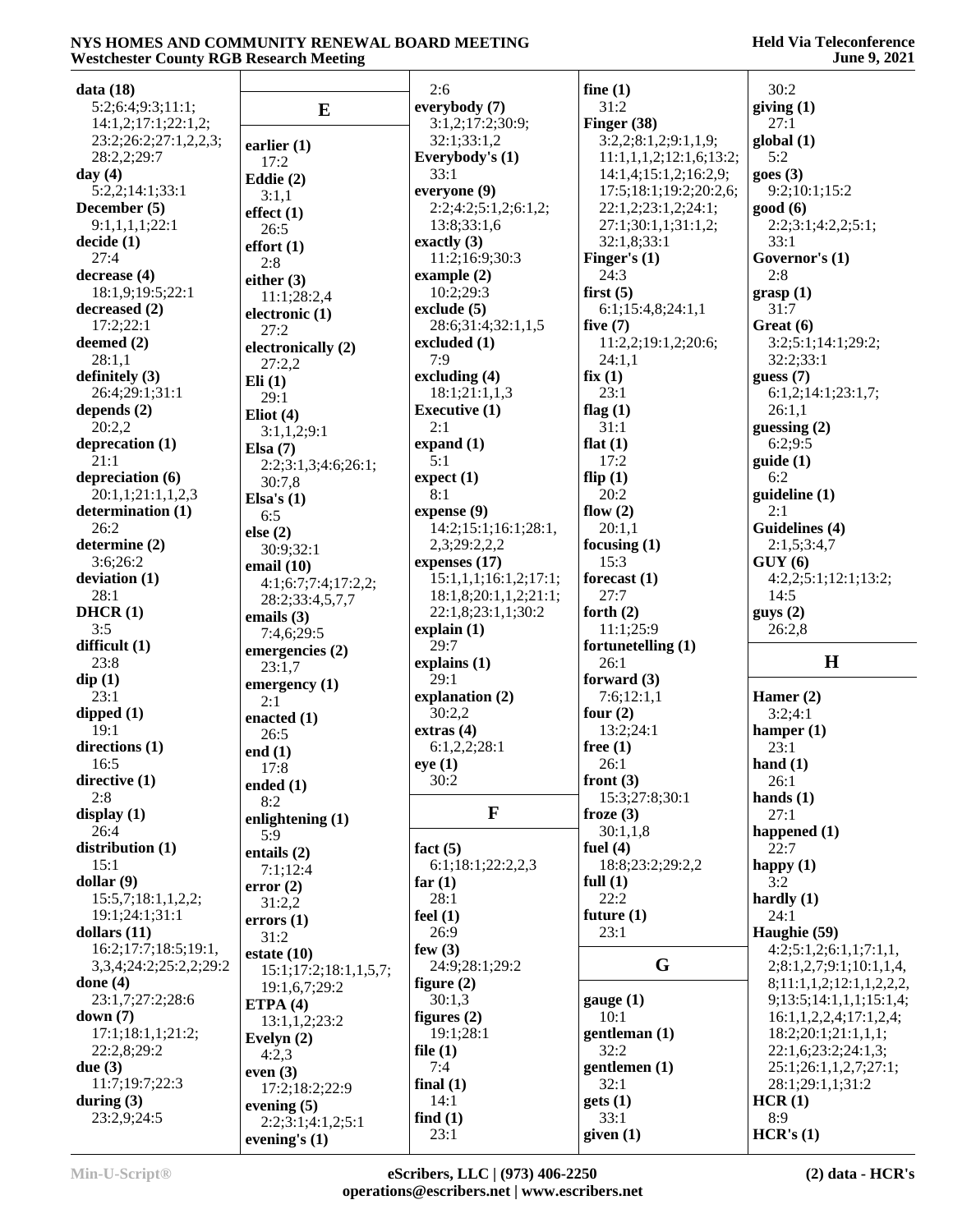| 2:1                 | 17:2                                  |                          | 13:2                     | mail(1)                    |
|---------------------|---------------------------------------|--------------------------|--------------------------|----------------------------|
| hear $(4)$          | improve (1)                           | ${\bf J}$                | layout $(1)$             | 7:3                        |
| 5:1;30:9;31:1;33:2  | 21:1                                  |                          | 16:2                     | maintenance (5)            |
| heard $(1)$         | improved (2)                          | January (1)              | leaning $(1)$            | 15:1;16:1,5,8;18:1         |
| 3:1                 | 21:1;22:3                             | 22:1                     | 13:1                     | major $(1)$                |
| hearing $(3)$       | improves(1)                           | Jeff(2)                  | lease $(4)$              | 27:5                       |
| 2:2;4:1;33:1        | 21:2                                  | 5:2,2                    | 25:1,1,1,6               | majority $(6)$             |
| hearings $(2)$      | include $(2)$                         | job $(1)$                | leases $(8)$             | 10:2,2;11:4;24:1,1;        |
| 2:1,2               | 13:1;32:5                             | 32:2                     | 2:1;3:7;24:6;25:1,1,     | 32:1                       |
| heat $(1)$<br>7:9   | included (7)<br>12:1;13:1,1,6;16:1,7, | join $(1)$               | 8;26:1,2<br>least $(1)$  | makes $(1)$<br>18:6        |
| help(1)             | 8                                     | 13:2                     | 8:1                      | making (1)                 |
| 3:6                 | includes (2)                          | joined $(1)$             | left $(4)$               | 6:2                        |
| here's $(1)$        | 11:2;33:7                             | 13:9                     | 23:1,1;24:2,7            | management(1)              |
| 18:2                | including $(3)$                       | July $(2)$<br>9:2;10:1   | less(2)                  | 30:3                       |
| Hi(5)               | 20:2;21:1,2                           | jump(2)                  | 23:1;24:1                | managing $(1)$             |
| 4:2,2;5:1,2,7       | income $(23)$                         | 19:1;30:2                | letters $(3)$            | 28:2                       |
| high $(5)$          | 14:2;15:2,2,2;17:1,1,                 | June $(4)$               | 7:2,3,7                  | $\max(6)$                  |
| 8:2,2;9:7;18:1;28:2 | 2,2;18:2,7;19:2,2;20:1,               | 2:3;4:1,1;14:1           | level $(1)$              | 5:1;10:1;12:2,4,6;         |
| higher $(3)$        | 1;21:1,5,8;22:1,1,9;                  | jurisdiction (1)         | 18:1                     | 19:5                       |
| 22:1:24:2:28:2      | 28:1;29:2;30:2                        | 2:1                      | light $(1)$              | material $(1)$             |
| highlight $(1)$     | increase (9)                          |                          | 30:2                     | 5:9                        |
| 24:1                | 17:9,9;18:1;19:4;                     | K                        | line $(1)$               | matter $(1)$               |
| highlights (1)      | 20:1;24:1,1,6;26:2                    |                          | 31:1                     | 17:6                       |
| 24:1<br>home $(1)$  | increased (2)<br>17:1,2               | keep(6)                  | lined $(1)$<br>30:1      | maximum (2)<br>16:2;17:6   |
| 6:1                 | increases (2)                         | 2:8;19:1;23:4,6,8;       | listed $(1)$             | may(4)                     |
| honestly $(1)$      | 24:1,8                                | 32:1                     | 16:1                     | 8:1,3;11:6;31:2            |
| 26:2                | incurred $(1)$                        | Kenneth (2)              | listen $(1)$             | maybe $(5)$                |
| hope $(1)$          | 20:1                                  | 3:2,2<br>kick(1)         | 2:1                      | 12:2;17:4;19:6;30:4,       |
| 6:5                 | Indiscernible (5)                     | 32:1                     | little $(6)$             | $\overline{4}$             |
| Horowitz $(1)$      | 9:1;12:9;19:5;23:3;                   | $\operatorname{kind}(7)$ | 3:1;6:6;8:3;11:7;        | MCI(8)                     |
| 5:2                 | 25:1                                  | 8:5;16:1;19:1,1;         | 13:1;28:2                | 15:1,1,2;16:2,2,5,7;       |
| hot $(1)$           | individuals (2)                       | 28:1;31:7,9              | long(2)                  | 17:5                       |
| 7:9                 | 4:1,1                                 | knows $(1)$              | 16:2;33:1                | MCIs(1)                    |
| housing $(1)$       | information $(5)$                     | 17:4                     | look $(14)$              | 16:6                       |
| 2:1                 | 13:1;27:7;32:2;33:1,                  |                          | 5:1,2;17:1;18:2,2,4;     | mean(5)                    |
| How's $(1)$         | $\mathbf{1}$                          | L                        | 19:1;20:1;22:2;25:1,1,   | 5:2;13:2,2;22:4;26:2       |
| 5:1<br>HSTPA(1)     | insight $(1)$<br>27:3                 |                          | 2;31:1,1<br>looked $(1)$ | means $(3)$<br>9:1;32:1,1  |
| 24:2                | Instructions (1)                      | LaMont $(2)$             | 31:1                     | median(5)                  |
| hundreds $(1)$      | 2:1                                   | 3:1;5:1                  | looking $(6)$            | 25:1,1,1,1,2               |
| 29:2                | interest (6)                          | landlords $(1)$          | 6:2;9:6;14:2;23:2;       | meeting $(5)$              |
| hurry $(1)$         | 15:1;20:2;21:1,1,2,3                  | 27:1                     | 30:2;31:8                | 2:4,6;3:4;4:1;33:2         |
| 33:1                | interesting $(1)$                     | Langiulli (1)<br>5:2     | looks $(1)$              | meetings $(3)$             |
|                     | 23:2                                  | Languilli (13)           | 19:1                     | 2:1,2,7                    |
| $\mathbf I$         | interference (5)                      | 5:5,5,6,7,7;23:3,5;      | lose $(1)$               | member $(4)$               |
|                     | 17:8;18:1,4;30:5,6                    | 26:4;30:1;31:1;32:2,9;   | 30:1                     | 3:1,1;4:2;33:8             |
| IAI $(3)$           | into $(3)$                            | 33:1                     | lost(1)                  | members $(2)$              |
| 15:1;16:3;17:6      | 9:6;23:1;27:1                         | large $(4)$              | 32:1                     | 2:1;17:1                   |
| IAIs(1)             | introduce (2)                         | 10:2;18:2,3,6            | lot(2)                   | mention (1)                |
| 15:2                | 4:1,2                                 | larger $(2)$             | 5:9;31:1                 | 29:1                       |
| idea $(1)$<br>16:2  | introducing $(1)$<br>4:9              | 10:2;29:8                | low(3)<br>18:1;28:3;29:9 | mentioned (2)<br>12:1;29:1 |
| immediately (1)     | inverse $(2)$                         | largest $(3)$            | lower $(1)$              | Michael (3)                |
| 31:1                | 21:2,4                                | 15:1;18:9;32:1           | 8:3                      | 5:2,3,5                    |
| impact (2)          | involved (1)                          | last(6)                  |                          | might(1)                   |
| 22:2,4              | 33:9                                  | 5:4;7:2;22:2;23:2;       | $\mathbf M$              | 18:2                       |
| impacted $(1)$      | IRS(1)                                | 27:6;28:2<br>late $(2)$  |                          | Mike $(4)$                 |
| 22:3                | 32:9                                  | 3:1;8:2                  | M&O(1)                   | 6:8;31:1,2,2               |
| important (1)       | issue(1)                              | later (1)                | 6:2                      | million $(1)$              |
| 17:1                | 28:1                                  | 2:2                      | MAE(2)                   | 29:2                       |
| importantly $(1)$   |                                       | latest $(1)$             | 3:1,1                    | mind(4)                    |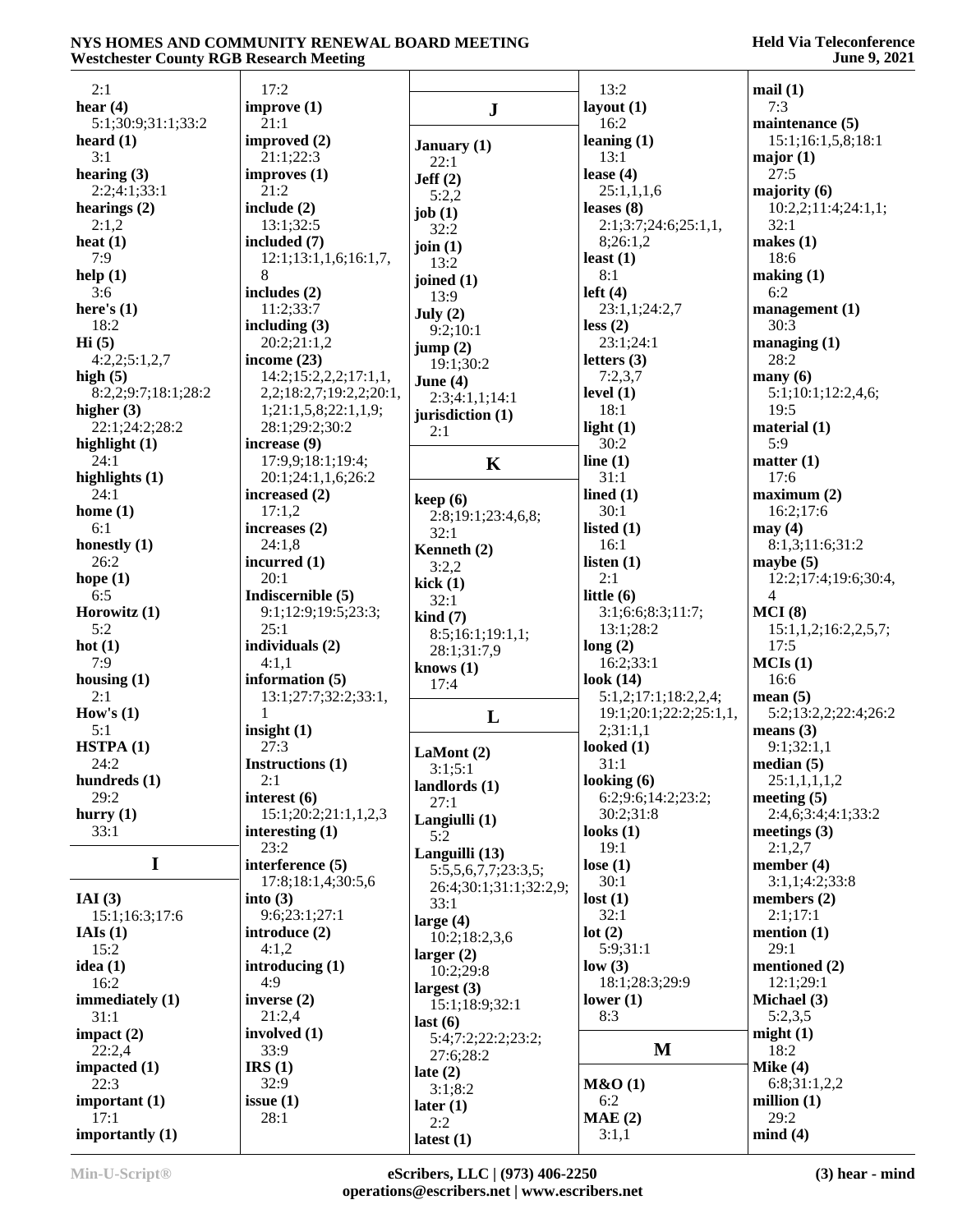### **Held Via Teleconference June 9, 2021**

| westenester County NOD Nestar en Meeting |                               |                                     |                          | 0 unc 7, 2021          |
|------------------------------------------|-------------------------------|-------------------------------------|--------------------------|------------------------|
| 19:1;23:4,6,8                            | noncomparable (1)             | 25:2,4;28:2;30:1,3;                 | 11:2;19:1;28:1           | 14:1:16:1              |
| minus(1)                                 | 31:4                          | 32:1,1,1                            | period (4)               | problematic (3)        |
| 12:2                                     | normal $(2)$                  | outlier $(1)$                       | 9:1;16:2;17:1;23:2       | 28:1,1;31:5            |
| mispronounce (1)                         | 28:8,9                        | 30:1                                | PETER (6)                | process(2)             |
| 5:3                                      | norms $(1)$                   | outliers (3)                        | 2:2;4:8;12:1,1;17:4;     | 8:1;10:1               |
| missed(1)                                | 29:1                          | 24:9;28:1,1                         | 33:9                     | program (1)            |
| 8:2                                      |                               |                                     |                          |                        |
|                                          | note(1)                       | outside (1)<br>28:8                 | phone(1)<br>28:2         | 13:2                   |
| misunderstanding (1)                     | 23:2                          |                                     |                          | programs(2)            |
| 6:6                                      | notes(1)                      | over $(15)$                         | physically (1)           | 27:2;28:9              |
| mitigate $(1)$                           | 6:1                           | 2:2;6:9;10:7,8,8;                   | 29:6                     | properties (2)         |
| 2:9                                      | noticed (1)                   | 16:2;17:1,2,7;20:2;                 | picture (2)              | 13:6;28:3              |
| moment $(1)$                             | 8:2                           | 24:1,1;31:1,2,6                     | 18:1;32:1                | property $(3)$         |
| 33:1                                     | number $(24)$                 | own(1)                              | place(1)                 | 15:1;21:6;28:2         |
| Monday $(1)$                             | 7:1,2;8:1,2;10:1;             | 13:2                                | 4:1                      | Protection (1)         |
| 4:1                                      | 11:2;12:3,7;14:8,9;           | owned $(1)$                         | Plains $(1)$             | 2:1                    |
| months $(2)$                             | 18:1,1,1,3;20:2;21:1,2,       | 13:2                                | 11:6                     | provide (8)            |
| 23:1,9                                   | 2,4,5;24:9;29:8,9;32:7        | owner $(26)$                        | Please (4)               | 6:1;10:1;17:1;26:2;    |
| more $(5)$                               | numbers $(19)$                | 3:1,2;9:1,2,2,2,3,5;                | 3:1;26:9;29:7,7          | 27:1,2;28:2,7          |
| 13:1,1,1;17:2;32:1                       | 7:1,2;10:1,1,2;12:2;          | 10:4;13:2;15:1,1;16:1,              | plus $(3)$               | provided (1)           |
| most(1)                                  | 19:1,1;21:2;22:1,1,4;         | 4;18:4;27:2,2;28:4,6;               | 11:1,1;14:8              | 26:8                   |
| 17:1                                     | 23:1;27:2,6,8,9;28:2;         | 29:1,4,7;30:2;31:2,2;               | pm(1)                    | providing $(3)$        |
| Motion (3)                               | 29:4                          | 32:1                                | 2:3                      | 14:8;26:2;27:2         |
| 33:1,2,2                                 |                               | owners (24)                         | point(1)                 | public (9)             |
| Mount (1)                                | $\mathbf 0$                   | 5:1;6:1;7:3,7;8:1,2;                | 31:1                     | 2:1,1,2,2,4;3:1,1;4:1, |
| 11:5                                     |                               | 13:2;17:1;20:1,1;21:6;              | population (3)           | $\overline{c}$         |
|                                          |                               |                                     | 10:2;11:1;25:1           |                        |
| move $(5)$                               | obviously (1)                 | 22:8;23:1;26:2,2;27:2,              |                          | pull (1)               |
| 8:7;10:2;14:2;15:7;                      | 23:1                          | 9;28:2,2,2;30:2;31:1;               | portion $(6)$            | 31:1                   |
| 20:1                                     | October (2)                   | 32:2,3                              | 9:2;17:2;23:2;24:4;      | pursuant (1)           |
| much(8)                                  | 2:1;3:8                       | owner's (2)                         | 25:1;28:1                | 2:1                    |
| 5:2;14:1;17:6;18:6;                      | off(3)                        | 15:2;20:1                           | positively (1)           | put $(2)$              |
| 20:2;32:2,2;33:2                         | 11:7;17:8;26:1                | ownership (1)                       | 32:6                     | 6:2;16:4               |
| multiple $(1)$                           | Office (1)                    | 7:6                                 | possible(1)              |                        |
| 29:1                                     | 2:1                           |                                     | 14:7                     | Q                      |
| municipalities (1)                       | one $(8)$                     | ${\bf P}$                           | possibly $(2)$           |                        |
| 10:2                                     | 12:2;13:2;17:1;18:4;          |                                     | 8:2;28:6                 | quarantine $(1)$       |
| municipality (6)                         | 25:1;28:2;29:1;30:2           | page $(1)$                          | posted $(1)$             | 23:5                   |
| 11:2;12:2,2,2;13:2;                      | one-year $(5)$                | 7:1                                 | 2:1                      | quick $(1)$            |
| 31:8                                     | 24:5;25:1,6,9;26:1            | paid(1)                             | $pre- (1)$               | 9:1                    |
| myself(1)                                | ongoing $(5)$                 | 16:1                                | 8:3                      | quite $(1)$            |
| 6:8                                      | 8:1,1,1;9:2;10:1              | Pardon (1)                          | predict(2)               | 28:1                   |
|                                          | only $(11)$                   | 16:1                                | 22:1;27:2                | quorum $(1)$           |
| N                                        | 4:1,1;10:1;13:1,1;            | Part $(4)$                          | Present (6)              | 4:7                    |
|                                          |                               |                                     | 3:1,1;4:3,5,6;6:4        |                        |
|                                          | 15:1,2,2;24:1;25:2;           | 9:1;16:1;18:2;24:1                  |                          | $\mathbf R$            |
| name $(2)$                               | 28:2                          | particular (2)                      | presentation (2)         |                        |
| 3:3;5:4                                  | open $(1)$                    | 7:1;18:4                            | 3:5;4:1                  |                        |
| negative $(2)$                           | 10:1                          | particularly (1)                    | presentations (1)        | range $(7)$            |
| 8:1;18:2                                 | operating $(5)$               | 32:2                                | 32:2                     | 24:2,2;25:4,5;28:4,8,  |
| negatively $(1)$                         | 21:1,5,8;22:1,9               | past (2)                            | pretty(2)                | 9                      |
| 32:6                                     | opportunity $(1)$             | 24:1;31:8                           | 18:6;20:2                | ranges $(1)$           |
| net(5)                                   | 5:1                           | people(5)                           | previous(8)              | 14:1                   |
| 21:1,5,8;22:1,9                          | opposed $(1)$                 | 10:1;13:8;18:2;23:1,                | 6:1;7:1,2;8:1;9:2;       | rate $(2)$             |
| New $(9)$                                | 16:1                          | 1                                   | 17:1;25:1;28:2           | 7:2;22:1               |
| 2:8;3:2;7:7;9:1;11:2,                    | option $(1)$                  | percent (30)                        | previously(1)            | rates $(2)$            |
| 5;13:9;17:1;26:5                         | 9:7                           | 8:1,1;11:2,2,6;15:1,                | 25:3                     | 2:1;3:7                |
| next(8)                                  | Order $(1)$                   | 1; 17: 1, 1, 1, 2, 5; 18: 1, 1, 1,  | $\frac{1}{2}$ prices (1) | ratio $(3)$            |
| 7:1,2;8:8,8;10:2;                        | 2:1                           | 2,2,20:1,21:9,22:2,2,               | 29:2                     | 20:2,2,2               |
| 22:1,5;23:1                              | originally (1)                | 24:1,1,1;25:2;26:3;                 | printout(1)              | reach $(1)$            |
| night(1)                                 | 13:9                          | 28:2;29:1;31:1,1                    | 14:2                     | 28:2                   |
| 5:2                                      | Ossining (9)                  | percentage (14)                     | prior(2)                 | read $(3)$             |
| nights $(1)$                             | 11:2,3,3;12:1;13:1,1,         | 6:1,9;11:2,2;17:2;                  | 2:2;30:1                 | 17:2;24:2,2            |
| 5:2                                      |                               |                                     |                          |                        |
|                                          |                               |                                     |                          |                        |
|                                          | 1,5,9                         | 18:2,6;19:1,1;20:2;                 | probably $(2)$           | reading $(1)$          |
| nobody(1)<br>14:2                        | out (14)<br>7:1,2,3,4,7;17:2; | 21:2;25:2,2;32:4<br>percentages (3) | 17:1;29:4<br>problem(2)  | 24:7<br>real $(11)$    |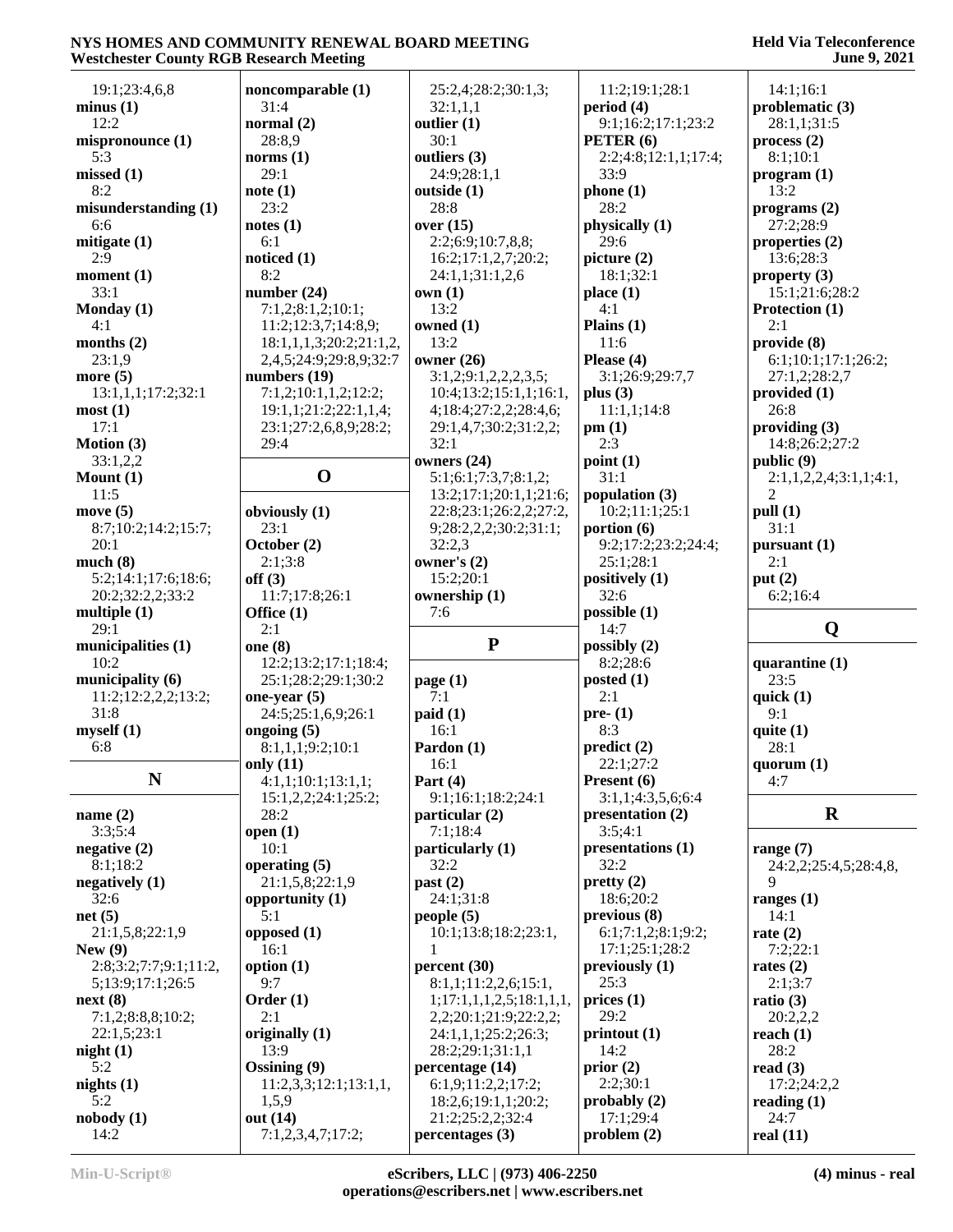| 9:1;15:1;17:2;18:1,1,             | remember $(1)$<br>22:2  | 1;30:6;32:1,2;33:1,1,2, | showing $(1)$<br>25:1 | stayed (1)<br>17:2      |
|-----------------------------------|-------------------------|-------------------------|-----------------------|-------------------------|
| 5,7;19:1,6,7;29:2<br>really $(7)$ | remind $(1)$            | 2,2,5<br>run $(1)$      | shows $(7)$           | <b>STECKER (2)</b>      |
| 5:2;10:1;22:6;26:2;               | 13:8                    | 31:1                    | 8:8;14:1;15:1;20:1;   | 2:2;4:1                 |
| 27:6;31:2,2                       | renewed (1)             |                         | 25:2;28:1,1           | Stewart (15)            |
| reason $(2)$                      | 3:8                     | S                       | sign(2)               | 4:4,5;7:1,1;8:6;14:1,   |
| 16:1;23:1                         | rent $(17)$             |                         | 27:2,2                | 5,7;16:1,1,2;17:3;32:2; |
| reasonable $(1)$                  | 2:1,1,1,5;3:3,7;8:2,2;  | safe $(2)$              | silly $(1)$           | 33:1,4                  |
| 31:1                              | 9:7,7;14:1;15:2;17:9;   | 2:9:3:2                 | 5:1                   | still $(10)$            |
| reasons(2)                        | 24:2;25:1,1;26:3        | Sal (16)                | simultaneously (1)    | 6:7;7:3;8:1,2,4;9:6;    |
| 7:1;19:5                          | rental $(8)$            | 4:2;5:2;6:1,1,1,4,8;    | 2:1                   | 10:1,1,1;29:9           |
| reassessment (2)                  | 14:1;15:1,2,2;17:2;     | 7:1;8:1;12:1;14:5;      | single $(2)$          | Storm $(1)$             |
| 19:2,2                            | 19:2,2;23:2             | 15:3;16:1;18:1;27:1,1   | 31:1;33:8             | 33:1                    |
| reassessments (2)                 | rented $(4)$            | <b>SALVATORE (1)</b>    | situations (1)        | struggling (1)          |
| 19:1,2                            | 25:1,3,4,9              | 5:1                     | 28:1                  | 23:1                    |
| recapture(1)                      | rents $(1)$             | same $(7)$              | $six$ -unit $(2)$     | subject $(2)$           |
| 16:1                              | 25:1                    | 2:6;8:3,4;15:2;24:2;    | 11:1;29:1             | 2:1;23:2                |
| recaptured (1)                    | rent-stabilized (1)     | 28:4;29:1               | size $(3)$            | submission $(2)$        |
| 16:1                              | 8:1                     | sample $(2)$            | 11:1,8;31:7           | 16:6;29:6               |
| receive $(2)$                     | repairs $(10)$          | 11:4;13:1               | sizes $(1)$           | submissions (2)         |
| 3:5;11:1                          | 15:1;16:1,4,8;18:9;     | Santiago (6)            | 28:1                  | 15:6;20:1               |
| received $(2)$                    | 22:2,2;23:1,6,9         | 4:2,3;21:2;22:1,2,2     | skip $(1)$            | submit $(7)$            |
| 5:1;15:1                          | reporting $(1)$         | saying $(2)$            | 24:4                  | 4:1;5:1;6:3;13:1;       |
| reconfiguration $(1)$             | 23:2                    | 16:1;27:2               | skipped $(1)$         | 26:2,2;27:2             |
| 19:6                              | reports $(2)$           | schedules (4)           | 8:2                   | substantial (2)         |
| record $(2)$                      | 6:1;31:1                | 6:2;15:1,1,2            | slight $(1)$          | 18:2;19:2               |
| 4:7;31:9                          | representative (4)      | screen $(4)$            | 20:1                  | supposed $(5)$          |
| <b>RECORDING</b> ] (2)            | 3:1,2,2;4:4             | 6:1,2,2;26:1            | slightly $(2)$        | 9:2,2;16:1,7,8          |
| 2:1;33:2                          | represented $(3)$       | scroll $(1)$            | 18:1;22:1             | sure (29)               |
| recoup $(4)$                      | 11:4;12:2;13:5          | 17:1                    | small $(1)$           | 5:1,1;6:2;7:2;8:1,2,7;  |
| 16:2,2;17:1,7                     | rerented $(4)$          | second $(7)$            | 32:4                  | 9:1;10:1;11:1,2;12:1,1, |
| recouping $(1)$                   | 24:2,2,2;25:2           | 2:4;4:1;11:8;15:1,7;    | snapshot $(2)$        | 2;14:2;15:2;16:1,1;     |
| 16:1                              | research $(2)$          | 25:7;33:1               | 9:2;32:1              | 17:2,2;18:2;20:3;22:1;  |
| red(1)                            | 3:6;4:1                 | section $(1)$           | someone $(1)$         | 23:1,1;26:1;33:2,7,8    |
| 30:2                              | respond $(3)$           | 2:2                     | 19:7                  | survey $(18)$           |
| referring $(1)$                   | 3:1;31:1,2              | seeing $(4)$            | sometime $(1)$        | 5:1;7:1;10:2;11:1,9;    |
| 24:3                              | responding (1)          | 19:1,1,2,4              | 12:3                  | 13:1,1;15:6;16:6;18:2;  |
| reflected $(1)$                   | 29:5                    | seem $(1)$              | sometimes (2)         | 22:1,7;23:2;25:1;28:5;  |
| 15:1                              | response(1)             | 10:2                    | 19:1;31:1             | 29:1;30:2,2             |
| refund $(2)$                      | 2:7                     | send $(4)$              | somewhat (1)          | surveys $(8)$           |
| 18:5;19:1                         | responses (1)           | 7:4;31:2;32:3;33:7      | 20:1                  | 5:1;7:2;27:1;28:1,1;    |
| refunds $(1)$                     | 7:2                     | sending $(1)$           | sorry $(5)$           | 29:2;30:1;32:1          |
| 19:7                              | return $(3)$            | 32:2                    | 5:3;19:2,9;25:8;30:7  | Sylvia $(2)$            |
| regarding $(2)$                   | 28:5;29:6;30:2          | sent $(2)$              | sound $(1)$           | 3:2;4:1                 |
| 7:1;21:7                          | returned $(1)$          | 7:2;14:2                | 3:2                   | synonymous (1)          |
| register $(4)$                    | 7:5                     | separate $(1)$          | speak $(2)$           | 20:2                    |
| 9:2,2,4;10:1                      | returns $(1)$           | 13:2                    | 4:1:31:1              |                         |
| registered (11)                   | 32:1                    | September (2)           | speaking $(1)$        | T                       |
| 7:1,1;8:1,1,1,2,2,9;              | right(17)               | 2:1;3:9                 | 18:2                  |                         |
| 10:1,5;14:1                       | 6:1;7:2;8:6;12:1;       | set $(1)$               | spend $(1)$           | table(30)               |
| registering $(2)$                 | 13:3;14:2;15:2;16:3;    | 2:1                     | 17:6                  | 6:1,2;8:8,8;11:8;       |
| 8:1:10:1                          | 21:1,1,2;23:1,4,6;28:1; | seven- $(1)$            | spent $(3)$           | 14:1;15:1,4,8,9;16:1,3; |
| registration (8)                  | 33:1,2                  | 11:1                    | 22:8;29:2,2           | 17:1;20:1,1,1,1,2,2;    |
| 8:1,1;9:1,2,2,3;10:1;             | Rochelle (1)            | Several (1)             | spread $(1)$          | 21:7;23:2,2;24:2,2,2,4, |
| 14:1                              | 11:5                    | 13:2                    | 2:9                   | 7;25:2,7;29:1           |
| registrations (1)                 | roll(1)                 | share $(3)$             | standard (1)          | $tables (6)$            |
| 8:2                               | 3:1                     | 6:1,2,2                 | 28:1                  | 6:2;11:1;17:1;26:1,4    |
| regulation $(2)$                  | rounding $(1)$          | shares $(1)$            | start $(4)$           | 8                       |
| 13:1,1                            | 11:7                    | 33:1                    | 2:6,7;4:9;6:1         | tabulated (7)           |
| regulations $(1)$                 | RUBIN (34)              | shocked (1)             | statement $(1)$       | 7:2,2,8;10:2;11:1,1;    |
| 26:5                              | 3:1,1,1,2,2,3;4:2,2,2,  | 31:1                    | 27:2                  | 14:2                    |
| <b>Relative (2)</b>               | 2,4,6,6;5:2,6,8;6:1;    | show $(4)$              | statistician (1)      | tabulation $(1)$        |
| 7:1,2                             | 21:1,1,1,2,8;26:1;27:1, | 4:7;13:1;18:1;28:1      | 29:1                  | 13:6                    |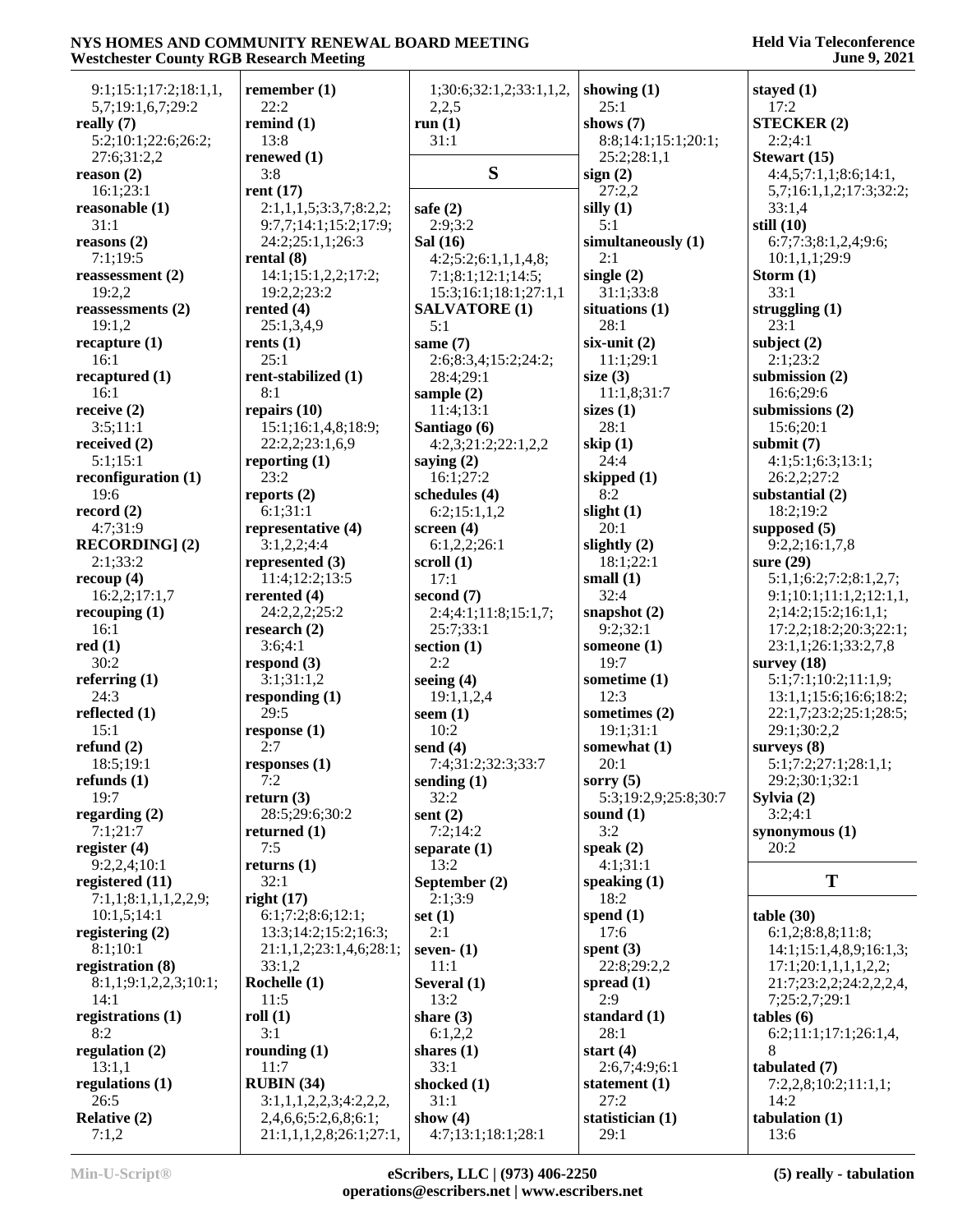| tabulations (2)          | tough $(1)$                   | 30:2                                     | worked (2)                                          | 16:1,2;17:1,2;18:1,2;                          |
|--------------------------|-------------------------------|------------------------------------------|-----------------------------------------------------|------------------------------------------------|
| 6:1;32:5<br>talk $(1)$   | 5:1<br>toward $(1)$           | $\mathbf{V}$                             | 5:2,2<br>working (1)                                | 19:1,2;20:1,2;21:1,2;<br>22:1,2;23:1,2;24:1,2; |
| 31:2                     | 13:1                          |                                          | 23:1                                                | 25:1,2;26:1,2;27:1,2;                          |
| talking $(1)$            | transcribed (1)               | vacancies (3)                            | works $(1)$                                         | 28:1,2;29:1,2;30:1,2;                          |
| 19:2                     | 2:2                           | 9:1;10:3;25:1                            | 9:2                                                 | 31:1,2;32:1,2;33:1,2                           |
| Tamara (2)               | transcripts $(1)$             | vacancy $(4)$                            | written $(1)$                                       | 1,000(2)                                       |
| 4:4,5                    | 2:2                           | 8:2,2;9:7;23:2                           | 4:1                                                 | 8:1;24:2                                       |
| $\tan(2)$                | trend $(1)$                   | vacant $(3)$                             |                                                     | $1,000 - (1)$                                  |
| 19:7,7                   | 26:1                          | 23:2;24:2;25:2                           | $\mathbf Y$                                         | 24:1                                           |
| taxes $(3)$              | tried $(1)$                   | various $(1)$                            |                                                     | 1,499(1)                                       |
| 15:1;18:1,1              | 5:1                           | 7:1                                      | year $(24)$                                         | 24:2                                           |
| teleconference (1)       | try(2)                        | VELENE (2)                               | 5:1;7:2,2;8:1;9:2;                                  | 1,500(2)                                       |
| 2:1<br>telling $(1)$     | 30:3;31:1<br>trying $(2)$     | 3:1,1<br>verify $(4)$                    | 10:7,8;11:1,3;17:1,2,5;                             | 8:1;25:2<br>$1,500 - (2)$                      |
| 29:2                     | 32:1,1                        | 27:1,1;29:7;31:1                         | 20:7;22:1,1,2,5;23:2;<br>25:1;26:1,2;28:1,2;        | 24:2;25:4                                      |
| ten(3)                   | turn $(2)$                    | Vernon $(1)$                             | 30:2                                                | 1,537(1)                                       |
| 22:2,2;31:6              | 2:2;4:1                       | 11:5                                     | years $(22)$                                        | 7:8                                            |
| Tenant (3)               | twelve-unit (1)               | versus $(1)$                             | 7:1,2;8:1;10:1;13:1;                                | 1,781(1)                                       |
| 2:1;3:2;4:4              | 11:1                          | 20:1                                     | 17:1,7,8;19:1,2;20:2,7;                             | 25:1                                           |
| tenants $(1)$            | two(8)                        | via(1)                                   | 22:1,2;28:2;30:1,1,2;                               | 1,800(1)                                       |
| 25:5                     | 13:1;14:1,2;17:1,5;           | 2:1                                      | 31:1,3,6,8                                          | 25:2                                           |
| Thanks (5)               | 20:7;24:1;26:2                | video $(1)$                              | years' (1)                                          | 1,999(1)                                       |
| 12:1,1;27:1;31:2;        | $two-year(3)$                 | 30:8                                     | 6:1                                                 | 25:2                                           |
| 32:8                     | 25:1,1,7                      | view $(2)$                               | year's $(1)$                                        | 1.7(1)                                         |
| That'd $(1)$             | type(3)                       | 2:1,2                                    | 27:6                                                | 26:3                                           |
| 14:1                     | 20:1;24:8;27:7                | virtual $(1)$                            | Yonkers (1)                                         | 10(1)                                          |
| that'll $(1)$            | typing $(2)$                  | 3:4                                      | 11:5                                                | 8:1                                            |
| 30:2                     | 31:2,2                        | W                                        | Yorkers (1)                                         | 100(3)                                         |
| third $(2)$<br>24:4,4    | type(1)<br>30:4               |                                          | 2:9                                                 | 11:1,1;14:8<br>100-unit $(1)$                  |
|                          |                               |                                          |                                                     |                                                |
|                          |                               |                                          |                                                     |                                                |
| though $(2)$             |                               | water $(1)$                              | $\mathbf{Z}$                                        | 29:2                                           |
| 18:2;22:9                | U                             | 7:9                                      |                                                     | 11(1)                                          |
| thought $(2)$            |                               | way $(7)$                                | zero $(1)$                                          | 25:2                                           |
| 8:2;27:1<br>three $(13)$ | $Um-hum(1)$<br>13:1           | 2:6;9:2;15:2;27:1,1;                     | 25:2                                                | 11,976(1)<br>8:1                               |
| 11:3;13:1,2,5;15:1;      | under $(2)$                   | 32:1;33:1<br>website $(1)$               | zeroes $(1)$<br>19:1                                | 12(1)                                          |
| 18:1;19:1;22:1,2;30:1,   | 2:2;24:1                      | 2:1                                      | $\mathrm{Zoom}\left(1\right)$                       | 15:1                                           |
| 2,2;31:1                 | unit $(3)$                    | <b>Wednesday</b> (1)                     | 2:7                                                 | 12,000(1)                                      |
| three-year $(2)$         | 3:6;4:1;12:2                  | 2:3                                      |                                                     | 7:2                                            |
| 17:1;23:2                | units $(16)$                  | week $(1)$                               | $\boldsymbol{0}$                                    | 12,253(1)                                      |
| throughout $(1)$         | 7:1,1,1,2;8:1,1,2,5,8,        | 12:3                                     |                                                     | 7:1                                            |
| 8:1                      | 9;13:1,1;14:8,9;29:2,2        | Welcome (6)                              | 0(64)                                               | 13(2)                                          |
| timely $(1)$             | Unless $(2)$                  | 3:1,2,4;4:2;5:1;33:1                     | 2:1,2;3:1,2;4:1,2;5:1,                              | 13:1,1                                         |
| 9:2                      | 16:4;29:1                     | Westchester (7)                          | 2;6:1,2;7:1,2;8:1,2;9:1,                            | 13.6(1)                                        |
| times (1)                | unusual $(1)$                 | 2:1,4;3:3;6:2;19:2,8;                    | 2;10:1,2;11:1,2;12:1,2;                             | 15:1                                           |
| 8:4                      | 30:2                          | 25:1                                     | 13:1,2;14:1,2;15:1,2;                               | 13.7(1)                                        |
| title $(1)$<br>23:2      | up(11)                        | westchestercountyrgb@nyshcrorg(1)<br>4:1 | 16:1,2;17:1,2;18:1,2;                               | 18:9                                           |
| today $(2)$              | 6:2;8:1;10:2;15:1;            |                                          | 19:1,2;20:1,2;21:1,2;                               | 14(2)<br>13:1;24:2                             |
| 17:2;33:1                | 18:1,1,6;22:1,9;30:1;<br>31:1 | White (1)<br>11:6                        | 22:1,2;23:1,2;24:1,2;<br>25:1,2;26:1,2;27:1,2;      | 15(1)                                          |
| tomorrow $(1)$           | updates $(1)$                 | whole $(1)$                              | 28:1,2;29:1,2;30:1,2;                               | 17:7                                           |
| 12:3                     | 2:1                           | 32:1                                     | 31:1,2;32:1,2;33:1,2                                | 15,000(1)                                      |
| Tonight (1)              | upon $(14)$                   | window $(1)$                             | 0.0(1)                                              | 17:7                                           |
| 3:5                      | 7:1;10:2;11:9;14:1,           | 10:1                                     | 25:2                                                | 150(1)                                         |
| top(1)                   | 1;15:6;16:5;22:7;23:2;        | wish $(1)$                               |                                                     | 31:1                                           |
| 25:1                     | 24:8;25:1;26:1;27:6;          | 4:1                                      | $\mathbf{1}$                                        | 16.3(1)                                        |
| total $(13)$             | 28:2                          | within $(3)$                             |                                                     | 15:1                                           |
| 7:7;11:2;12:6,7;15:1,    | use $(3)$                     | 2:1;28:3;29:1                            | 1(64)                                               | 165(1)                                         |
| 2,5,7;17:1,7;18:3;20:1;  | 27:3,3,4                      | without $(2)$                            | 2:1,2;3:1,2;4:1,2;5:1,                              | 25:1                                           |
| 25:1<br>totality $(1)$   | usual $(1)$<br>32:2           | 16:1;27:8<br>work $(2)$                  | 2;6:1,2;7:1,2;8:1,2;9:1,<br>2;10:1,2;11:1,2;12:1,2; | 18(3)<br>17:1,2;30:2                           |